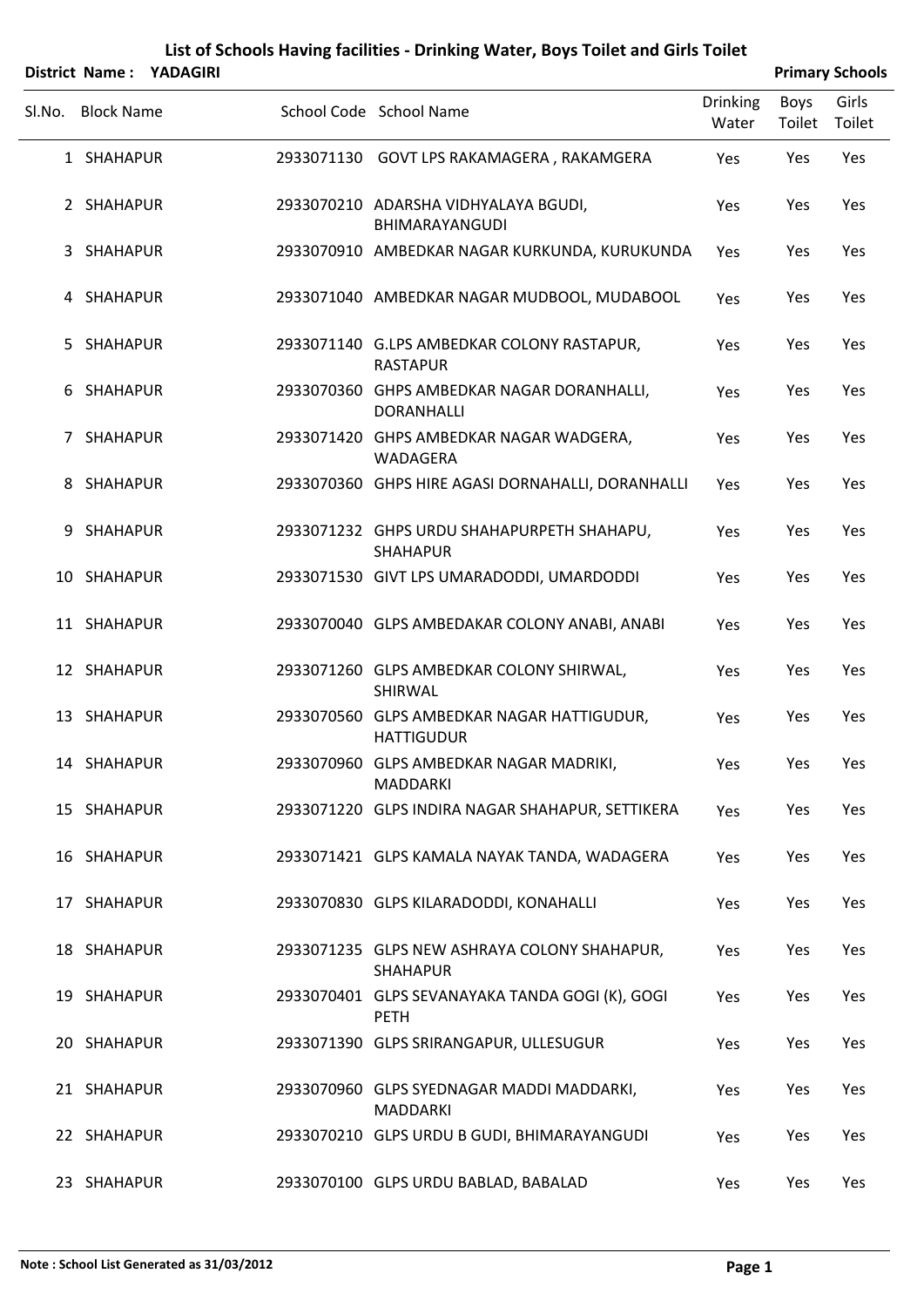|        |                   | District Name: YADAGIRI |                                                       |                          |                | <b>Primary Schools</b> |
|--------|-------------------|-------------------------|-------------------------------------------------------|--------------------------|----------------|------------------------|
| Sl.No. | <b>Block Name</b> |                         | School Code School Name                               | <b>Drinking</b><br>Water | Boys<br>Toilet | Girls<br>Toilet        |
|        | 24 SHAHAPUR       |                         | 2933070560 GLPS URDU HATTIGUDUR, HATTIGUDUR           | Yes                      | Yes            | Yes                    |
|        | 25 SHAHAPUR       |                         | 2933070660 GLPS URDU INGALGI, INGALGI                 | Yes                      | Yes            | Yes                    |
|        | 26 SHAHAPUR       |                         | 2933070780 GLPS URDU KANAPUR, KHANAPUR                | Yes                      | Yes            | Yes                    |
|        | 27 SHAHAPUR       |                         | 2933070960 GLPS URDU MADRIKI, MADDARKI                | Yes                      | Yes            | Yes                    |
|        | 28 SHAHAPUR       |                         | 2933071370 GLPS URDU T.WADAGERA, T. WADAGERA          | Yes                      | Yes            | Yes                    |
|        | 29 SHAHAPUR       |                         | 2933071330 GLPS URDU TIPPNAHALLI, TIPPANALLI          | Yes                      | Yes            | Yes                    |
|        | 30 SHAHAPUR       |                         | 2933071340 GLPS URDU TOKAPUR, TOKAPUR                 | Yes                      | Yes            | Yes                    |
|        | 31 SHAHAPUR       |                         | 2933071390 GLPS URDU ULLESUGUR, ULLESUGUR             | Yes                      | Yes            | Yes                    |
|        | 32 SHAHAPUR       |                         | 2933071180 GLPS YALLAMMA GUDDA, SAGAR                 | Yes                      | Yes            | Yes                    |
|        | 33 SHAHAPUR       |                         | 2933070820 GOVHPS KOLLUR (M), KOLLUR                  | Yes                      | Yes            | Yes                    |
|        | 34 SHAHAPUR       |                         | 2933070490 GOVT LPS ABASIHAL, HABASIHAL               | Yes                      | Yes            | Yes                    |
|        | 35 SHAHAPUR       |                         | 2933070490 GOVT LPS ABASIHAL GATE, HABASIHAL          | Yes                      | Yes            | Yes                    |
|        | 36 SHAHAPUR       |                         | 2933070402 GOVT BYARIERDODDI LPS, GOGI PETH           | Yes                      | Yes            | Yes                    |
|        | 37 SHAHAPUR       |                         | 2933070340 GOVT H.P.S DIGGI, DIGGI                    | Yes                      | Yes            | Yes                    |
|        | 38 SHAHAPUR       |                         | 2933070090 GOVT HPS AIKUR, AYKUR                      | Yes                      | Yes            | Yes                    |
|        | 39 SHAHAPUR       |                         | 2933070030 GOVT HPS ALDAL, ALADAL                     | Yes                      | Yes            | Yes                    |
|        | 40 SHAHAPUR       |                         | 2933071090 GOVT HPS AMBEDKAR NAGAR NAIKAL,<br>NAYAKAL | Yes                      | Yes            | Yes                    |
|        | 41 SHAHAPUR       |                         | 2933070040 GOVT HPS ANABI, ANABI                      | Yes                      | Yes            | Yes                    |
|        | 42 SHAHAPUR       |                         | 2933070060 GOVT HPS ANWAR, ANWAR                      | Yes                      | Yes            | Yes                    |
|        | 43 SHAHAPUR       |                         | 2933070080 GOVT HPS ARJUNAGI, ARJUNAGI                | Yes                      | Yes            | Yes                    |
|        | 44 SHAHAPUR       |                         | 2933071650 GOVT HPS B N TANDA, BHIMA NAKA TANDA       | Yes                      | Yes            | Yes                    |
|        | 45 SHAHAPUR       |                         | 2933070210 GOVT HPS B.GUDI, BHIMARAYANGUDI            | Yes                      | Yes            | Yes                    |
|        | 46 SHAHAPUR       |                         | 2933070100 GOVT HPS BABLAD, BABALAD                   | Yes                      | Yes            | Yes                    |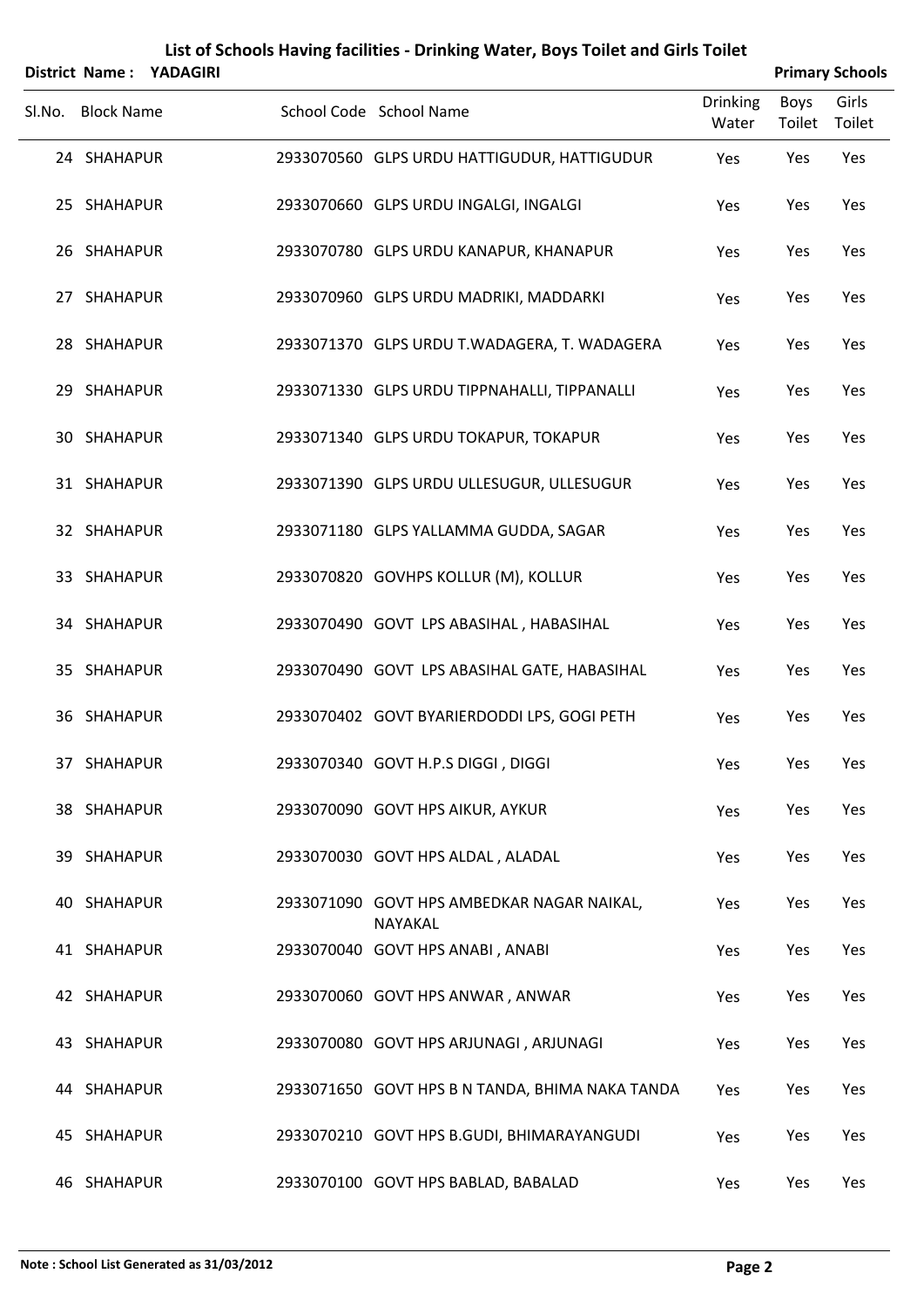|        |                   | District Name: YADAGIRI |                                                     |                          |                       | <b>Primary Schools</b> |
|--------|-------------------|-------------------------|-----------------------------------------------------|--------------------------|-----------------------|------------------------|
| Sl.No. | <b>Block Name</b> |                         | School Code School Name                             | <b>Drinking</b><br>Water | Boys<br>Toilet Toilet | Girls                  |
|        | 47 SHAHAPUR       |                         | 2933070120 GOVT HPS BALKAL, BALKAL                  | Yes                      | Yes                   | Yes                    |
|        | 48 SHAHAPUR       |                         | 2933070150 GOVT HPS BASAVANTPUR, BASAVANTPUR        | Yes                      | Yes                   | Yes                    |
|        | 49 SHAHAPUR       |                         | 2933071420 GOVT HPS BASAVESWARA NAGAR,<br>WADAGERA  | Yes                      | Yes                   | Yes                    |
|        | 50 SHAHAPUR       |                         | 2933070200 GOVT HPS BEVINHALLI, BEVINHALLI          | Yes                      | Yes                   | Yes                    |
|        | 51 SHAHAPUR       |                         | 2933070220 GOVT HPS BIDARANI, BIDARANI              | Yes                      | Yes                   | Yes                    |
|        | 52 SHAHAPUR       |                         | 2933070230 GOVT HPS BILAHAR, BILAHAR                | Yes                      | Yes                   | Yes                    |
|        | 53 SHAHAPUR       |                         | 2933070170 GOVT HPS BIRANOOR, BEERNUR               | Yes                      | Yes                   | Yes                    |
|        | 54 SHAHAPUR       |                         | 2933071231 GOVT HPS BOYS SHAHAPUR, SHAHAPUR         | Yes                      | Yes                   | Yes                    |
|        | 55 SHAHAPUR       |                         | 2933070260 GOVT HPS BUDANOOR, BUDANOOR              | Yes                      | Yes                   | Yes                    |
|        | 56 SHAHAPUR       |                         | 2933070550 GOVT HPS BUDDU NAYKA TANDA,<br>HARANGERA | Yes                      | Yes                   | Yes                    |
|        | 57 SHAHAPUR       |                         | 2933070270 GOVT HPS CHAMANAL, CHAMANAL              | Yes                      | Yes                   | Yes                    |
|        | 58 SHAHAPUR       |                         | 2933070270 GOVT HPS CHAMANAL TANDA, CHAMANAL        | Yes                      | Yes                   | Yes                    |
|        | 59 SHAHAPUR       |                         | 2933070280 GOVT HPS CHANDAPUR, CHANDAPUR            | Yes                      | Yes                   | Yes                    |
|        | 60 SHAHAPUR       |                         | 2933070290 GOVT HPS CHENNUR (K), CHANNUR [K]        | Yes                      | Yes                   | Yes                    |
|        | 61 SHAHAPUR       |                         | 2933070300 GOVT HPS CHETANALLI, CHATTANHALLI        | Yes                      | Yes                   | Yes                    |
|        | 62 SHAHAPUR       |                         | 2933070400 GOVT HPS DANGANAYAK TANDA, GOGI PETH     | Yes                      | Yes                   | Yes                    |
|        | 63 SHAHAPUR       |                         | 2933070330 GOVT HPS DARIYAPUR, DARIYAPUR            | Yes                      | Yes                   | Yes                    |
|        | 64 SHAHAPUR       |                         | 2933070320 GOVT HPS DARSHANAPUR, DARASANAPUR        | Yes                      | Yes                   | Yes                    |
|        | 65 SHAHAPUR       |                         | 2933071232 GOVT HPS FILTERBED SHAHAPUR, SHAHAPUR    | Yes                      | Yes                   | Yes                    |
|        | 66 SHAHAPUR       |                         | 2933070370 GOVT HPS GADDESUGUR, GADDESUGUR          | Yes                      | Yes                   | Yes                    |
|        | 67 SHAHAPUR       |                         | 2933070380 GOVT HPS GANAGANAL, GANGANAL             | Yes                      | Yes                   | Yes                    |
|        | 68 SHAHAPUR       |                         | 2933070530 GOVT HPS GANGANAGAR, HALISAGAR           | Yes                      | Yes                   | Yes                    |
|        | 69 SHAHAPUR       |                         | 2933070400 GOVT HPS GIRLS GOGI, GOGI PETH           | Yes                      | Yes                   | Yes                    |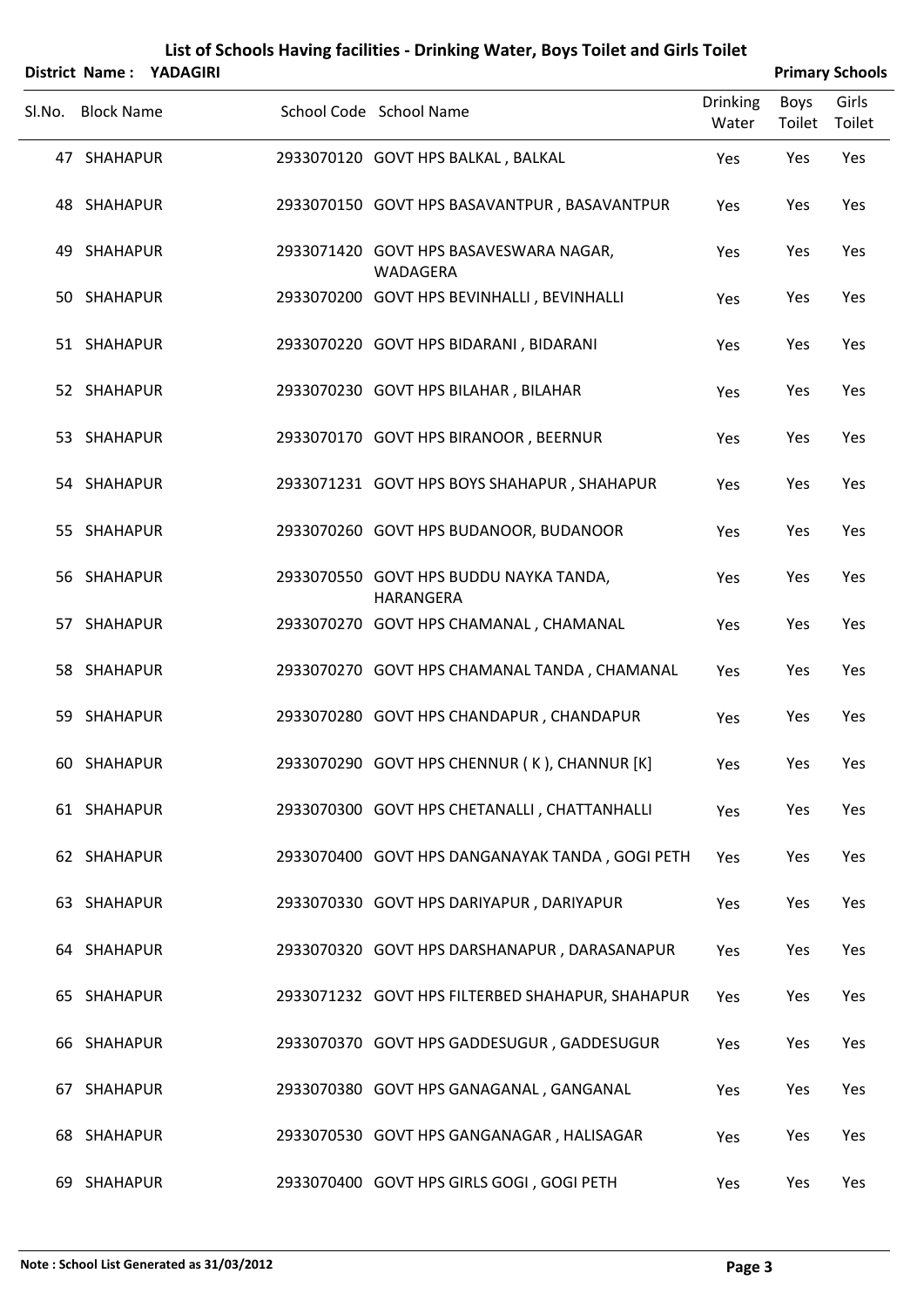|        |                   | District Name: YADAGIRI |                                                            |                          |                | <b>Primary Schools</b> |
|--------|-------------------|-------------------------|------------------------------------------------------------|--------------------------|----------------|------------------------|
| SI.No. | <b>Block Name</b> |                         | School Code School Name                                    | <b>Drinking</b><br>Water | Boys<br>Toilet | Girls<br>Toilet        |
|        | 70 SHAHAPUR       |                         | 2933071180 GOVT HPS GIRLS SAGAR, SAGAR                     | Yes                      | Yes            | Yes                    |
|        | 71 SHAHAPUR       |                         | 2933070390 GOVT HPS GODIHAL, GODIHAL                       | Yes                      | Yes            | Yes                    |
|        | 72 SHAHAPUR       |                         | 2933070430 GOVT HPS GONDENOOR, GOUDUR                      | Yes                      | Yes            | Yes                    |
|        | 73 SHAHAPUR       |                         | 2933070460 GOVT HPS GUNDAGURTHI, GUNDGURTI                 | Yes                      | Yes            | Yes                    |
|        | 74 SHAHAPUR       |                         | 2933070470 GOVT HPS GUNDAHALLI, GUNDHALLI                  | Yes                      | Yes            | Yes                    |
|        | 75 SHAHAPUR       |                         | 2933070470 GOVT HPS GUNDAHALLI TANDA, GUNDHALLI            | Yes                      | Yes            | Yes                    |
|        | 76 SHAHAPUR       |                         | 2933071580 GOVT HPS GURUSUNAGI, GURUSUNAGI                 | Yes                      | Yes            | Yes                    |
|        | 77 SHAHAPUR       |                         | 2933071230 GOVT HPS GUTTIPETH SHAHAPUR,<br><b>SHAHAPUR</b> | Yes                      | Yes            | Yes                    |
|        | 78 SHAHAPUR       |                         | 2933070520 GOVT HPS HALGERA, HALGERA                       | Yes                      | Yes            | Yes                    |
|        | 79 SHAHAPUR       |                         | 2933071230 GOVT HPS HALLIPETH, SHAHAPUR                    | Yes                      | Yes            | Yes                    |
|        | 80 SHAHAPUR       |                         | 2933070540 GOVT HPS HANCHANAL, HANCHANAL                   | Yes                      | Yes            | Yes                    |
|        | 81 SHAHAPUR       |                         | 2933070550 GOVT HPS HARANAGERA, HARANGERA                  | Yes                      | Yes            | Yes                    |
|        | 82 SHAHAPUR       |                         | 2933070560 GOVT HPS HATTIGUDUR, HATTIGUDUR                 | Yes                      | Yes            | Yes                    |
|        | 83 SHAHAPUR       |                         | 2933070580 GOVT HPS HAYYAL [B], HAYYAL [B]                 | Yes                      | Yes            | Yes                    |
|        | 84 SHAHAPUR       |                         | 2933070600 GOVT HPS HOSAKERA, HOSAKERA                     | Yes                      | Yes            | Yes                    |
|        | 85 SHAHAPUR       |                         | 2933071480 GOVT HPS HOSURA, HOSURA                         | Yes                      | Yes            | Yes                    |
|        | 86 SHAHAPUR       |                         | 2933071460 GOVT HPS HOTHPET, HOTAPETH                      | Yes                      | Yes            | Yes                    |
|        | 87 SHAHAPUR       |                         | 2933071550 GOVT HPS HULKAL (K), HULKAL (K)                 | Yes                      | Yes            | Yes                    |
|        | 88 SHAHAPUR       |                         | 2933070620 GOVT HPS HULKAL (J), HULKAL [J]                 | Yes                      | Yes            | Yes                    |
|        | 89 SHAHAPUR       |                         | 2933070630 GOVT HPS HUNDEKAL, HUNDEKAL                     | Yes                      | Yes            | Yes                    |
|        | 90 SHAHAPUR       |                         | 2933070640 GOVT HPS HURASGUNDAGI,<br>HURASGUNDAGI          | Yes                      | Yes            | Yes                    |
|        | 91 SHAHAPUR       |                         | 2933070650 GOVT HPS IBRAHIMPUR, IBRAHIMPUR                 | Yes                      | Yes            | Yes                    |
|        | 92 SHAHAPUR       |                         | 2933070670 GOVT HPS ITAGA [S], ITGA [S]                    | Yes                      | Yes            | Yes                    |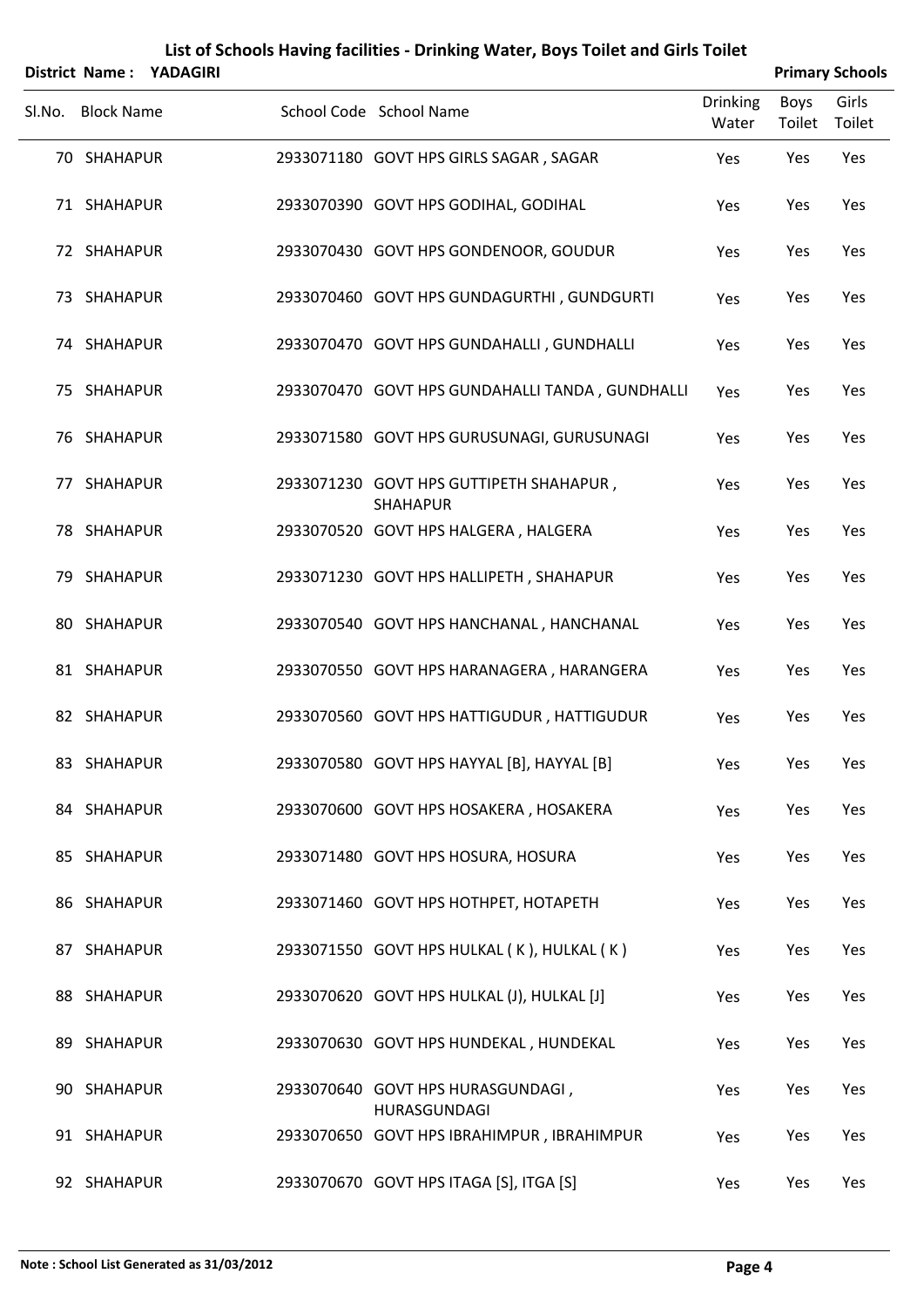|        |                   | District Name: YADAGIRI |                                                |                          |                | <b>Primary Schools</b> |
|--------|-------------------|-------------------------|------------------------------------------------|--------------------------|----------------|------------------------|
| SI.No. | <b>Block Name</b> |                         | School Code School Name                        | <b>Drinking</b><br>Water | Boys<br>Toilet | Girls<br>Toilet        |
|        | 93 SHAHAPUR       |                         | 2933070690 GOVT HPS JOLADJEDAGI, JALADHEDAGI   | Yes                      | Yes            | Yes                    |
|        | 94 SHAHAPUR       |                         | 2933071450 GOVT HPS KADAMAGERA, KADAMGERA [B]  | Yes                      | Yes            | Yes                    |
|        | 95 SHAHAPUR       |                         | 2933070710 GOVT HPS KADAMGERA, KADAMGERA [K]   | Yes                      | Yes            | Yes                    |
|        | 96 SHAHAPUR       |                         | 2933070720 GOVT HPS KAKKASAGERA, KAKKASGERA    | Yes                      | Yes            | Yes                    |
|        | 97 SHAHAPUR       |                         | 2933070740 GOVT HPS KANYAKOLLUR, KANYAKOLLUR   | Yes                      | Yes            | Yes                    |
|        | 98 SHAHAPUR       |                         | 2933070750 GOVT HPS KARAKIHALLI, KARAKIHALLI   | Yes                      | Yes            | Yes                    |
|        | 99 SHAHAPUR       |                         | 2933070780 GOVT HPS KHANAPUR, KHANAPUR         | Yes                      | Yes            | Yes                    |
|        | 100 SHAHAPUR      |                         | 2933070790 GOVT HPS KODAL, KODLA               | Yes                      | Yes            | Yes                    |
|        | 101 SHAHAPUR      |                         | 2933070800 GOVT HPS KODAMANHALLI, KODAMANHALLI | Yes                      | Yes            | Yes                    |
|        | 102 SHAHAPUR      |                         | 2933070840 GOVT HPS KONGANDA [S], KONGANDA [S] | Yes                      | Yes            | Yes                    |
|        | 103 SHAHAPUR      |                         | 2933070850 GOVT HPS KONGANDA [W], KONGANDA [W] | Yes                      | Yes            | Yes                    |
|        | 104 SHAHAPUR      |                         | 2933070860 GOVT HPS KONKAL, KONKAL             | Yes                      | Yes            | Yes                    |
|        | 105 SHAHAPUR      |                         | 2933070890 GOVT HPS KUMANOOR, KUMANOOR         | Yes                      | Yes            | Yes                    |
|        | 106 SHAHAPUR      |                         | 2933070910 GOVT HPS KURAKUNDA, KURUKUNDA       | Yes                      | Yes            | Yes                    |
|        | 107 SHAHAPUR      |                         | 2933070910 GOVT HPS KURKUNDA [URDU], KURUKUNDA | Yes                      | Yes            | Yes                    |
|        | 108 SHAHAPUR      |                         | 2933070920 GOVT HPS KYATANAL, KYATANAL         | Yes                      | Yes            | Yes                    |
|        | 109 SHAHAPUR      |                         | 2933070930 GOVT HPS MACHANOOR, MACHANOOR       | Yes                      | Yes            | Yes                    |
|        | 110 SHAHAPUR      |                         | 2933070940 GOVT HPS MADANAL, MADANAL           | Yes                      | Yes            | Yes                    |
|        | 111 SHAHAPUR      |                         | 2933070950 GOVT HPS MADARKAL, MADARKAL         | Yes                      | Yes            | Yes                    |
|        | 112 SHAHAPUR      |                         | 2933070960 GOVT HPS MADDARKI, MADDARKI         | Yes                      | Yes            | Yes                    |
|        | 113 SHAHAPUR      |                         | 2933070980 GOVT HPS MALAHALLI, MALAHALLI       | Yes                      | Yes            | Yes                    |
|        | 114 SHAHAPUR      |                         | 2933070990 GOVT HPS MAMADAPUR, MAMADAPUR       | Yes                      | Yes            | Yes                    |
|        | 115 SHAHAPUR      |                         | 2933071040 GOVT HPS MUDABOOL, MUDABOOL         | Yes                      | Yes            | Yes                    |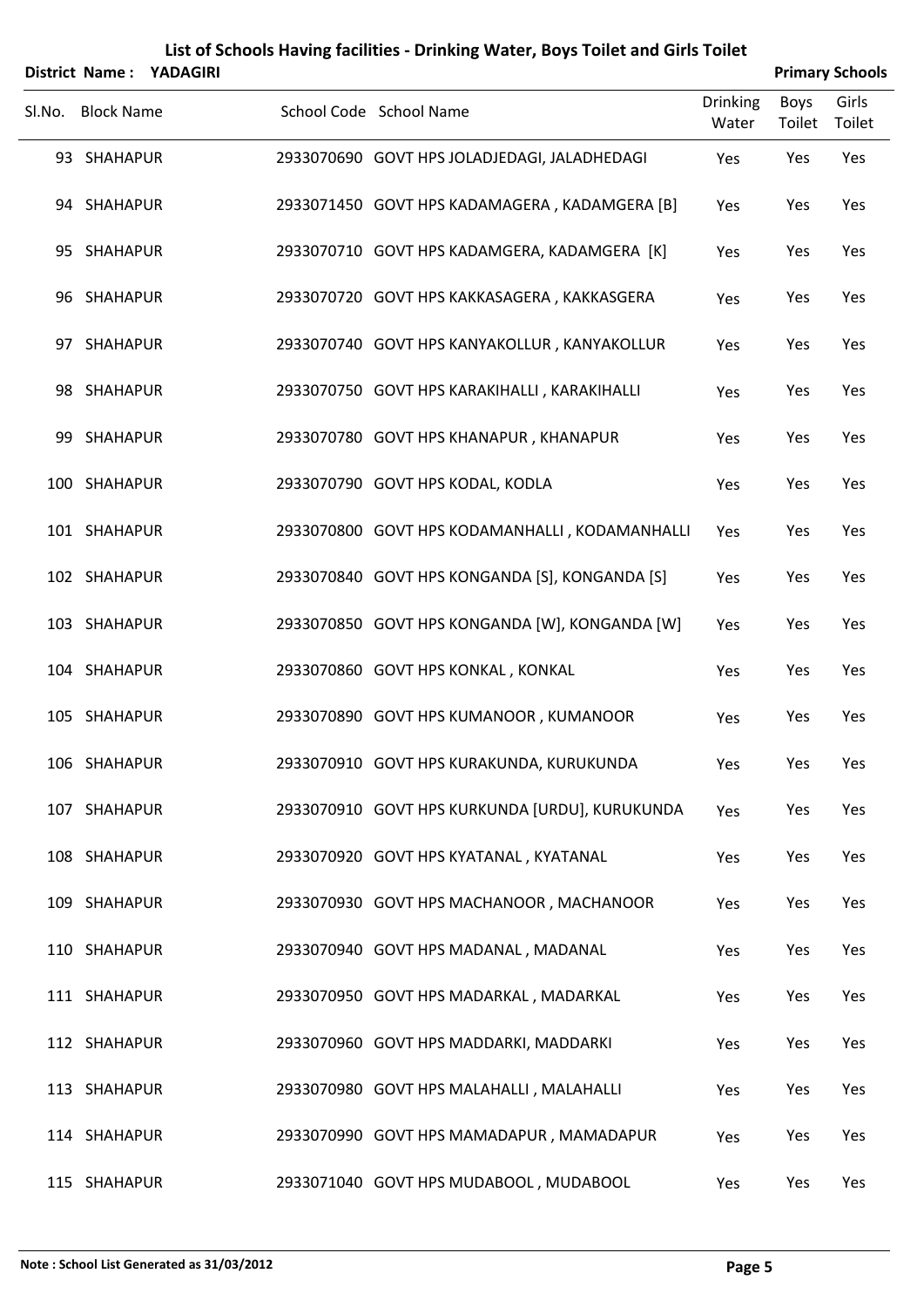|                   | District Name: YADAGIRI | List of Schools Having facilities - Drinking Water, Boys Toilet and Girls Toilet |                          |                | <b>Primary Schools</b> |
|-------------------|-------------------------|----------------------------------------------------------------------------------|--------------------------|----------------|------------------------|
| Sl.No. Block Name |                         | School Code School Name                                                          | <b>Drinking</b><br>Water | Boys<br>Toilet | Girls<br>Toilet        |
| 116 SHAHAPUR      |                         | 2933071050 GOVT HPS MUNAMUTAGI, MUNAMUTAGI                                       | Yes                      | Yes            | Yes                    |
| 117 SHAHAPUR      |                         | 2933071470 GOVT HPS NAGANATAGI, NAGANATAGI                                       | Yes                      | Yes            | Yes                    |
| 118 SHAHAPUR      |                         | 2933070400 GOVT HPS OLD GOGI, GOGI PETH                                          | Yes                      | Yes            | Yes                    |
| 119 SHAHAPUR      |                         | 2933070400 GOVT HPS OLD GOGI [URDU], GOGI PETH                                   | Yes                      | Yes            | Yes                    |
| 120 SHAHAPUR      |                         | 2933070400 GOVT HPS PETH GOGI, GOGI PETH                                         | Yes                      | Yes            | Yes                    |
| 121 SHAHAPUR      |                         | 2933071230 GOVT HPS PETH SHAHAPUR, SHAHAPUR                                      | Yes                      | Yes            | Yes                    |
| 122 SHAHAPUR      |                         | 2933071630 GOVT HPS RABBANA HALLI, RABBANA HALLI                                 | Yes                      | Yes            | Yes                    |
| 123 SHAHAPUR      |                         | 2933071140 GOVT HPS RASTAPUR, RASTAPUR                                           | Yes                      | Yes            | Yes                    |
| 124 SHAHAPUR      |                         | 2933071180 GOVT HPS SAGAR URDU, SAGAR                                            | Yes                      | Yes            | Yes                    |
| 125 SHAHAPUR      |                         | 2933071190 GOVT HPS SAIDAPUR, SAIDAPUR                                           | Yes                      | Yes            | Yes                    |
| 126 SHAHAPUR      |                         | 2933071220 GOVT HPS SETTIKERA, SETTIKERA                                         | Yes                      | Yes            | Yes                    |
| 127 SHAHAPUR      |                         | 2933071220 GOVT HPS SETTIKERA DODDA, SETTIKERA                                   | Yes                      | Yes            | Yes                    |
| 128 SHAHAPUR      |                         | 2933071250 GOVT HPS SHARADHALLI, SHARADHALLI                                     | Yes                      | Yes            | Yes                    |
| 129 SHAHAPUR      |                         | 2933071280 GOVT HPS SHIVAPUR, SHIVAPUR                                           | Yes                      | Yes            | Yes                    |
| 130 SHAHAPUR      |                         | 2933071290 GOVT HPS SINGANHALLI, SINGANHALLI                                     | Yes                      | Yes            | Yes                    |
| 131 SHAHAPUR      |                         | 2933071370 GOVT HPS T WADAGERA, T. WADAGERA                                      | Yes                      | Yes            | Yes                    |
| 132 SHAHAPUR      |                         | 2933070880 GOVT HPS TADABIDI, TADABIDI                                           | Yes                      | Yes            | Yes                    |
| 133 SHAHAPUR      |                         | 2933071310 GOVT HPS TANGADAGI, TANGADGI                                          | Yes                      | Yes            | Yes                    |
| 134 SHAHAPUR      |                         | 2933071320 GOVT HPS TEKARAL, TEKARAL                                             | Yes                      | Yes            | Yes                    |
| 135 SHAHAPUR      |                         | 2933071340 GOVT HPS TOKAPUR, TOKAPUR                                             | Yes                      | Yes            | Yes                    |
| 136 SHAHAPUR      |                         | 2933071350 GOVT HPS TONNUR, TONNNUR                                              | Yes                      | Yes            | Yes                    |
| 137 SHAHAPUR      |                         | 2933071360 GOVT HPS TUMAKUR, TUMAKUR                                             | Yes                      | Yes            | Yes                    |
| 138 SHAHAPUR      |                         | 2933071380 GOVT HPS UKINAL, UKKINAL                                              | Yes                      | Yes            | Yes                    |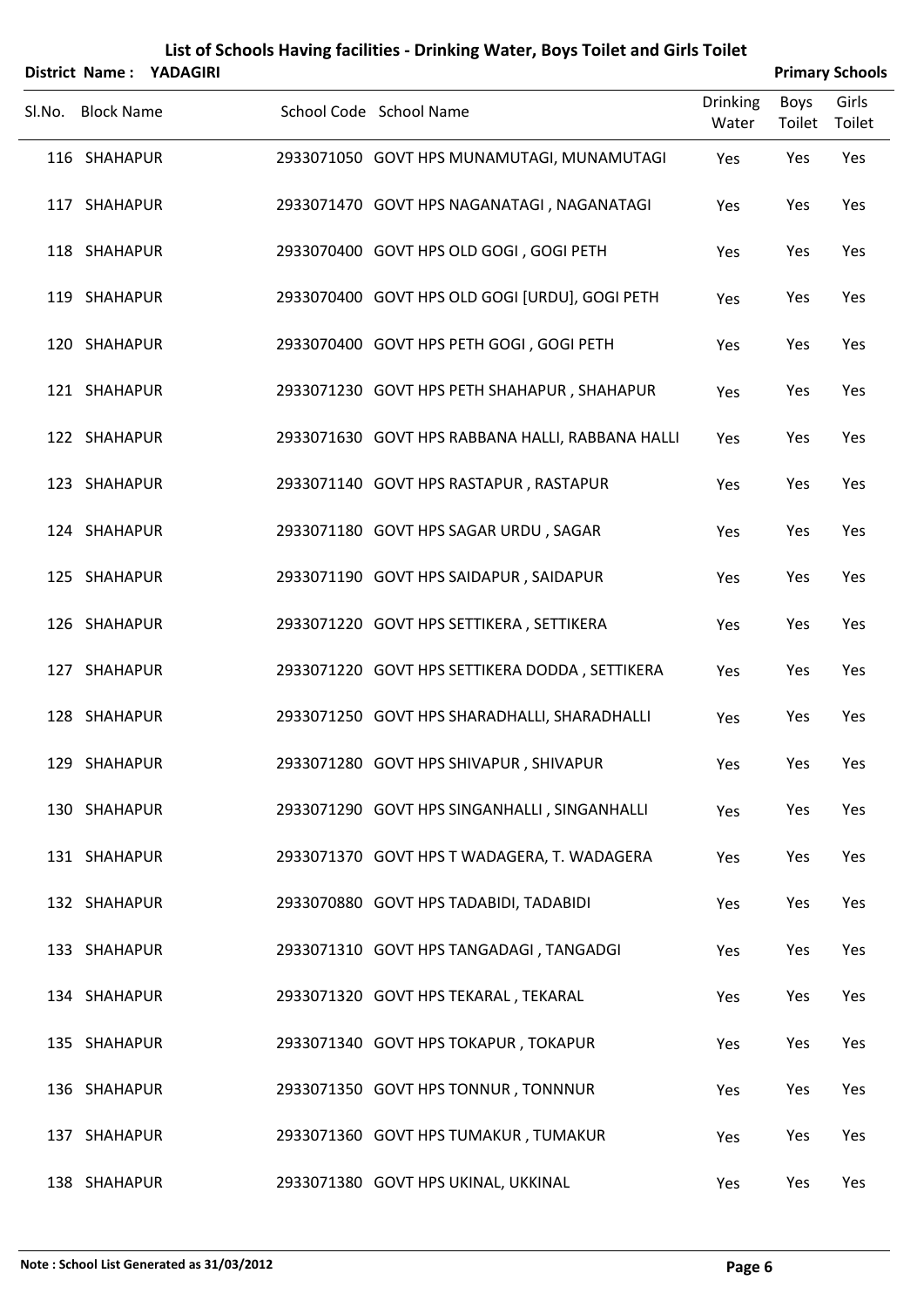|                   | District Name: YADAGIRI |                                                                |                          |                | <b>Primary Schools</b> |
|-------------------|-------------------------|----------------------------------------------------------------|--------------------------|----------------|------------------------|
| Sl.No. Block Name |                         | School Code School Name                                        | <b>Drinking</b><br>Water | Boys<br>Toilet | Girls<br>Toilet        |
| 139 SHAHAPUR      |                         | 2933071390 GOVT HPS ULLESUGUR, ULLESUGUR                       | Yes                      | Yes            | Yes                    |
| 140 SHAHAPUR      |                         | 2933070360 GOVT HPS URDU DORANAHALLI,<br><b>DORANHALLI</b>     | Yes                      | Yes            | Yes                    |
| 141 SHAHAPUR      |                         | 2933071232 GOVT HPS URDU GANDHICHOWK,<br><b>SHAHAPUR</b>       | Yes                      | Yes            | Yes                    |
| 142 SHAHAPUR      |                         | 2933071580 GOVT HPS URDU GURUSANAGI,<br><b>GURUSUNAGI</b>      | Yes                      | Yes            | Yes                    |
| 143 SHAHAPUR      |                         | 2933070740 GOVT HPS URDU KANYA KOLLUR,<br>KANYAKOLLUR          | Yes                      | Yes            | Yes                    |
| 144 SHAHAPUR      |                         | 2933071090 GOVT HPS URDU NAYKAL, NAYAKAL                       | Yes                      | Yes            | Yes                    |
| 145 SHAHAPUR      |                         | 2933071260 GOVT HPS URDU SIRWAL, SHIRWAL                       | Yes                      | Yes            | Yes                    |
| 146 SHAHAPUR      |                         | 2933070880 GOVT HPS URDU TADABIDI, TADABIDI                    | Yes                      | Yes            | Yes                    |
| 147 SHAHAPUR      |                         | 2933071430 GOVT HPS URDU WANADURGA,<br>WANADURGA               | Yes                      | Yes            | Yes                    |
| 148 SHAHAPUR      |                         | 2933071420 GOVT HPS WADAGERA URDU, WADAGERA                    | Yes                      | Yes            | Yes                    |
| 149 SHAHAPUR      |                         | 2933071430 GOVT HPS WANADURGA, WANADURGA                       | Yes                      | Yes            | Yes                    |
| 150 SHAHAPUR      |                         | 2933071430 GOVT KANYA HPS WANADURGA,<br>WANADURGA              | Yes                      | Yes            | Yes                    |
| 151 SHAHAPUR      |                         | 2933070340 GOVT L.P.S DIGGI TANDA, DIGGI                       | Yes                      | Yes            | Yes                    |
| 152 SHAHAPUR      |                         | 2933070340 GOVT L.P.S DIGGI BESA, DIGGI                        | Yes                      | Yes            | Yes                    |
| 153 SHAHAPUR      |                         | 2933071670 GOVT LPS JAPA NAIK TANDA, JAPA NAIK<br><b>TANDA</b> | Yes                      | Yes            | Yes                    |
| 154 SHAHAPUR      |                         | 2933071360 GOVT LPS URDU TUMAKUR, TUMAKUR                      | Yes                      | Yes            | Yes                    |
| 155 SHAHAPUR      |                         | 2933070010 GOVT LPS AGANIHAL, AGANIHAL                         | Yes                      | Yes            | Yes                    |
| 156 SHAHAPUR      |                         | 2933070020 GOVT LPS AGASTIHAL, AGASTIHAL                       | Yes                      | Yes            | Yes                    |
| 157 SHAHAPUR      |                         | 2933070520 GOVT LPS AMBEDKARNAGAR HALGERA,<br><b>HALGERA</b>   | Yes                      | Yes            | Yes                    |
| 158 SHAHAPUR      |                         | 2933070740 GOVT LPS AMBEDKARNAGAR KANYAKOLLUR,<br>KANYAKOLLUR  | Yes                      | Yes            | Yes                    |
| 159 SHAHAPUR      |                         | 2933070140 GOVT LPS AMDBEDKARNAGARNAGAR,<br>BANDEBEMBALI       | Yes                      | Yes            | Yes                    |
| 160 SHAHAPUR      |                         | 2933070050 GOVT LPS ANAKSUGUR Q, ANAKSUGUR                     | Yes                      | Yes            | Yes                    |
| 161 SHAHAPUR      |                         | 2933070070 GOVT LPS ARALAHALLI, ARALHALLI                      | Yes                      | Yes            | Yes                    |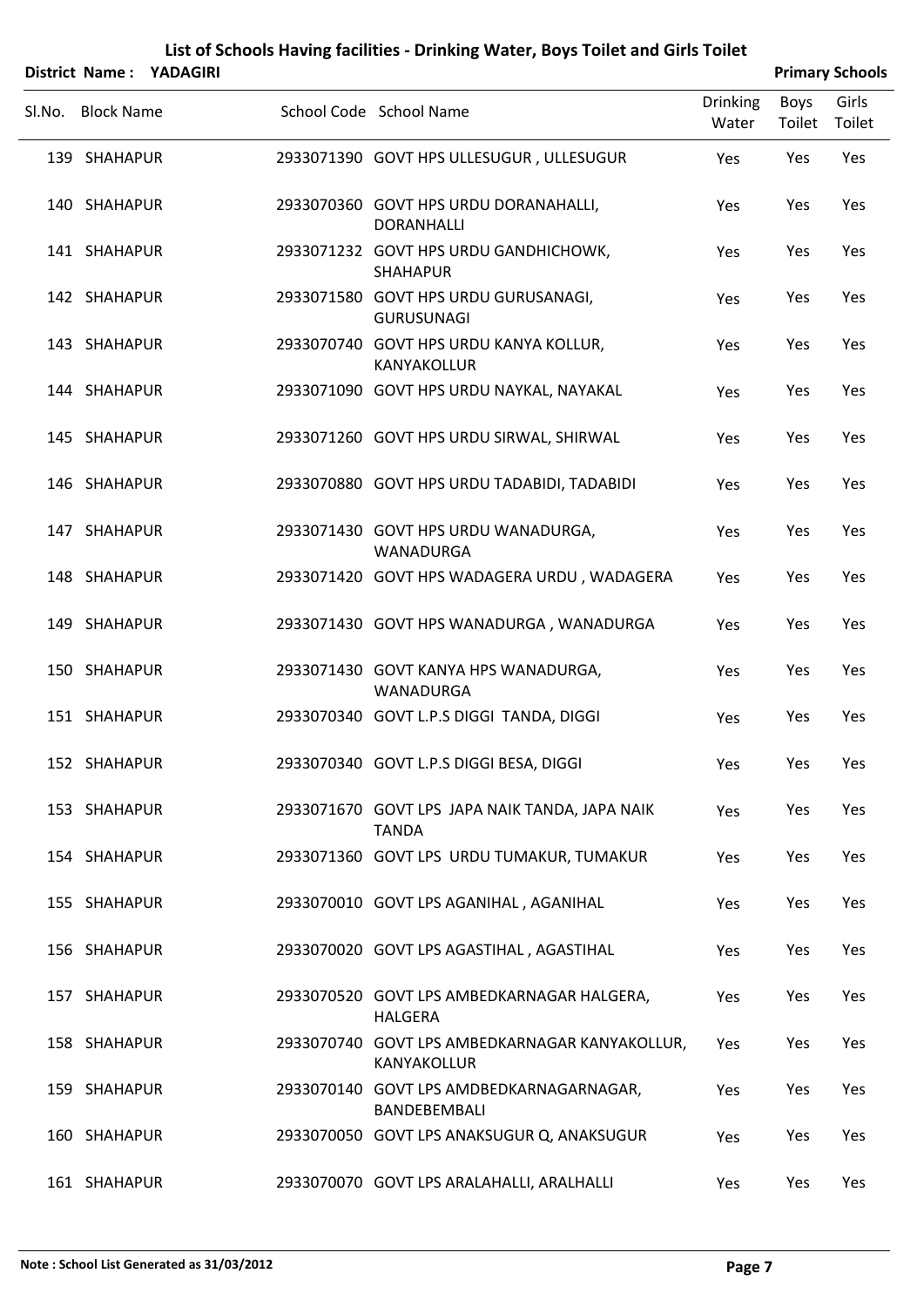| District Name:    | <b>YADAGIRI</b> | List of Schools Having facilities - Drinking Water, Boys Toilet and Girls Toilet |                          |                       | <b>Primary Schools</b> |
|-------------------|-----------------|----------------------------------------------------------------------------------|--------------------------|-----------------------|------------------------|
| Sl.No. Block Name |                 | School Code School Name                                                          | <b>Drinking</b><br>Water | <b>Boys</b><br>Toilet | Girls<br>Toilet        |
| 162 SHAHAPUR      |                 | 2933070600 GOVT LPS BANGALA TANDA, HOSAKERA                                      | Yes                      | Yes                   | Yes                    |
| 163 SHAHAPUR      |                 | 2933070130 GOVT LPS BANTANAL, BANATIHAL                                          | Yes                      | Yes                   | Yes                    |
| 164 SHAHAPUR      |                 | 2933070300 GOVT LPS BASAVESHWARNAGAR,<br>CHATTANHALLI                            | Yes                      | Yes                   | Yes                    |
| 165 SHAHAPUR      |                 | 2933071420 GOVT LPS BEERANAKAL, WADAGERA                                         | Yes                      | Yes                   | Yes                    |
| 166 SHAHAPUR      |                 | 2933070160 GOVT LPS BEERANAL, BEERNAL                                            | Yes                      | Yes                   | Yes                    |
| 167 SHAHAPUR      |                 | 2933071610 GOVT LPS BENAKANAHALLI (J),<br>BENAKANAHALLI (J)                      | Yes                      | Yes                   | Yes                    |
| 168 SHAHAPUR      |                 | 2933070180 GOVT LPS BENAKANAHALLI(K),<br>BENAKANHALLI [K] [B]                    | Yes                      | Yes                   | Yes                    |
| 169 SHAHAPUR      |                 | 2933071420 GOVT LPS BIKKUNAYAK TANDA, WADAGERA                                   | Yes                      | Yes                   | Yes                    |
| 170 SHAHAPUR      |                 | 2933071600 GOVT LPS BOLARI TANDA, BOLARI                                         | Yes                      | Yes                   | Yes                    |
| 171 SHAHAPUR      |                 | 2933071600 GOVT LPS BOLARI, BOLARI                                               | Yes                      | Yes                   | Yes                    |
| 172 SHAHAPUR      |                 | 2933070240 GOVT LPS BOMMANHALLI, BOMMANHALLI                                     | Yes                      | Yes                   | Yes                    |
| 173 SHAHAPUR      |                 | 2933070250 GOVT LPS BOODINAL, BOODINAL                                           | Yes                      | Yes                   | Yes                    |
| 174 SHAHAPUR      |                 | 2933071430 GOVT LPS BOYARDODDICHENURK,<br>WANADURGA                              | Yes                      | Yes                   | Yes                    |
| 175 SHAHAPUR      |                 | 2933070280 GOVT LPS CHANDAPUR TANDA, CHANDAPUR                                   | Yes                      | Yes                   | Yes                    |
| 176 SHAHAPUR      |                 | 2933070600 GOVT LPS CHANDRAKALADODDI, HOSAKERA                                   | Yes                      | Yes                   | Yes                    |
| 177 SHAHAPUR      |                 | 2933071220 GOVT LPS CHANNAPPAN DODDI, SETTIKERA                                  | Yes                      | Yes                   | Yes                    |
| 178 SHAHAPUR      |                 | 2933070300 GOVT LPS CHATNALLI TANDA, CHATTANHALLI                                | Yes                      | Yes                   | Yes                    |
| 179 SHAHAPUR      |                 | 2933070310 GOVT LPS CHENNUR [J], CHENNUR [J]                                     | Yes                      | Yes                   | Yes                    |
| 180 SHAHAPUR      |                 | 2933071420 GOVT LPS DARAMNAYAK TANDA Q,<br>WADAGERA                              | Yes                      | Yes                   | Yes                    |
| 181 SHAHAPUR      |                 | 2933071660 GOVT LPS DESUNAIK TANDA NADIHAL,<br><b>NADIHAL</b>                    | Yes                      | Yes                   | Yes                    |
| 182 SHAHAPUR      |                 | 2933070360 GOVT LPS DORANALLI CAMP, DORANHALLI                                   | Yes                      | Yes                   | Yes                    |
| 183 SHAHAPUR      |                 | 2933070360 GOVT LPS DORANALLI TANDA, DORANHALLI                                  | Yes                      | Yes                   | Yes                    |
| 184 SHAHAPUR      |                 | 2933071380 GOVT LPS DPRIGUDDA TANDA UKKANAL,<br><b>UKKINAL</b>                   | Yes                      | Yes                   | Yes                    |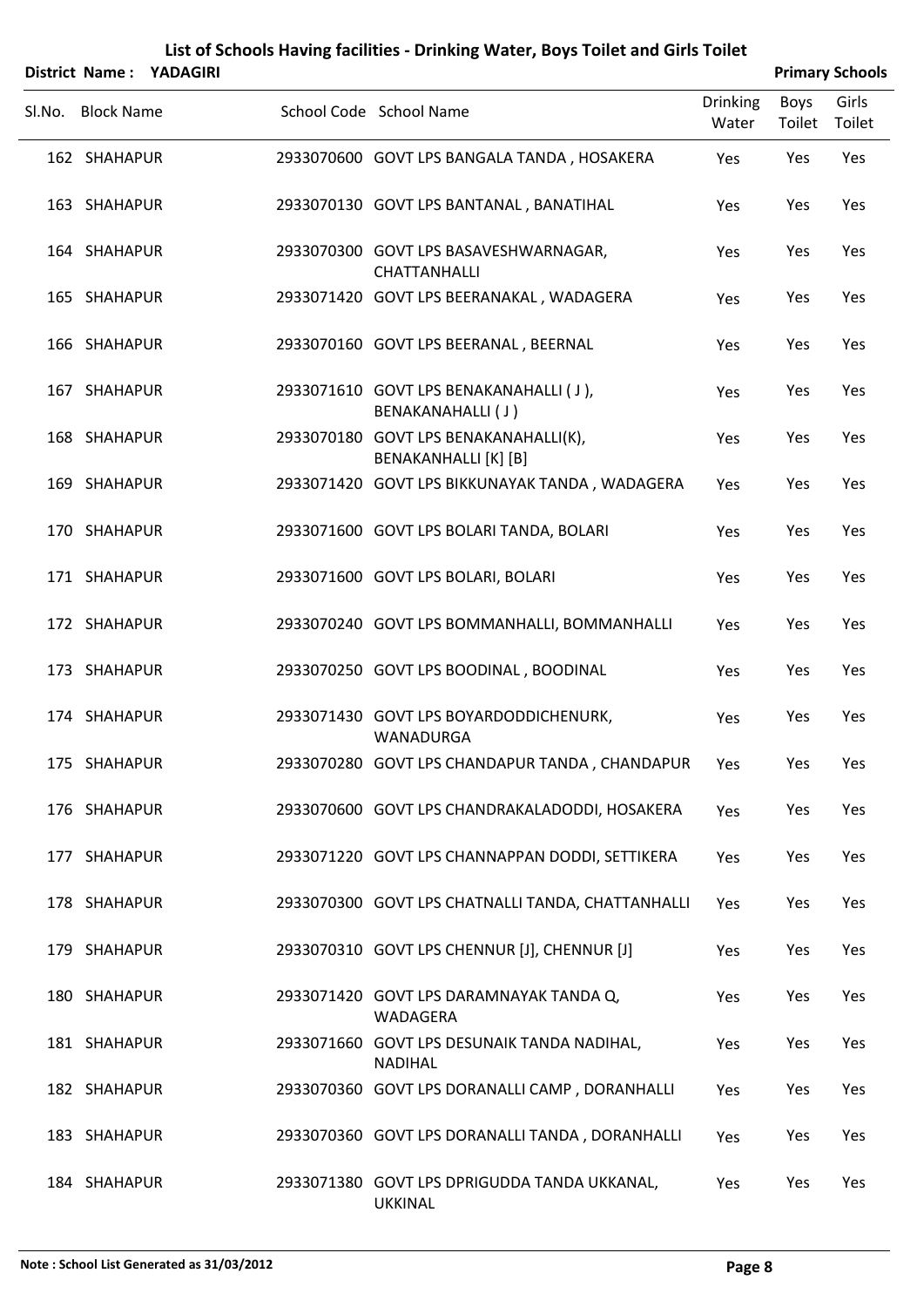|                   | District Name: YADAGIRI |                                                               |                          |                | <b>Primary Schools</b> |
|-------------------|-------------------------|---------------------------------------------------------------|--------------------------|----------------|------------------------|
| Sl.No. Block Name |                         | School Code School Name                                       | <b>Drinking</b><br>Water | Boys<br>Toilet | Girls<br>Toilet        |
| 185 SHAHAPUR      |                         | 2933071180 GOVT LPS GIRLS URDU SAGAR, SAGAR                   | Yes                      | Yes            | Yes                    |
| 186 SHAHAPUR      |                         | 2933070400 GOVT LPS GOGI GANGUNAIK TANDA, GOGI<br><b>PETH</b> | Yes                      | Yes            | Yes                    |
| 187 SHAHAPUR      |                         | 2933070400 GOVT LPS GOGI TANDA, GOGI PETH                     | Yes                      | Yes            | Yes                    |
| 188 SHAHAPUR      |                         | 2933071500 GOVT LPS GOLGERI, GOLGERI                          | Yes                      | Yes            | Yes                    |
| 189 SHAHAPUR      |                         | 2933070410 GOVT LPS GONAL, GONAL                              | Yes                      | Yes            | Yes                    |
| 190 SHAHAPUR      |                         | 2933070420 GOVT LPS GOUDOOR, GONDENOOR                        | Yes                      | Yes            | Yes                    |
| 191 SHAHAPUR      |                         | 2933070480 GOVT LPS GUNDALOOR, GUNDLOOR                       | Yes                      | Yes            | Yes                    |
| 192 SHAHAPUR      |                         | 2933070450 GOVT LPS GUNDAPUR, GUNDAPUR                        | Yes                      | Yes            | Yes                    |
| 193 SHAHAPUR      |                         | 2933070500 GOVT LPS HABBALI, HABBALI                          | Yes                      | Yes            | Yes                    |
| 194 SHAHAPUR      |                         | 2933070510 GOVT LPS HALBHAVI, HALBHAVI                        | Yes                      | Yes            | Yes                    |
| 195 SHAHAPUR      |                         | 2933070530 GOVT LPS HALLISAGAR URDU, HALISAGAR                | Yes                      | Yes            | Yes                    |
| 196 SHAHAPUR      |                         | 2933070570 GOVT LPS HAYYAL (K), HAYYAL [K]                    | Yes                      | Yes            | Yes                    |
| 197 SHAHAPUR      |                         | 2933071180 GOVT LPS HOLIKATTA SAGAR, SAGAR                    | Yes                      | Yes            | Yes                    |
| 198 SHAHAPUR      |                         | 2933070590 GOVT LPS HORATOOR, HORATOOR                        | Yes                      | Yes            | Yes                    |
| 199 SHAHAPUR      |                         | 2933071690 GOVT LPS HOSALLI BANDERDODDI, HOSALLII             | Yes                      | Yes            | Yes                    |
| 200 SHAHAPUR      |                         | 2933071460 GOVT LPS HOTAPETH NADAVINTANDA,<br><b>HOTAPETH</b> | Yes                      | Yes            | Yes                    |
| 201 SHAHAPUR      |                         | 2933070530 GOVT LPS HOUSINGBOARD COLONY,<br><b>HALISAGAR</b>  | Yes                      | Yes            | Yes                    |
| 202 SHAHAPUR      |                         | 2933070650 GOVT LPS IBRAHIMPUR TANDA, IBRAHIMPUR              | Yes                      | Yes            | Yes                    |
| 203 SHAHAPUR      |                         | 2933070660 GOVT LPS INGALAGI, INGALGI                         | Yes                      | Yes            | Yes                    |
| 204 SHAHAPUR      |                         | 2933070680 GOVT LPS ITAGA, ITAGA [W]                          | Yes                      | Yes            | Yes                    |
| 205 SHAHAPUR      |                         | 2933070710 GOVT LPS KADAMGERA (K) TANDA,<br>KADAMGERA [K]     | Yes                      | Yes            | Yes                    |
| 206 SHAHAPUR      |                         | 2933070810 GOVT LPS KADARAPUR, KODARAPUR                      | Yes                      | Yes            | Yes                    |
| 207 SHAHAPUR      |                         | 2933070720 GOVT LPS KAKKASAGERA TANDA,<br>KAKKASGERA          | Yes                      | Yes            | Yes                    |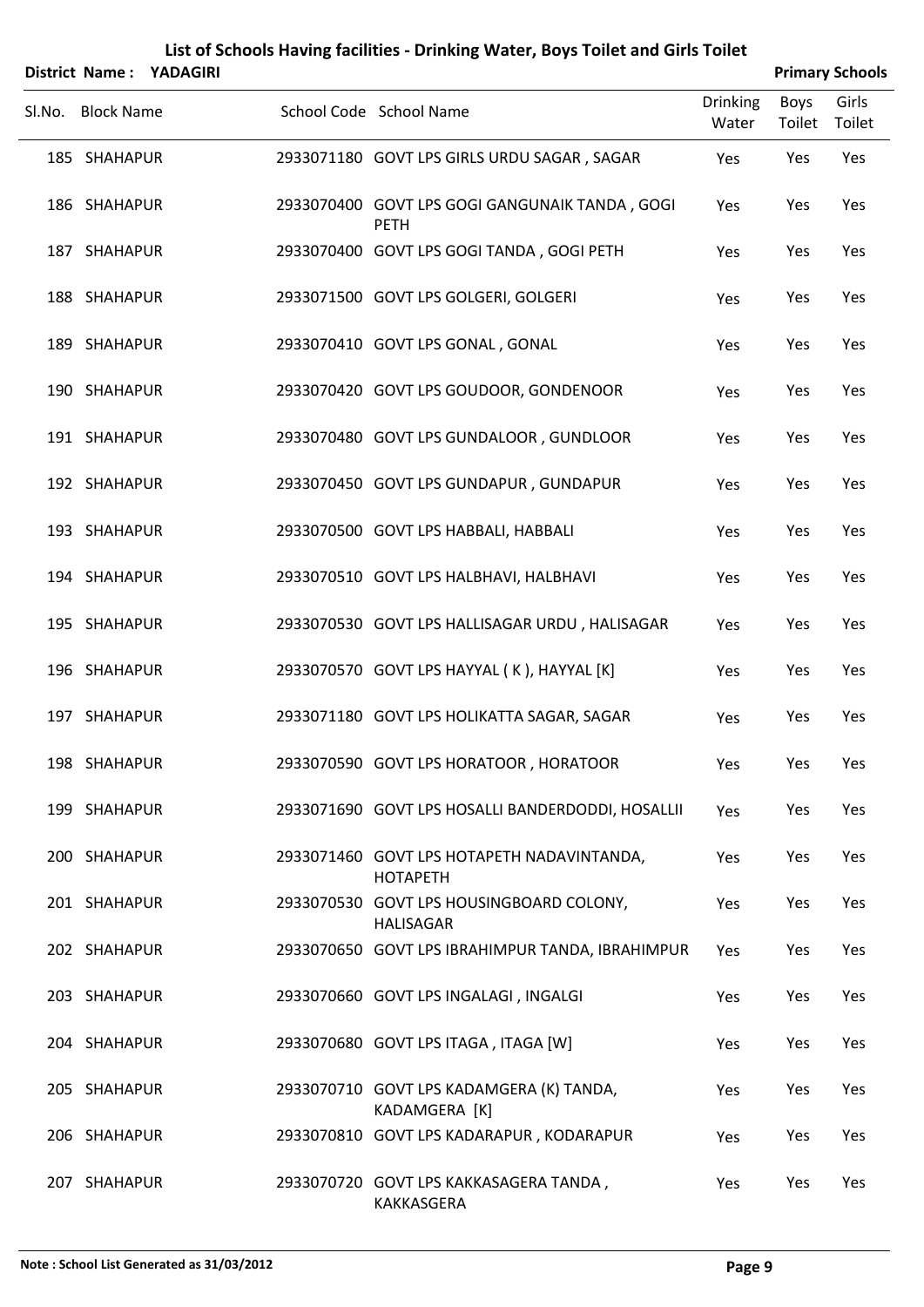|        |                   | District Name: YADAGIRI |                                                                   |                          |                | <b>Primary Schools</b> |
|--------|-------------------|-------------------------|-------------------------------------------------------------------|--------------------------|----------------|------------------------|
| Sl.No. | <b>Block Name</b> |                         | School Code School Name                                           | <b>Drinking</b><br>Water | Boys<br>Toilet | Girls<br>Toilet        |
|        | 208 SHAHAPUR      |                         | 2933071380 GOVT LPS KALUNAIK TANDA, UKKINAL                       | Yes                      | Yes            | Yes                    |
|        | 209 SHAHAPUR      |                         | 2933071620 GOVT LPS KANCHANA KAVI, KANCHANA KAVI                  | Yes                      | Yes            | Yes                    |
|        | 210 SHAHAPUR      |                         | 2933070730 GOVT LPS KANDAHALLI, KANDAHALLI                        | Yes                      | Yes            | Yes                    |
|        | 211 SHAHAPUR      |                         | 2933070740 GOVT LPS KANYA KOLLUR TANDA,<br>KANYAKOLLUR            | Yes                      | Yes            | Yes                    |
|        | 212 SHAHAPUR      |                         | 2933071232 GOVT LPS KANYA KOLUR AGASI, SHAHAPUR                   | Yes                      | Yes            | Yes                    |
|        | 213 SHAHAPUR      |                         | 2933070750 GOVT LPS KARAKIHALLI TANDA, KARAKIHALLI                | Yes                      | Yes            | Yes                    |
|        | 214 SHAHAPUR      |                         | 2933070760 GOVT LPS KARANAGI, KARANGI                             | Yes                      | Yes            | Yes                    |
|        | 215 SHAHAPUR      |                         | 2933070770 GOVT LPS KATAMALLI, KATAMALLI                          | Yes                      | Yes            | Yes                    |
|        | 216 SHAHAPUR      |                         | 2933071230 GOVT LPS KEB COLONY SHSHAPUR,<br><b>SHAHAPUR</b>       | Yes                      | Yes            | Yes                    |
|        | 217 SHAHAPUR      |                         | 2933070280 GOVT LPS KELAGINA TANDA CHANDAPUR,<br><b>CHANDAPUR</b> | Yes                      | Yes            | Yes                    |
|        | 218 SHAHAPUR      |                         | 2933070780 GOVT LPS KHANAPUR CAMP, KHANAPUR                       | Yes                      | Yes            | Yes                    |
|        | 219 SHAHAPUR      |                         | 2933070830 GOVT LPS KONAHALLI, KONAHALLI                          | Yes                      | Yes            | Yes                    |
|        | 220 SHAHAPUR      |                         | 2933070900 GOVT LPS KURIHAL, KURIHAL                              | Yes                      | Yes            | Yes                    |
|        | 221 SHAHAPUR      |                         | 2933070550 GOVT LPS MADDI TANDA, HARANGERA                        | Yes                      | Yes            | Yes                    |
|        | 222 SHAHAPUR      |                         | 2933070970 GOVT LPS MAKTAPUR, MAKTAPUR                            | Yes                      | Yes            | Yes                    |
|        | 223 SHAHAPUR      |                         | 2933071000 GOVT LPS MANAGANAL, MANAGANAL                          | Yes                      | Yes            | Yes                    |
|        | 224 SHAHAPUR      |                         | 2933071010 GOVT LPS MANDAGULLI, MANDAGULLI                        | Yes                      | Yes            | Yes                    |
|        | 225 SHAHAPUR      |                         | 2933071030 GOVT LPS MARAMKAL, MARMKAL                             | Yes                      | Yes            | Yes                    |
|        | 226 SHAHAPUR      |                         | 2933071020 GOVT LPS MARKAL, MARKAL                                | Yes                      | Yes            | Yes                    |
|        | 227 SHAHAPUR      |                         | 2933070600 GOVT LPS MELIN TANDA, HOSAKERA                         | Yes                      | Yes            | Yes                    |
|        | 228 SHAHAPUR      |                         | 2933071460 GOVT LPS MELINA TANDA HOTHPETH,<br><b>HOTAPETH</b>     | Yes                      | Yes            | Yes                    |
|        | 229 SHAHAPUR      |                         | 2933071460 GOVT LPS MUNDINTANDA HOTPETH,<br><b>HOTAPETH</b>       | Yes                      | Yes            | Yes                    |
|        | 230 SHAHAPUR      |                         | 2933071420 GOVT LPS MUNINAYAK TANDA, WADAGERA                     | Yes                      | Yes            | Yes                    |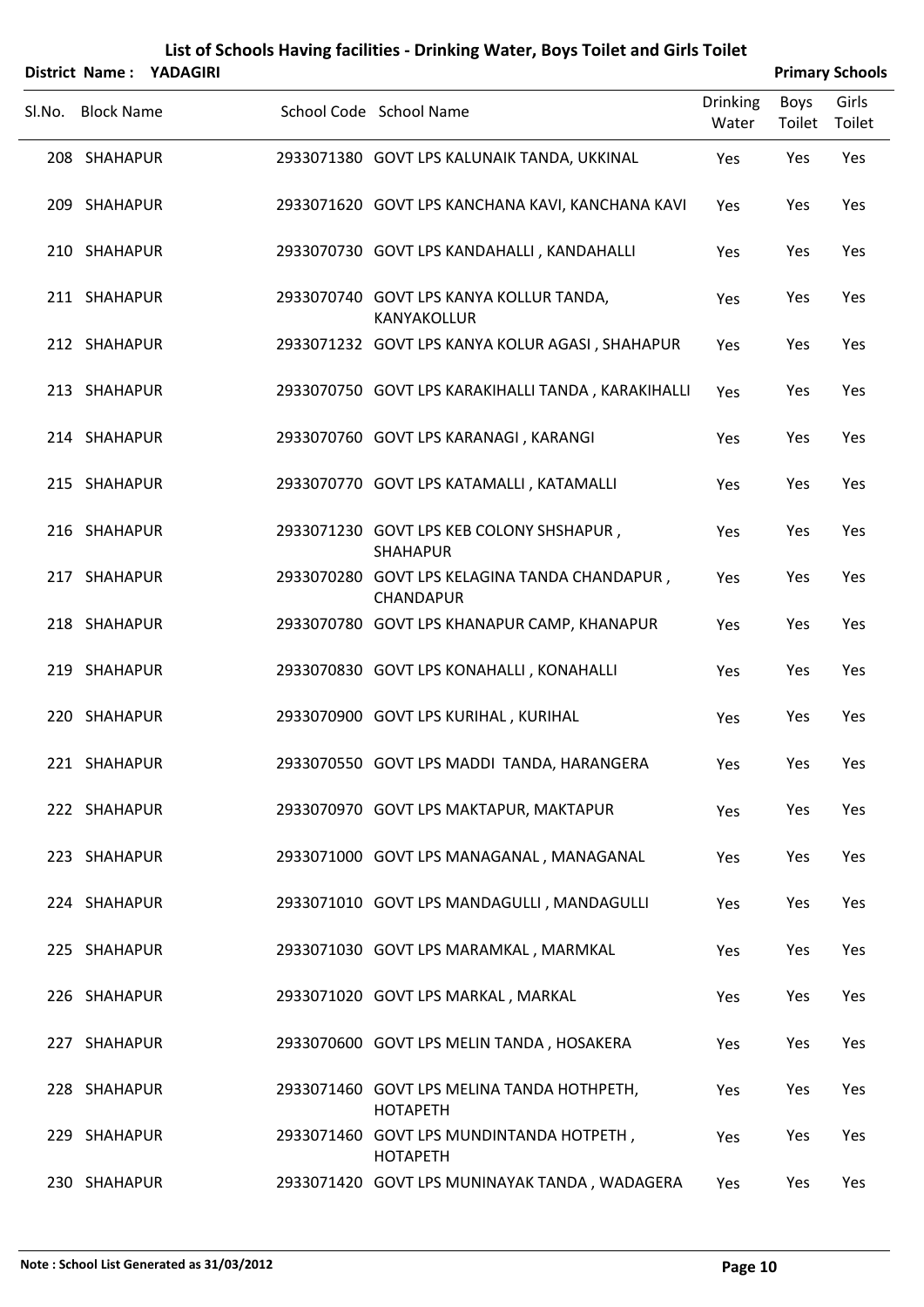|        |                   | District Name: YADAGIRI |                                                                  |                          |                | <b>Primary Schools</b> |
|--------|-------------------|-------------------------|------------------------------------------------------------------|--------------------------|----------------|------------------------|
| Sl.No. | <b>Block Name</b> |                         | School Code School Name                                          | <b>Drinking</b><br>Water | Boys<br>Toilet | Girls<br>Toilet        |
|        | 231 SHAHAPUR      |                         | 2933071660 GOVT LPS NADIHAL, NADIHAL                             | Yes                      | Yes            | Yes                    |
|        | 232 SHAHAPUR      |                         | 2933071470 GOVT LPS NAGANATAGI TANDA 1,<br>NAGANATAGI            | Yes                      | Yes            | Yes                    |
|        | 233 SHAHAPUR      |                         | 2933071470 GOVT LPS NAGANATAGI TANDA 2,<br>NAGANATAGI            | Yes                      | Yes            | Yes                    |
|        | 234 SHAHAPUR      |                         | 2933071470 GOVT LPS NAGANATAGI TANDA3,<br>NAGANATAGI             | Yes                      | Yes            | Yes                    |
|        | 235 SHAHAPUR      |                         | 2933071070 GOVT LPS NALWADGI, NALWADGI                           | Yes                      | Yes            | Yes                    |
|        | 236 SHAHAPUR      |                         | 2933071570 GOVT LPS NANDI HALLI, NANADI HALLI                    | Yes                      | Yes            | Yes                    |
|        | 237 SHAHAPUR      |                         | 2933071090 GOVT LPS NAYAKAL TANDA, NAYAKAL                       | Yes                      | Yes            | Yes                    |
|        | 238 SHAHAPUR      |                         | 2933071100 GOVT LPS PARASAPUR, PARASAPUR                         | Yes                      | Yes            | Yes                    |
|        | 239 SHAHAPUR      |                         | 2933071430 GOVT LPS PIDDANAYAKANAHATTI,<br><b>WANADURGA</b>      | Yes                      | Yes            | Yes                    |
|        | 240 SHAHAPUR      |                         | 2933071370 GOVT LPS PINJARDODDI, T. WADAGERA                     | Yes                      | Yes            | Yes                    |
|        | 241 SHAHAPUR      |                         | 2933071380 GOVT LPS R. N TANDA UKKINAL, UKKINAL                  | Yes                      | Yes            | Yes                    |
|        | 242 SHAHAPUR      |                         | 2933071630 GOVT LPS RABBANA HALLI TANDA, RABBANA<br><b>HALLI</b> | Yes                      | Yes            | Yes                    |
|        | 243 SHAHAPUR      |                         | 2933071120 GOVT LPS RAJAPUR (B), RAJAPUR                         | Yes                      | Yes            | Yes                    |
|        | 244 SHAHAPUR      |                         | 2933071110 GOVT LPS RAJMAHAL, RAJ MAHAL                          | Yes                      | Yes            | Yes                    |
|        | 245 SHAHAPUR      |                         | 2933071150 GOVT LPS ROJA [S] URDU, ROJA [S]                      | Yes                      | Yes            | Yes                    |
|        | 246 SHAHAPUR      |                         | 2933071160 GOVT LPS ROTANADAGI, ROTNAGAGI                        | Yes                      | Yes            | Yes                    |
|        | 247 SHAHAPUR      |                         | 2933071560 GOVT LPS SADYAPURA, SADYAPURA                         | Yes                      | Yes            | Yes                    |
|        | 248 SHAHAPUR      |                         | 2933071240 GOVT LPS SAKHAPURA, SHAKAPUR                          | Yes                      | Yes            | Yes                    |
|        | 249 SHAHAPUR      |                         | 2933071200 GOVT LPS SALADPUR, SALADPUR                           | Yes                      | Yes            | Yes                    |
|        | 250 SHAHAPUR      |                         | 2933071210 GOVT LPS SAWOOR, SAWOOR                               | Yes                      | Yes            | Yes                    |
|        | 251 SHAHAPUR      |                         | 2933071270 GOVT LPS SHIVANOOR, SHIVANOOR                         | Yes                      | Yes            | Yes                    |
|        | 252 SHAHAPUR      |                         | 2933071290 GOVT LPS SINGANHALLI TANDA,<br>SINGANHALLI            | Yes                      | Yes            | Yes                    |
|        | 253 SHAHAPUR      |                         | 2933071300 GOVT LPS SUGUR, SUGUR                                 | Yes                      | Yes            | Yes                    |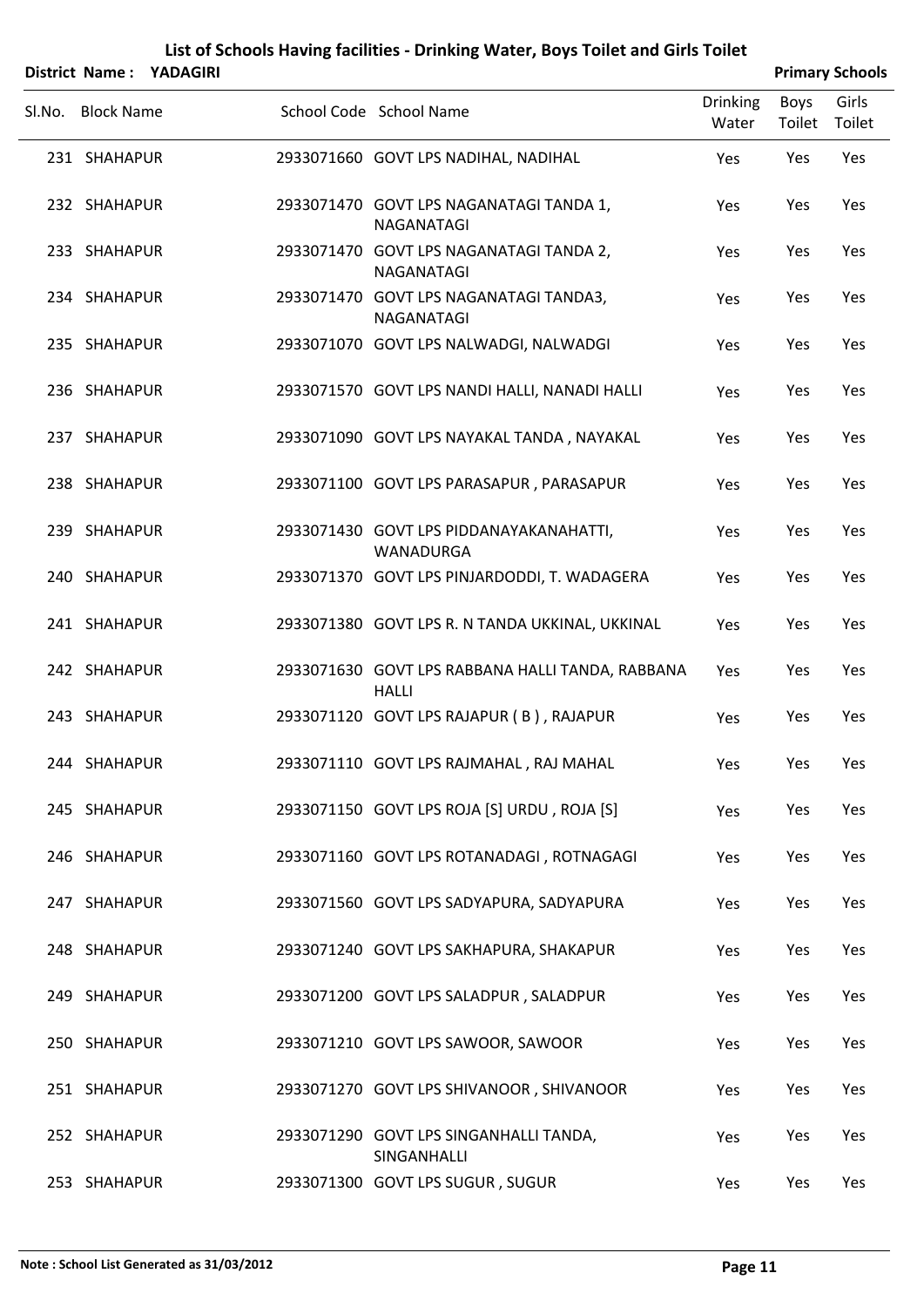|        | <b>District Name:</b> | YADAGIRI |                                                                 |                          |                       | <b>Primary Schools</b> |
|--------|-----------------------|----------|-----------------------------------------------------------------|--------------------------|-----------------------|------------------------|
| Sl.No. | <b>Block Name</b>     |          | School Code School Name                                         | <b>Drinking</b><br>Water | <b>Boys</b><br>Toilet | Girls<br>Toilet        |
|        | 254 SHAHAPUR          |          | 2933071540 GOVT LPS TIMMAPURDODDI, TIMMAPUR                     | Yes                      | Yes                   | Yes                    |
|        | 255 SHAHAPUR          |          | 2933071330 GOVT LPS TIPANALLI, TIPPANALLI                       | Yes                      | Yes                   | Yes                    |
|        | 256 SHAHAPUR          |          | 2933071340 GOVT LPS TOKAPUR TANDA, TOKAPUR                      | Yes                      | Yes                   | Yes                    |
|        | 257 SHAHAPUR          |          | 2933071390 GOVT LPS ULLESUGUR TANDA, ULLESUGUR                  | Yes                      | Yes                   | Yes                    |
|        | 258 SHAHAPUR          |          | 2933071380 GOVT LPS UMALANAYAK TANDA UKKINAL,<br><b>UKKINAL</b> | Yes                      | Yes                   | Yes                    |
|        | 259 SHAHAPUR          |          | 2933070140 GOVT LPS URDU BENDEBEMBALLI,<br>BANDEBEMBALI         | Yes                      | Yes                   | Yes                    |
|        | 260 SHAHAPUR          |          | 2933070230 GOVT LPS URDU BILHAR, BILAHAR                        | Yes                      | Yes                   | Yes                    |
|        | 261 SHAHAPUR          |          | 2933070300 GOVT LPS URDU CHATNALLI, CHATTANHALLI                | Yes                      | Yes                   | Yes                    |
|        | 262 SHAHAPUR          |          | 2933070480 GOVT LPS URDU GUNDALOOR, GUNDLOOR                    | Yes                      | Yes                   | Yes                    |
|        | 263 SHAHAPUR          |          | 2933071460 GOVT LPS URDU HOTHPET, HOTAPETH                      | Yes                      | Yes                   | Yes                    |
|        | 264 SHAHAPUR          |          | 2933070640 GOVT LPS URDU HURASGUNDAGI,<br>HURASGUNDAGI          | Yes                      | Yes                   | Yes                    |
|        | 265 SHAHAPUR          |          | 2933070650 GOVT LPS URDU IBRAHIMPUR, IBRAHIMPUR                 | Yes                      | Yes                   | Yes                    |
|        | 266 SHAHAPUR          |          | 2933070920 GOVT LPS URDU KYATNAL, KYATANAL                      | Yes                      | Yes                   | Yes                    |
|        | 267 SHAHAPUR          |          | 2933071040 GOVT LPS URDU MUDABOOL, MUDABOOL                     | Yes                      | Yes                   | Yes                    |
|        | 268 SHAHAPUR          |          | 2933071140 GOVT LPS URDU RASTAPUR, RASTAPUR                     | Yes                      | Yes                   | Yes                    |
|        | 269 SHAHAPUR          |          | 2933071400 GOVT LPS VIBHUTIHALLI 1, VIBHUTIHALLI                | Yes                      | Yes                   | Yes                    |
|        | 270 SHAHAPUR          |          | 2933071410 GOVT LPS VIRUPAPUR, VIRUPAPUR                        | Yes                      | Yes                   | Yes                    |
|        | 271 SHAHAPUR          |          | 2933071440 GOVT LPS YAKACHINTI, YEKNCHINTI                      | Yes                      | Yes                   | Yes                    |
|        | 272 SHAHAPUR          |          | 2933071510 GOVT LPS YEKKIGADDI, YEKKIGADDI                      | Yes                      | Yes                   | Yes                    |
|        | 273 SHAHAPUR          |          | 2933070280 GOVT MELINA TANDA CHANDAPUR,<br>CHANDAPUR            | Yes                      | Yes                   | Yes                    |
|        | 274 SHAHAPUR          |          | 2933070140 GOVT MPS BENDEBEMBALI, BANDEBEMBALI                  | Yes                      | Yes                   | Yes                    |
|        | 275 SHAHAPUR          |          | 2933071231 GOVT MPS GIRLS GANDHI CHOUK,<br><b>SHAHAPUR</b>      | Yes                      | Yes                   | Yes                    |
|        | 276 SHAHAPUR          |          | 2933070530 GOVT MPS HALLISAGAR, HALISAGAR                       | Yes                      | Yes                   | Yes                    |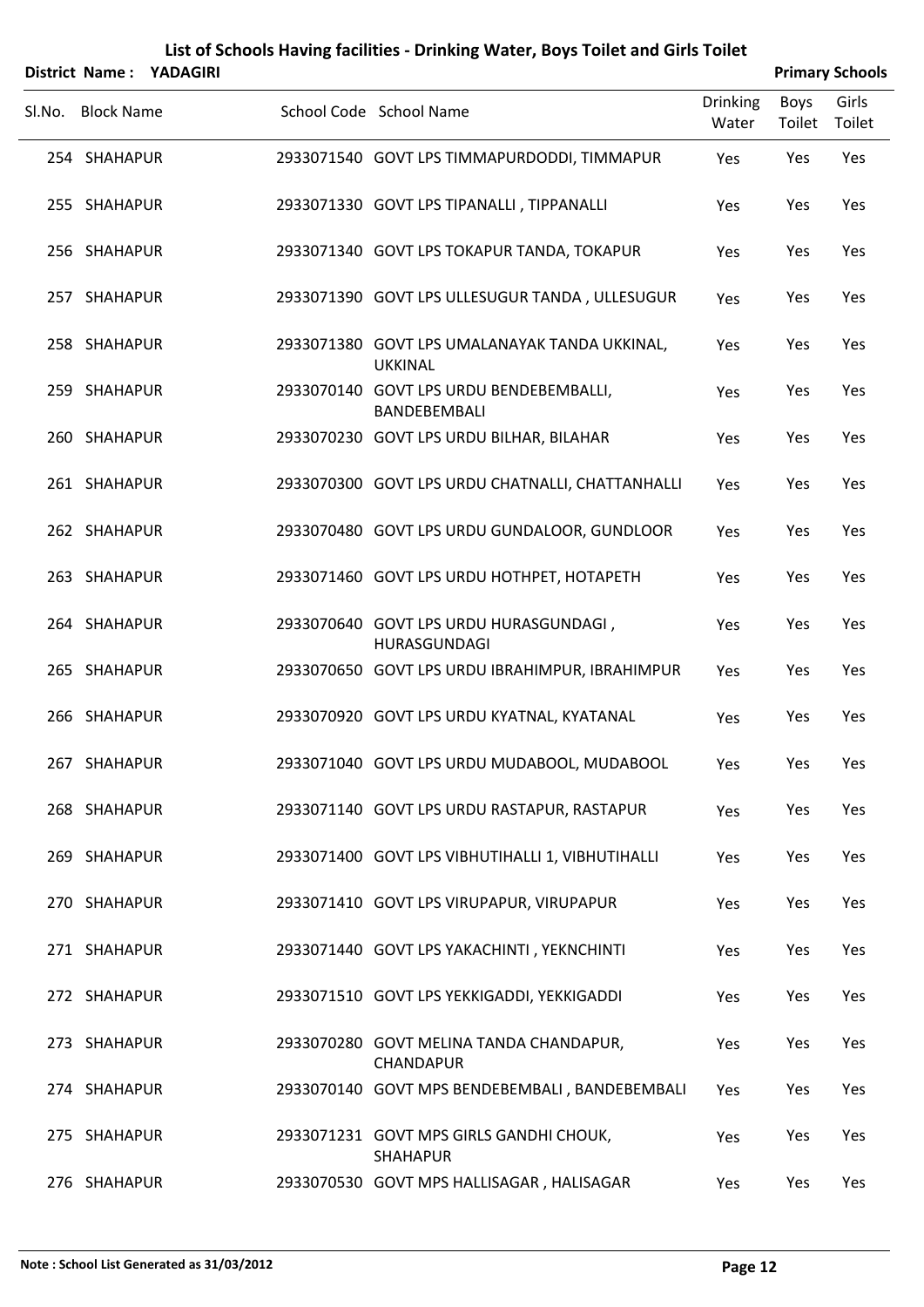|        |                   | District Name: YADAGIRI |                                                                    |                          |                | <b>Primary Schools</b> |
|--------|-------------------|-------------------------|--------------------------------------------------------------------|--------------------------|----------------|------------------------|
| SI.No. | <b>Block Name</b> |                         | School Code School Name                                            | <b>Drinking</b><br>Water | Boys<br>Toilet | Girls<br>Toilet        |
|        | 277 SHAHAPUR      |                         | 2933071090 GOVT MPS NAIKAL, NAYAKAL                                | Yes                      | Yes            | Yes                    |
|        | 278 SHAHAPUR      |                         | 2933071180 GOVT MPS SAGAR, SAGAR                                   | Yes                      | Yes            | Yes                    |
|        | 279 SHAHAPUR      |                         | 2933071260 GOVT MPS SIRWAL, SHIRWAL                                | Yes                      | Yes            | Yes                    |
|        | 280 SHAHAPUR      |                         | 2933071640 GOVT MPS URDU KHVASAPURA,<br>KHAVASAPURA                | Yes                      | Yes            | Yes                    |
|        | 281 SHAHAPUR      |                         | 2933071420 GOVT MPS WADAGERA, WADAGERA                             | Yes                      | Yes            | Yes                    |
|        | 282 SHAHAPUR      |                         | 2933070360 GOVTY MPS DORANALLI, DORANHALLI                         | Yes                      | Yes            | Yes                    |
|        | 283 SHAHAPUR      |                         | 2933070270 HPS MADDI TANDA CHAMANAL, CHAMANAL                      | Yes                      | Yes            | Yes                    |
|        | 284 SHAHAPUR      |                         | 2933071234 KGBV SHAHPUR, SHAHAPUR                                  | Yes                      | Yes            | Yes                    |
|        | 285 SHAHAPUR      |                         | 2933071250 LPS ASHRAYA COLONY SHARADALLI,<br>SHARADHALLI           | Yes                      | Yes            | Yes                    |
|        | 286 SHAHAPUR      |                         | 2933070600 LPS BADERDODDI, HOSAKERA                                | Yes                      | Yes            | Yes                    |
|        | 287 SHAHAPUR      |                         | 2933070040 LPS URDU ANABI, ANABI                                   | Yes                      | Yes            | Yes                    |
|        | 288 SHAHAPUR      |                         | 2933071470 LPS URDU NAGNATAGI, NAGANATAGI                          | Yes                      | Yes            | Yes                    |
|        | 289 SHAHAPUR      |                         | 2933071240 SHAKAPUR TANDA, SHAKAPUR                                | Yes                      | Yes            | Yes                    |
|        | 290 SHORAPUR      |                         | 2933082090 ADARSH VIDYALAYA (RMSA) VAJJAL, VAJJAL                  | Yes                      | Yes            | Yes                    |
|        | 291 SHORAPUR      |                         | 2933080280 GHPS BAILAPUR TANDA, BAILAPUR TANDA                     | Yes                      | Yes            | Yes                    |
|        | 292 SHORAPUR      |                         | 2933081081 GHPS JANGANDODDI KAKKERA, KAKKERA                       | Yes                      | Yes            | Yes                    |
|        | 293 SHORAPUR      |                         | 2933081810 GHPS RAJAWAL TANDA, RAJAWAL TANDA                       | Yes                      | Yes            | Yes                    |
|        | 294 SHORAPUR      |                         | 2933081081 GHPS URDU KAKKERA, KAKKERA                              | Yes                      | Yes            | Yes                    |
|        | 295 SHORAPUR      |                         | 2933082160 GHPS YALAGI TANDA, YALAGI                               | Yes                      | Yes            | Yes                    |
|        | 296 SHORAPUR      |                         | 2933081081 GLPS AMBANAGAR KAKKERA, KAKKERA                         | Yes                      | Yes            | Yes                    |
|        | 297 SHORAPUR      |                         | 2933080600 GLPS AMBEDAKAR DODDI(GEDDALAMARI),<br><b>GEDDALMARI</b> | Yes                      | Yes            | Yes                    |
|        | 298 SHORAPUR      |                         | 2933082090 GLPS ASHRAYA COLONY VAJJAL, VAJJAL                      | Yes                      | Yes            | Yes                    |
|        | 299 SHORAPUR      |                         | 2933081081 GLPS ASKER DODDI KAKKERA, KAKKERA                       | Yes                      | Yes            | Yes                    |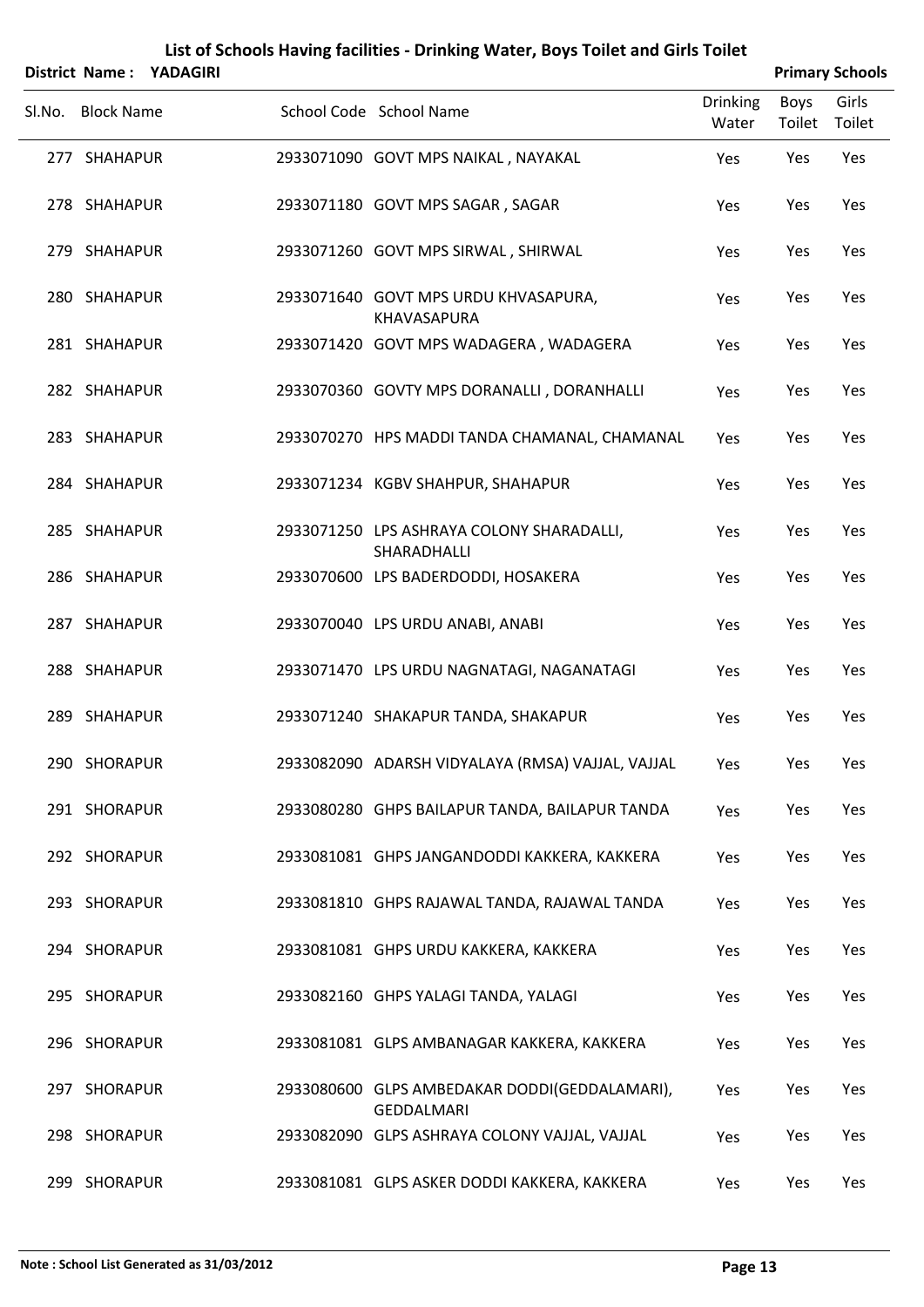|        |                   | District Name: YADAGIRI |                                                                   |                          |                | <b>Primary Schools</b> |
|--------|-------------------|-------------------------|-------------------------------------------------------------------|--------------------------|----------------|------------------------|
| Sl.No. | <b>Block Name</b> |                         | School Code School Name                                           | <b>Drinking</b><br>Water | Boys<br>Toilet | Girls<br>Toilet        |
|        | 300 SHORAPUR      |                         | 2933083380 GLPS BANDIBIRAPPANDODDI,<br>BANDIBIRAPPANDODDI         | Yes                      | Yes            | Yes                    |
|        | 301 SHORAPUR      |                         | 2933081000 GLPS BELIGUNDA TANDA, JOGANDABHAVI                     | Yes                      | Yes            | Yes                    |
|        | 302 SHORAPUR      |                         | 2933081000 GLPS CHATRU SAHUKAR TANDA JOGU,<br><b>JOGANDABHAVI</b> | Yes                      | Yes            | Yes                    |
|        | 303 SHORAPUR      |                         | 2933081130 GLPS CHINADGANI CAMP MANGALORE,<br>KARADAKAL           | Yes                      | Yes            | Yes                    |
|        | 304 SHORAPUR      |                         | 2933081570 GLPS DIBBI CAMP MARNAL, MARANAL                        | Yes                      | Yes            | Yes                    |
|        | 305 SHORAPUR      |                         | 2933081082 GLPS ETTINADODDI KAKKERA, KAKKERA                      | Yes                      | Yes            | Yes                    |
|        | 306 SHORAPUR      |                         | 2933081000 GLPS GADDADA TANDA, JOGANDABHAVI                       | Yes                      | Yes            | Yes                    |
|        | 307 SHORAPUR      |                         | 2933080610 GLPS GEDDALAMARI TANDA, GEDDALMARI<br><b>TANDA</b>     | Yes                      | Yes            | Yes                    |
|        | 308 SHORAPUR      |                         | 2933081081 GLPS GOUDAGERA DODDI KAKKERA,<br><b>KAKKERA</b>        | Yes                      | Yes            | Yes                    |
|        | 309 SHORAPUR      |                         | 2933081081 GLPS H.W. KAKKERA, KAKKERA                             | Yes                      | Yes            | Yes                    |
|        | 310 SHORAPUR      |                         | 2933081171 GLPS H.W. KEMBHAVI, KEMBHAVI                           | Yes                      | Yes            | Yes                    |
|        | 311 SHORAPUR      |                         | 2933081081 GLPS HABALER DODDI KAKKERA, KAKKERA                    | Yes                      | Yes            | Yes                    |
|        | 312 SHORAPUR      |                         | 2933080350 GLPS HANUMANAYAK TANDA BOMMAGU,<br><b>BAMAGUDDA</b>    | Yes                      | Yes            | Yes                    |
|        | 313 SHORAPUR      |                         | 2933081082 GLPS HOLE JAMPAR DODDI, KAKKERA                        | Yes                      | Yes            | Yes                    |
|        | 314 SHORAPUR      |                         | 2933082400 GLPS KADADAL TANDA, KADADARAL                          | Yes                      | Yes            | Yes                    |
|        | 315 SHORAPUR      |                         | 2933081130 GLPS KARADKAL CAMP, KARADAKAL                          | Yes                      | Yes            | Yes                    |
|        | 316 SHORAPUR      |                         | 2933081860 GLPS KBC RUKMAPUR, RUKAMAPUR                           | Yes                      | Yes            | Yes                    |
|        | 317 SHORAPUR      |                         | 2933081230 GLPS KODEKAL MANDELAMMA T. ARE,<br><b>KODEKAL</b>      | Yes                      | Yes            | Yes                    |
|        | 318 SHORAPUR      |                         | 2933081230 GLPS KODEKAL PYATI GUDI AREA, KODEKAL                  | Yes                      | Yes            | Yes                    |
|        | 319 SHORAPUR      |                         | 2933081350 GLPS KUREKANAL TANDA, KUREKNAL                         | Yes                      | Yes            | Yes                    |
|        | 320 SHORAPUR      |                         | 2933081360 GLPS LAKSHMANKERE, LAXMAPUR                            | Yes                      | Yes            | Yes                    |
|        | 321 SHORAPUR      |                         | 2933081210 GLPS LAXMINAGAR KAMANATAGI,<br>KAMANATAGI              | Yes                      | Yes            | Yes                    |
|        | 322 SHORAPUR      |                         | 2933081670 GLPS MOUNESHWAR CAMP NARAYANP,<br>NARAYANPUR           | Yes                      | Yes            | Yes                    |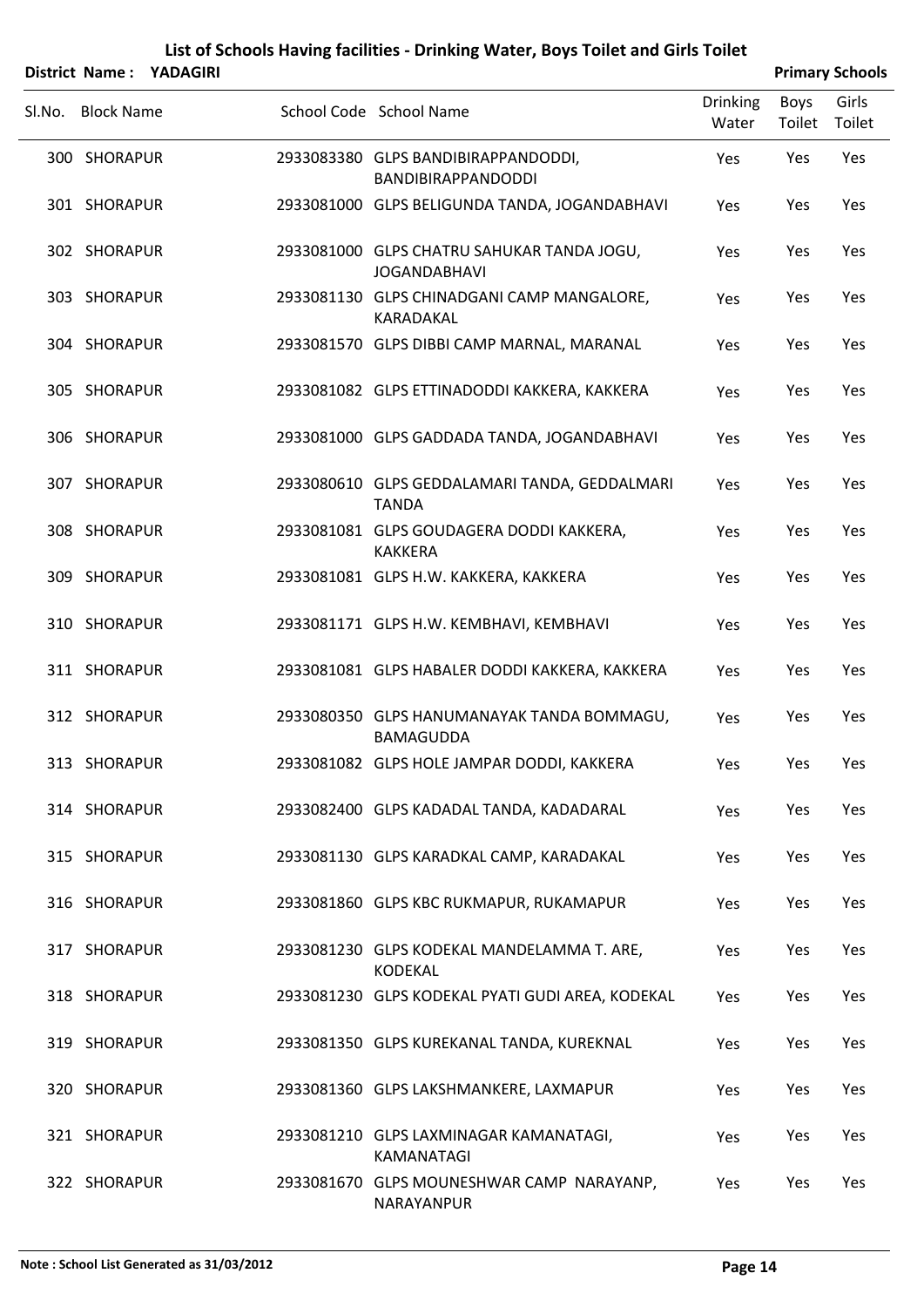|        |                   | District Name: YADAGIRI |                                                                      |                          |                | <b>Primary Schools</b> |
|--------|-------------------|-------------------------|----------------------------------------------------------------------|--------------------------|----------------|------------------------|
| Sl.No. | <b>Block Name</b> |                         | School Code School Name                                              | <b>Drinking</b><br>Water | Boys<br>Toilet | Girls<br>Toilet        |
|        | 323 SHORAPUR      |                         | 2933081730 GLPS PEERANAYAK TANDA (KAKKERAS),<br>PEERANAYAK TANDA     | Yes                      | Yes            | Yes                    |
|        | 324 SHORAPUR      |                         | 2933080911 GLPS RAGHUNATHAPUR, HUNASAGI                              | Yes                      | Yes            | Yes                    |
|        | 325 SHORAPUR      |                         | 2933081780 GLPS RAJANKOLLUR CAMP, RAJANKOLLUR                        | Yes                      | Yes            | Yes                    |
|        | 326 SHORAPUR      |                         | 2933080240 GLPS REVUNAIK TANDA BARADEVANA,<br>BARADEVANAL            | Yes                      | Yes            | Yes                    |
|        | 327 SHORAPUR      |                         | 2933080240 GLPS RK NAGAR TANDA, BARADEVANAL                          | Yes                      | Yes            | Yes                    |
|        | 328 SHORAPUR      |                         | 2933081171 GLPS SAI NAGAR KEMBHAVI, KEMBHAVI                         | Yes                      | Yes            | Yes                    |
|        | 329 SHORAPUR      |                         | 2933081890 GLPS SATYAMPETH (KERE), SATYAMPETH                        | Yes                      | Yes            | Yes                    |
|        | 330 SHORAPUR      |                         | 2933081210 GLPS SRIRAMNAGAR, KAMANATAGI                              | Yes                      | Yes            | Yes                    |
|        | 331 SHORAPUR      |                         | 2933082090 GLPS TALLALLI BENCHI, VAJJAL                              | Yes                      | Yes            | Yes                    |
|        | 332 SHORAPUR      |                         | 2933081230 GLPS URDU KODEKAL, KODEKAL                                | Yes                      | Yes            | Yes                    |
|        | 333 SHORAPUR      |                         | 2933081510 GLPS URDU MALANOOR, MALANOOR                              | Yes                      | Yes            | Yes                    |
|        | 334 SHORAPUR      |                         | 2933081670 GLPS URDU NARAYANPUR CAMP,<br>NARAYANPUR                  | Yes                      | Yes            | Yes                    |
|        | 335 SHORAPUR      |                         | 2933082040 GLPS URDU TINTHANI, TINTHANI                              | Yes                      | Yes            | Yes                    |
|        | 336 SHORAPUR      |                         | 2933082090 GLPS VAJJAL TANDA, VAJJAL                                 | Yes                      | Yes            | Yes                    |
|        | 337 SHORAPUR      |                         | 2933080911 GLPS VIDYANAGAR HUNASAGI, HUNASAGI                        | Yes                      | Yes            | Yes                    |
|        | 338 SHORAPUR      |                         | 2933081081 GLPS YERIBANDI CAMP KAKKERA, KAKKERA                      | Yes                      | Yes            | Yes                    |
|        | 339 SHORAPUR      |                         | 2933080530 GOVT HPS DEVTKAL, DEVATKAL                                | Yes                      | Yes            | Yes                    |
|        | 340 SHORAPUR      |                         | 2933082420 GOVT HPS JAIRAMA TANDA, JAIRAMA<br><b>TANDA</b>           | Yes                      | Yes            | Yes                    |
|        | 341 SHORAPUR      |                         | 2933082300 GOVT HPS M BHOMMANA HALLI, MUNIRA<br><b>BHOMMANAHALLI</b> | Yes                      | Yes            | Yes                    |
|        | 342 SHORAPUR      |                         | 2933082180 GOVT HPS YENNIWADAGERA,<br>YANNIWADAGERA                  | Yes                      | Yes            | Yes                    |
|        | 343 SHORAPUR      |                         | 2933080020 GOVT HPS AGANI, AGANI                                     | Yes                      | Yes            | Yes                    |
|        | 344 SHORAPUR      |                         | 2933080010 GOVT HPS ALADAL, ALADAL                                   | Yes                      | Yes            | Yes                    |
|        | 345 SHORAPUR      |                         | 2933080070 GOVT HPS AMALIHAL, AMALIHAL                               | Yes                      | Yes            | Yes                    |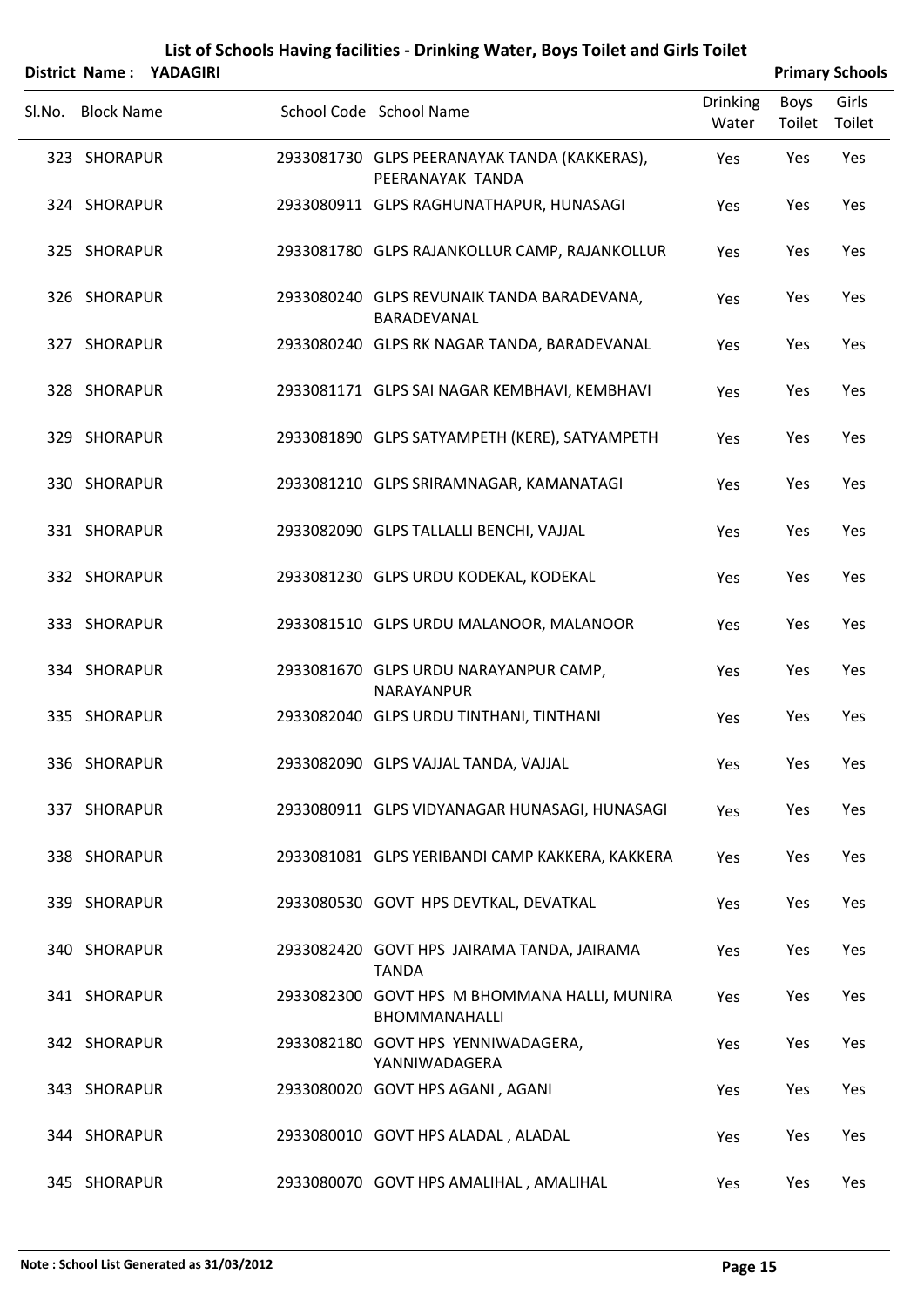|        |                   | District Name: YADAGIRI |                                                       |                   |                | <b>Primary Schools</b> |
|--------|-------------------|-------------------------|-------------------------------------------------------|-------------------|----------------|------------------------|
| SI.No. | <b>Block Name</b> |                         | School Code School Name                               | Drinking<br>Water | Boys<br>Toilet | Girls<br>Toilet        |
|        | 346 SHORAPUR      |                         | 2933080090 GOVT HPS ARAKERA J, ARAKERA [J]            | Yes               | Yes            | Yes                    |
|        | 347 SHORAPUR      |                         | 2933080140 GOVT HPS B.TALLI, B.TALLI                  | Yes               | Yes            | Yes                    |
|        | 348 SHORAPUR      |                         | 2933080150 GOVT HPS BACHIMATTI, BACHIMATTI            | Yes               | Yes            | Yes                    |
|        | 349 SHORAPUR      |                         | 2933080160 GOVT HPS BADYAPUR, BADYAPUR                | Yes               | Yes            | Yes                    |
|        | 350 SHORAPUR      |                         | 2933080170 GOVT HPS BAICHBAL, BAICHABAL               | Yes               | Yes            | Yes                    |
|        | 351 SHORAPUR      |                         | 2933080180 GOVT HPS BAILAKUNTI, B AILKUNTI            | Yes               | Yes            | Yes                    |
|        | 352 SHORAPUR      |                         | 2933080190 GOVT HPS BALASHETTYHAL, BALASHETTIHAL      | Yes               | Yes            | Yes                    |
|        | 353 SHORAPUR      |                         | 2933080350 GOVT HPS BAMMAGUDDA, BAMAGUDDA             | Yes               | Yes            | Yes                    |
|        | 354 SHORAPUR      |                         | 2933080220 GOVT HPS BANADODDI, BANDODDI               | Yes               | Yes            | Yes                    |
|        | 355 SHORAPUR      |                         | 2933080230 GOVT HPS BAPPERGI, BAPPARGI                | Yes               | Yes            | Yes                    |
|        | 356 SHORAPUR      |                         | 2933080240 GOVT HPS BARADEVANAL, BARADEVANAL          | Yes               | Yes            | Yes                    |
|        | 357 SHORAPUR      |                         | 2933080300 GOVT HPS BENAKANHALLI, BENAKANHALLI        | Yes               | Yes            | Yes                    |
|        | 358 SHORAPUR      |                         | 2933080340 GOVT HPS BIJASPUR, BIJASPUR                | Yes               | Yes            | Yes                    |
|        | 359 SHORAPUR      |                         | 2933080360 GOVT HPS BOMMANHALLI T, BOMANAHALLI<br>[T] | Yes               | Yes            | Yes                    |
|        | 360 SHORAPUR      |                         | 2933080370 GOVT HPS BONAL, BONAL                      | Yes               | Yes            | Yes                    |
|        | 361 SHORAPUR      |                         | 2933080390 GOVT HPS BUDIHAL, BUDIHAL                  | Yes               | Yes            | Yes                    |
|        | 362 SHORAPUR      |                         | 2933080410 GOVT HPS CHANDALAPUR, CHANDALAPUR          | Yes               | Yes            | Yes                    |
|        | 363 SHORAPUR      |                         | 2933080440 GOVT HPS CHIGARAHAL, CHIGARIHAL            | Yes               | Yes            | Yes                    |
|        | 364 SHORAPUR      |                         | 2933080450 GOVT HPS CHIKANHALLI, CHIKANALLI           | Yes               | Yes            | Yes                    |
|        | 365 SHORAPUR      |                         | 2933080500 GOVT HPS DANDASOLAPUR, DANDASOLAPUR        | Yes               | Yes            | Yes                    |
|        | 366 SHORAPUR      |                         | 2933080510 GOVT HPS DEVAPUR, DEVAPUR                  | Yes               | Yes            | Yes                    |
|        | 367 SHORAPUR      |                         | 2933080540 GOVT HPS DEVARGONAL, DEVARGONAL            | Yes               | Yes            | Yes                    |
|        | 368 SHORAPUR      |                         | 2933080550 GOVT HPS DEVIKERA, DEVIKERA                | Yes               | Yes            | Yes                    |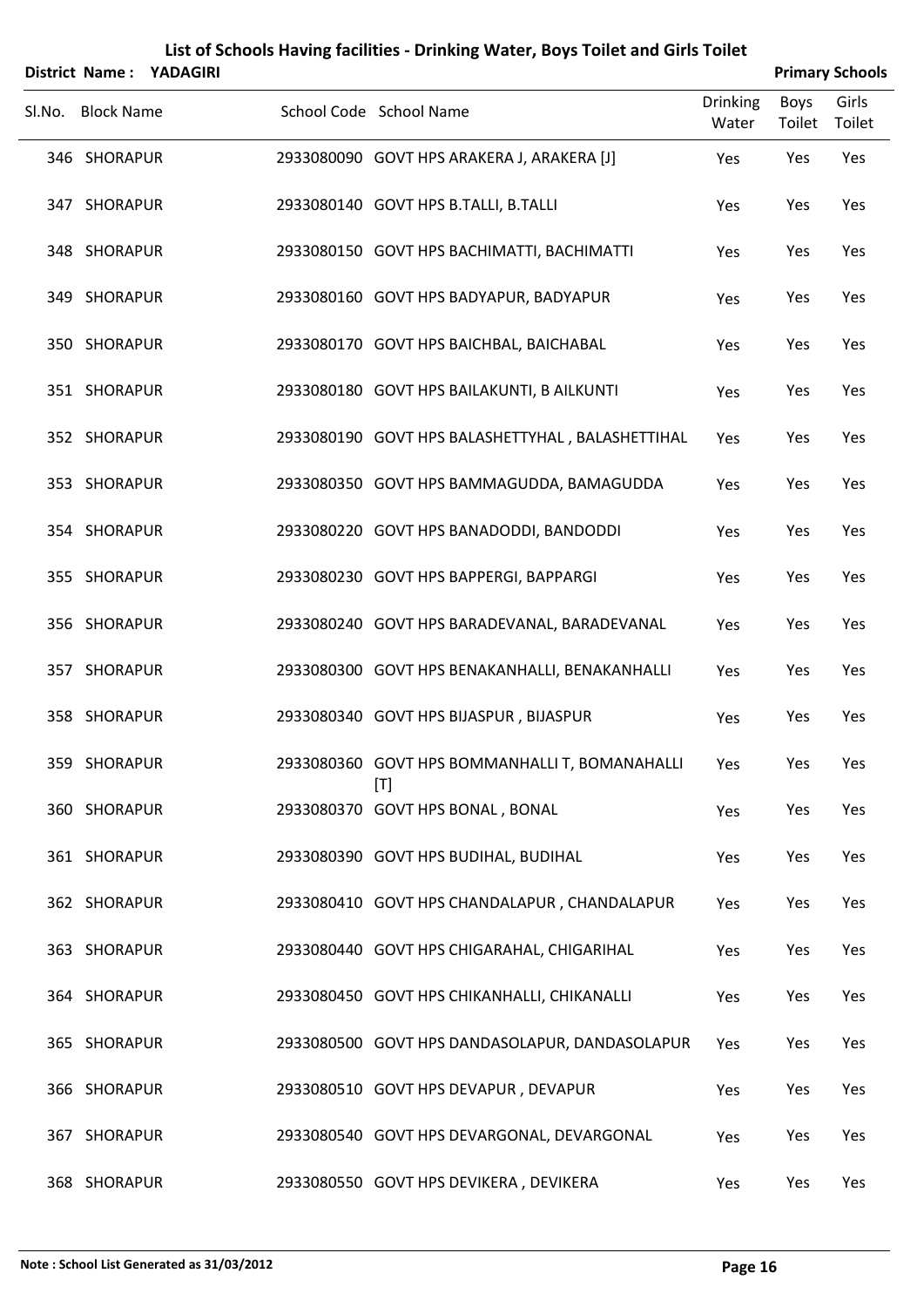|        |                   | District Name: YADAGIRI |                                                                |                          |                       | <b>Primary Schools</b> |
|--------|-------------------|-------------------------|----------------------------------------------------------------|--------------------------|-----------------------|------------------------|
| SI.No. | <b>Block Name</b> |                         | School Code School Name                                        | <b>Drinking</b><br>Water | <b>Boys</b><br>Toilet | Girls<br>Toilet        |
|        | 369 SHORAPUR      |                         | 2933080560 GOVT HPS DEYAMANAL, DEYAMANAL                       | Yes                      | Yes                   | Yes                    |
|        | 370 SHORAPUR      |                         | 2933080570 GOVT HPS DIVALAGUDDA, DEVALAGUDDA                   | Yes                      | Yes                   | Yes                    |
|        | 371 SHORAPUR      |                         | 2933080600 GOVT HPS GEDDALAMARI, GEDDALMARI                    | Yes                      | Yes                   | Yes                    |
|        | 372 SHORAPUR      |                         | 2933080620 GOVT HPS GODIHAL(T), GODIHAL                        | Yes                      | Yes                   | Yes                    |
|        | 373 SHORAPUR      |                         | 2933080700 GOVT HPS GONDALAGERA, GUNDALAGERA                   | Yes                      | Yes                   | Yes                    |
|        | 374 SHORAPUR      |                         | 2933080670 GOVT HPS GOUDAGERA, GOUDAGERA                       | Yes                      | Yes                   | Yes                    |
|        | 375 SHORAPUR      |                         | 2933080690 GOVT HPS GULABAL, GULBAL                            | Yes                      | Yes                   | Yes                    |
|        | 376 SHORAPUR      |                         | 2933080710 GOVT HPS HADANOOR, HADANOOR                         | Yes                      | Yes                   | Yes                    |
|        | 377 SHORAPUR      |                         | 2933080720 GOVT HPS HAGARATGI, HAGARATAGI                      | Yes                      | Yes                   | Yes                    |
|        | 378 SHORAPUR      |                         | 2933080780 GOVT HPS HANUMASAGAR, HANUMASAGAR                   | Yes                      | Yes                   | Yes                    |
|        | 379 SHORAPUR      |                         | 2933080810 GOVT HPS HEBBAL [B]I, HEBBAL [B]                    | Yes                      | Yes                   | Yes                    |
|        | 380 SHORAPUR      |                         | 2933080830 GOVT HPS HEGGANDODDI, HEGGANDODDI                   | Yes                      | Yes                   | Yes                    |
|        | 381 SHORAPUR      |                         | 2933080850 GOVT HPS HEMANOOR, HEMANOOR                         | Yes                      | Yes                   | Yes                    |
|        | 382 SHORAPUR      |                         | 2933080930 GOVT HPS HUNASIHOLE, HUNASIHOLE                     | Yes                      | Yes                   | Yes                    |
|        | 383 SHORAPUR      |                         | 2933080950 GOVT HPS ISAMPUR, ISAMAPUR                          | Yes                      | Yes                   | Yes                    |
|        | 384 SHORAPUR      |                         | 2933080980 GOVT HPS JAGINAGADDI, JANGINGADDI                   | Yes                      | Yes                   | Yes                    |
|        | 385 SHORAPUR      |                         | 2933080990 GOVT HPS JALIBENCHI, JALIBENCH                      | Yes                      | Yes                   | Yes                    |
|        | 386 SHORAPUR      |                         | 2933081020 GOVT HPS JAMALPUR TANDA, JAMALPUR                   | Yes                      | Yes                   | Yes                    |
|        | 387 SHORAPUR      |                         | D.TANDA<br>2933080960 GOVT HPS JAYANAPUR, JAINAPUR             | Yes                      | Yes                   | Yes                    |
|        | 388 SHORAPUR      |                         | 2933081000 GOVT HPS JOGUNDABHAVI, JOGANDABHAVI                 | Yes                      | Yes                   | Yes                    |
|        | 389 SHORAPUR      |                         | 2933081940 GOVT HPS KABADGERA SHORAPUR,                        | Yes                      | Yes                   | Yes                    |
|        | 390 SHORAPUR      |                         | <b>SHORAPUR</b><br>2933081050 GOVT HPS KACHKANOOR, KACHAKANOOR | Yes                      | Yes                   | Yes                    |
|        | 391 SHORAPUR      |                         | 2933082400 GOVT HPS KADADARAL, KADADARAL                       | Yes                      | Yes                   | Yes                    |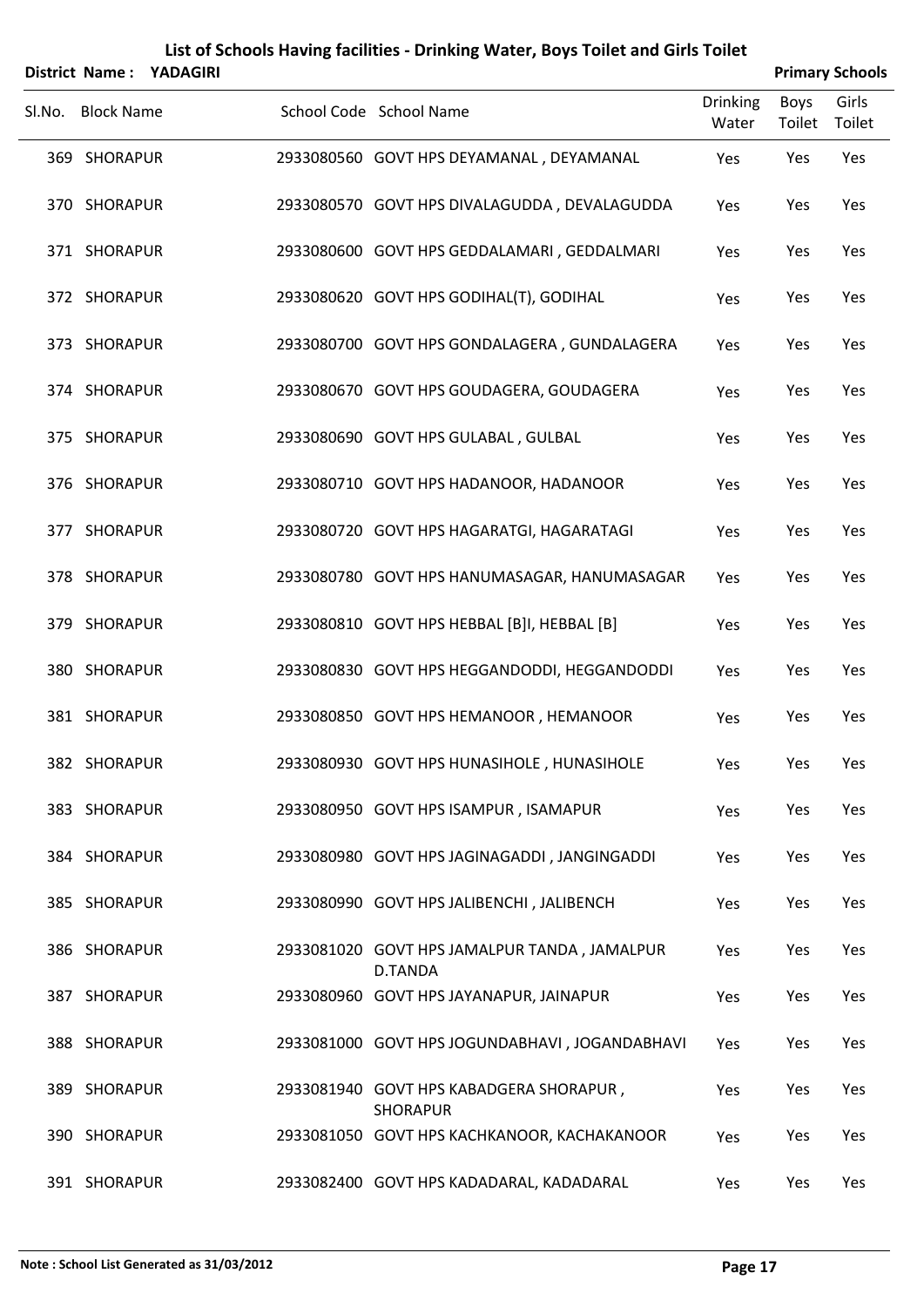|        |                   | District Name: YADAGIRI |                                                               |                          |                       | <b>Primary Schools</b> |
|--------|-------------------|-------------------------|---------------------------------------------------------------|--------------------------|-----------------------|------------------------|
| SI.No. | <b>Block Name</b> |                         | School Code School Name                                       | <b>Drinking</b><br>Water | <b>Boys</b><br>Toilet | Girls<br>Toilet        |
|        | 392 SHORAPUR      |                         | 2933081080 GOVT HPS KAKKERA, KAKKERA                          | Yes                      | Yes                   | Yes                    |
|        | 393 SHORAPUR      |                         | 2933081100 GOVT HPS KALLDEVAN HALLI, KALDEVAN<br><b>HALLI</b> | Yes                      | Yes                   | Yes                    |
|        | 394 SHORAPUR      |                         | 2933081210 GOVT HPS KAMANATAGI, KAMANATAGI                    | Yes                      | Yes                   | Yes                    |
|        | 395 SHORAPUR      |                         | 2933082410 GOVT HPS KANAGANDANAHALLI,<br>KANAGANDANAHALLI     | Yes                      | Yes                   | Yes                    |
|        | 396 SHORAPUR      |                         | 2933081110 GOVT HPS KANALLI, KANAHALLI                        | Yes                      | Yes                   | Yes                    |
|        | 397 SHORAPUR      |                         | 2933081130 GOVT HPS KARADKAL, KARADAKAL                       | Yes                      | Yes                   | Yes                    |
|        | 398 SHORAPUR      |                         | 2933081150 GOVT HPS KARIBHAVI, KARIBHAVI                      | Yes                      | Yes                   | Yes                    |
|        | 399 SHORAPUR      |                         | 2933081160 GOVT HPS KARNAL, KARNAL                            | Yes                      | Yes                   | Yes                    |
|        | 400 SHORAPUR      |                         | 2933082270 GOVT HPS KAVADIMATTI, KAVADIMATTI                  | Yes                      | Yes                   | Yes                    |
|        | 401 SHORAPUR      |                         | 2933081190 GOVT HPS KHANAPUR S.K, KHANAPUR S.K.               | Yes                      | Yes                   | Yes                    |
|        | 402 SHORAPUR      |                         | 2933081070 GOVT HPS KIRADALLI, KIRADALLI                      | Yes                      | Yes                   | Yes                    |
|        | 403 SHORAPUR      |                         | 2933081230 GOVT HPS KODEKAL, KODEKAL                          | Yes                      | Yes                   | Yes                    |
|        | 404 SHORAPUR      |                         | 2933081240 GOVT HPS KOLIHALL, KOLIHAL                         | Yes                      | Yes                   | Yes                    |
|        | 405 SHORAPUR      |                         | 2933081280 GOVT HPS KONAL, KONAL                              | Yes                      | Yes                   | Yes                    |
|        | 406 SHORAPUR      |                         | 2933081320 GOVT HPS KUDALAGI, KUDALGI                         | Yes                      | Yes                   | Yes                    |
|        | 407 SHORAPUR      |                         | 2933082250 GOVT HPS KUMBARPET, KUMBARPET                      | Yes                      | Yes                   | Yes                    |
|        | 408 SHORAPUR      |                         | 2933081330 GOVT HPS KUPAGAL, KUPGAL                           | Yes                      | Yes                   | Yes                    |
|        | 409 SHORAPUR      |                         | 2933081350 GOVT HPS KURIKNAL, KUREKNAL                        | Yes                      | Yes                   | Yes                    |
|        | 410 SHORAPUR      |                         | 2933081360 GOVT HPS LAXMAPUR, LAXMAPUR                        | Yes                      | Yes                   | Yes                    |
|        | 411 SHORAPUR      |                         | 2933081380 GOVT HPS LINGADALLI (A), LINGADALLI A.             | Yes                      | Yes                   | Yes                    |
|        | 412 SHORAPUR      |                         | 2933081410 GOVT HPS MACHIGUNDAL, MACHIGUNDAL                  | Yes                      | Yes                   | Yes                    |
|        | 413 SHORAPUR      |                         | 2933081430 GOVT HPS MADILINGNAL, MADILINGANAL                 | Yes                      | Yes                   | Yes                    |
|        | 414 SHORAPUR      |                         | 2933081942 GOVT HPS MAGIRIONI, SHORAPUR                       | Yes                      | Yes                   | Yes                    |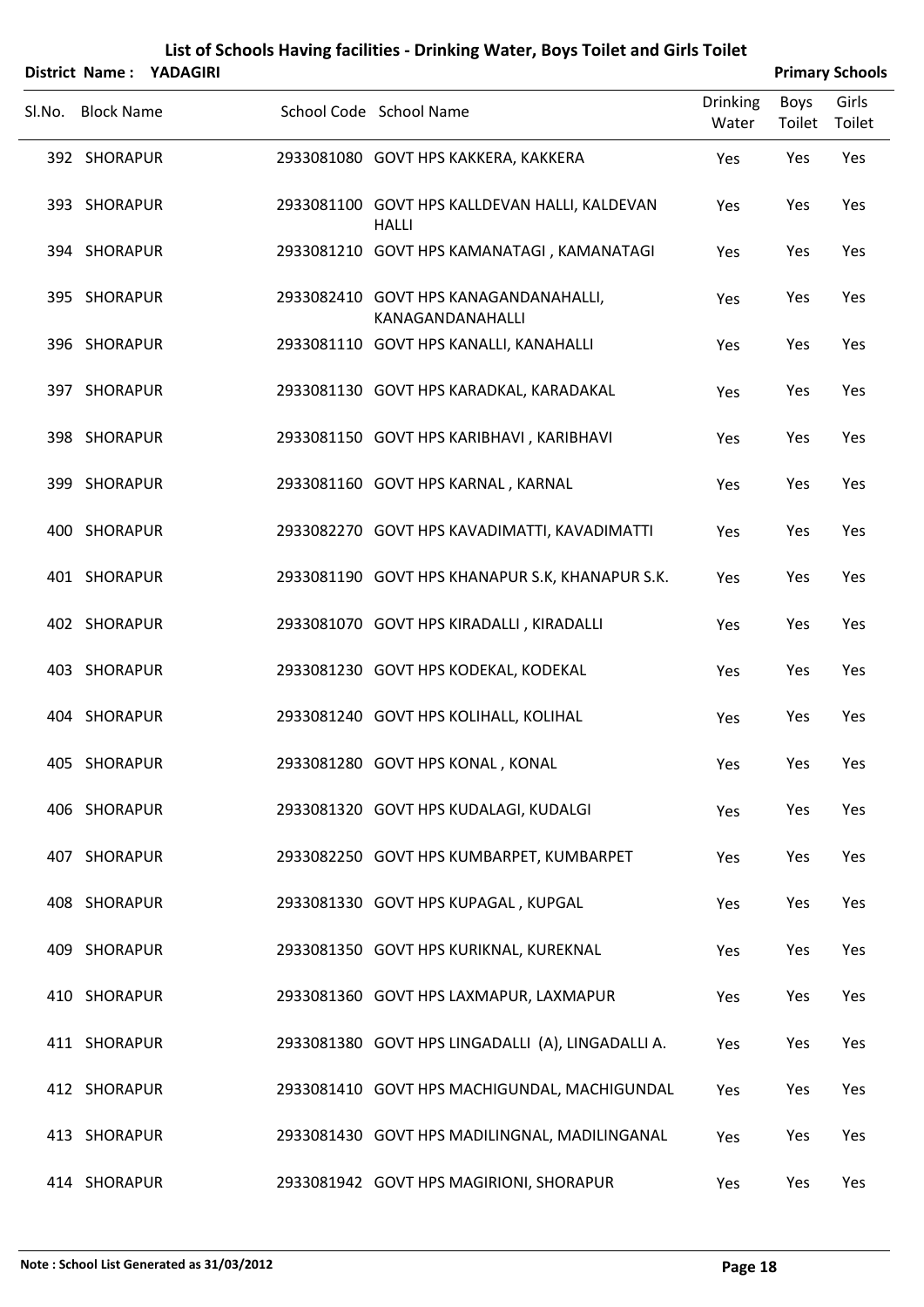|        |                   | District Name: YADAGIRI |                                                               |                          |                | <b>Primary Schools</b> |
|--------|-------------------|-------------------------|---------------------------------------------------------------|--------------------------|----------------|------------------------|
| SI.No. | <b>Block Name</b> |                         | School Code School Name                                       | <b>Drinking</b><br>Water | Boys<br>Toilet | Girls<br>Toilet        |
|        | 415 SHORAPUR      |                         | 2933081470 GOVT HPS MALAGATTI, MALAGATTI                      | Yes                      | Yes            | Yes                    |
|        | 416 SHORAPUR      |                         | 2933081520 GOVT HPS MALLA [B], MALLA B.                       | Yes                      | Yes            | Yes                    |
|        | 417 SHORAPUR      |                         | 2933081510 GOVT HPS MALNOOR, MALANOOR                         | Yes                      | Yes            | Yes                    |
|        | 418 SHORAPUR      |                         | 2933081440 GOVT HPS MANGALOR, MANGALOR                        | Yes                      | Yes            | Yes                    |
|        | 419 SHORAPUR      |                         | 2933081450 GOVT HPS MANGIHAL, MAGIHAL                         | Yes                      | Yes            | Yes                    |
|        | 420 SHORAPUR      |                         | 2933081550 GOVT HPS MANJALAPUR, MANJALAPUR                    | Yes                      | Yes            | Yes                    |
|        | 421 SHORAPUR      |                         | 2933081560 GOVT HPS MARALBHAVI, MARALBHAVI                    | Yes                      | Yes            | Yes                    |
|        | 422 SHORAPUR      |                         | 2933081570 GOVT HPS MARNAL, MARANAL                           | Yes                      | Yes            | Yes                    |
|        | 423 SHORAPUR      |                         | 2933081940 GOVT HPS MEDARGALLI SHORAPUR,<br><b>SHORAPUR</b>   | Yes                      | Yes            | Yes                    |
|        | 424 SHORAPUR      |                         | 2933081610 GOVT HPS MUDANOOR B, MUDANOOR B.                   | Yes                      | Yes            | Yes                    |
|        | 425 SHORAPUR      |                         | 2933081620 GOVT HPS MUDANOOR K, MUDANOOR K.                   | Yes                      | Yes            | Yes                    |
|        | 426 SHORAPUR      |                         | 2933081630 GOVT HPS MUSTAHALLI, MUSTAHALLI                    | Yes                      | Yes            | Yes                    |
|        | 427 SHORAPUR      |                         | 2933081650 GOVT HPS NAGANOOR, NAGANOOR                        | Yes                      | Yes            | Yes                    |
|        | 428 SHORAPUR      |                         | 2933081670 GOVT HPS NARAYANPUR CAMP,<br>NARAYANPUR            | Yes                      | Yes            | Yes                    |
|        | 429 SHORAPUR      |                         | 2933081670 GOVT HPS NARAYANPUR HALLI,<br>NARAYANPUR           | Yes                      | Yes            | Yes                    |
|        | 430 SHORAPUR      |                         | 2933081690 GOVT HPS NINGAPUR M, NINGAPUR [M]                  | Yes                      | Yes            | Yes                    |
|        | 431 SHORAPUR      |                         | 2933081700 GOVT HPS PARASANAHALLI, PARSANHALLI                | Yes                      | Yes            | Yes                    |
|        | 432 SHORAPUR      |                         | 2933081720 GOVT HPS PERGARDODDI, PEERGARDODDI                 | Yes                      | Yes            | Yes                    |
|        | 433 SHORAPUR      |                         | 2933081740 GOVT HPS PETH AMMAPUR, PETH<br><b>AMMAPUR</b>      | Yes                      | Yes            | Yes                    |
|        | 434 SHORAPUR      |                         | 2933081941 GOVT HPS QURESIMOHALLA SHORAPU,<br><b>SHORAPUR</b> | Yes                      | Yes            | Yes                    |
|        | 435 SHORAPUR      |                         | 2933081780 GOVT HPS RAJANKOLLUR, RAJANKOLLUR                  | Yes                      | Yes            | Yes                    |
|        | 436 SHORAPUR      |                         | 2933081820 GOVT HPS RAMPUR, RAMPUR                            | Yes                      | Yes            | Yes                    |
|        | 437 SHORAPUR      |                         | 2933081840 GOVT HPS RATAL, RATAL                              | Yes                      | Yes            | Yes                    |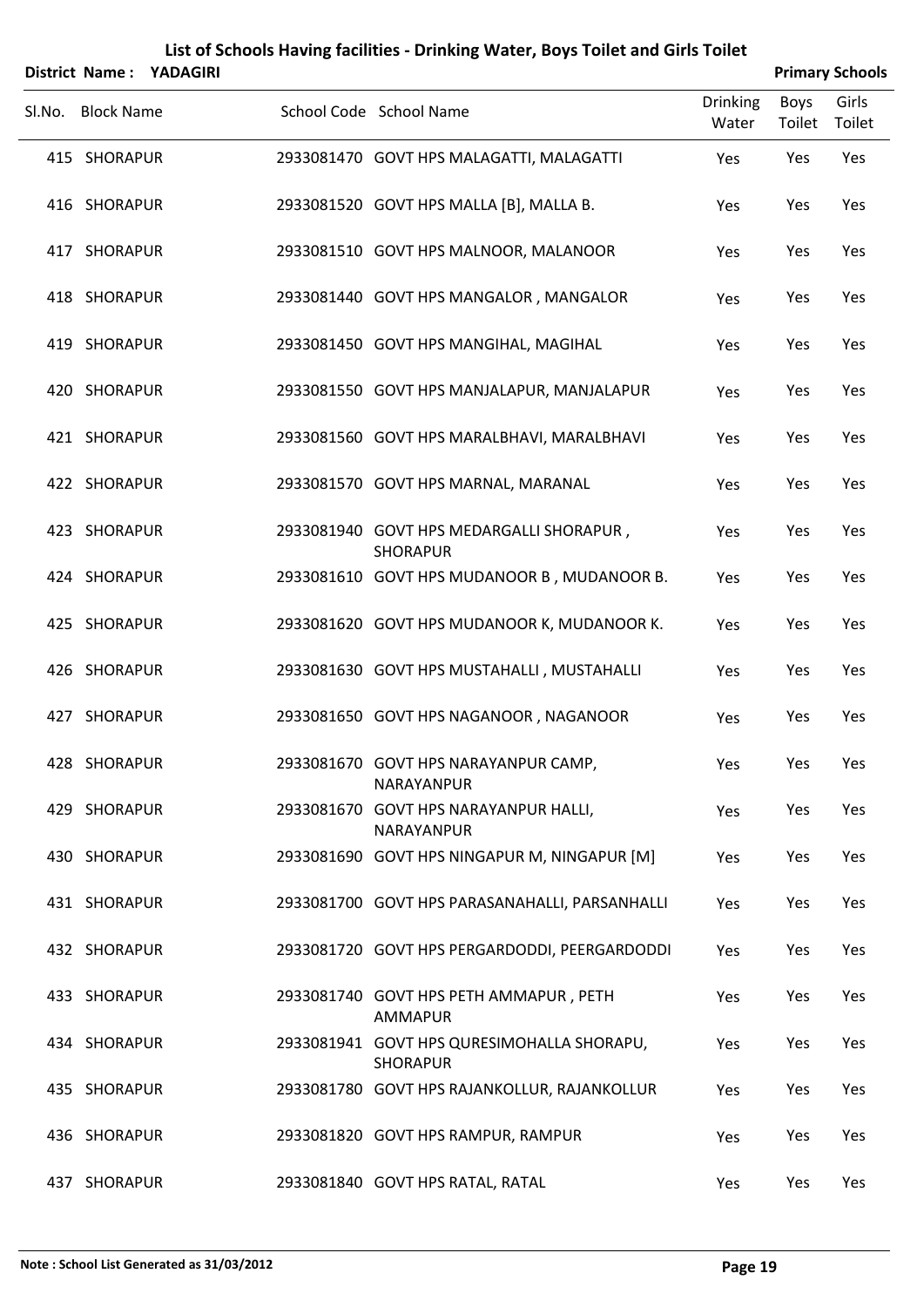|        |                   | District Name: YADAGIRI |                                                                 |                          |                | <b>Primary Schools</b> |
|--------|-------------------|-------------------------|-----------------------------------------------------------------|--------------------------|----------------|------------------------|
| Sl.No. | <b>Block Name</b> |                         | School Code School Name                                         | <b>Drinking</b><br>Water | Boys<br>Toilet | Girls<br>Toilet        |
|        | 438 SHORAPUR      |                         | 2933081850 GOVT HPS RAYANGOLA, RAYANGOLA                        | Yes                      | Yes            | Yes                    |
|        | 439 SHORAPUR      |                         | 2933081860 GOVT HPS RUKAMAPUR, RUKAMAPUR                        | Yes                      | Yes            | Yes                    |
|        | 440 SHORAPUR      |                         | 2933081880 GOVT HPS SADAB, SADAB                                | Yes                      | Yes            | Yes                    |
|        | 441 SHORAPUR      |                         | 2933081890 GOVT HPS SATYAMPETH, SATYAMPETH                      | Yes                      | Yes            | Yes                    |
|        | 442 SHORAPUR      |                         | 2933081920 GOVT HPS SHANTAPUR, SHANTAPUR                        | Yes                      | Yes            | Yes                    |
|        | 443 SHORAPUR      |                         | 2933081930 GOVT HPS SHELLGI, SHELLGI                            | Yes                      | Yes            | Yes                    |
|        | 444 SHORAPUR      |                         | 2933081940 GOVT HPS SHENSHEDAPUR SHORAPUR,<br><b>SHORAPUR</b>   | Yes                      | Yes            | Yes                    |
|        | 445 SHORAPUR      |                         | 2933081970 GOVT HPS SIDDAPUR [B], SIDDAPUR B.                   | Yes                      | Yes            | Yes                    |
|        | 446 SHORAPUR      |                         | 2933082010 GOVT HPS SUGUR, SUGUR                                | Yes                      | Yes            | Yes                    |
|        | 447 SHORAPUR      |                         | 2933082060 GOVT HPS TEERTH, TEERTH                              | Yes                      | Yes            | Yes                    |
|        | 448 SHORAPUR      |                         | 2933082030 GOVT HPS TEGELLI, TEGELLI                            | Yes                      | Yes            | Yes                    |
|        | 449 SHORAPUR      |                         | 2933082040 GOVT HPS TINTHANI, TINTHANI                          | Yes                      | Yes            | Yes                    |
|        | 450 SHORAPUR      |                         | 2933082310 GOVT HPS URDU BEECH MOHALLA,<br><b>THIMMAPURA</b>    | Yes                      | Yes            | Yes                    |
|        | 451 SHORAPUR      |                         | 2933080910 GOVT HPS URDU HUNASAGI, HUNASAGI                     | Yes                      | Yes            | Yes                    |
|        | 452 SHORAPUR      |                         | 2933081610 GOVT HPS URDU MUDANOOR B,<br>MUDANOOR B.             | Yes                      | Yes            | Yes                    |
|        | 453 SHORAPUR      |                         | 2933082160 GOVT HPS URDU YALAGI, YALAGI                         | Yes                      | Yes            | Yes                    |
|        | 454 SHORAPUR      |                         | 2933082110 GOVT HPS WAGANAGERA, WAGANAGERA                      | Yes                      | Yes            | Yes                    |
|        | 455 SHORAPUR      |                         | 2933082120 GOVT HPS YADAHALLI, YADAHALLI                        | Yes                      | Yes            | Yes                    |
|        | 456 SHORAPUR      |                         | 2933082130 GOVT HPS YADALBHAVI, YADALABHAVI                     | Yes                      | Yes            | Yes                    |
|        | 457 SHORAPUR      |                         | 2933082150 GOVT HPS YAKTAPUR, YAKTHAPUR                         | Yes                      | Yes            | Yes                    |
|        | 458 SHORAPUR      |                         | 2933082210 GOVT HPS YAWOOR, YAWOOR                              | Yes                      | Yes            | Yes                    |
|        | 459 SHORAPUR      |                         | 2933082310 GOVT KANYA HPS THIMMAPURA,<br><b>THIMMAPURA</b>      | Yes                      | Yes            | Yes                    |
|        | 460 SHORAPUR      |                         | 2933082310 GOVT KANYA HPS URDU THIMMAPURA,<br><b>THIMMAPURA</b> | Yes                      | Yes            | Yes                    |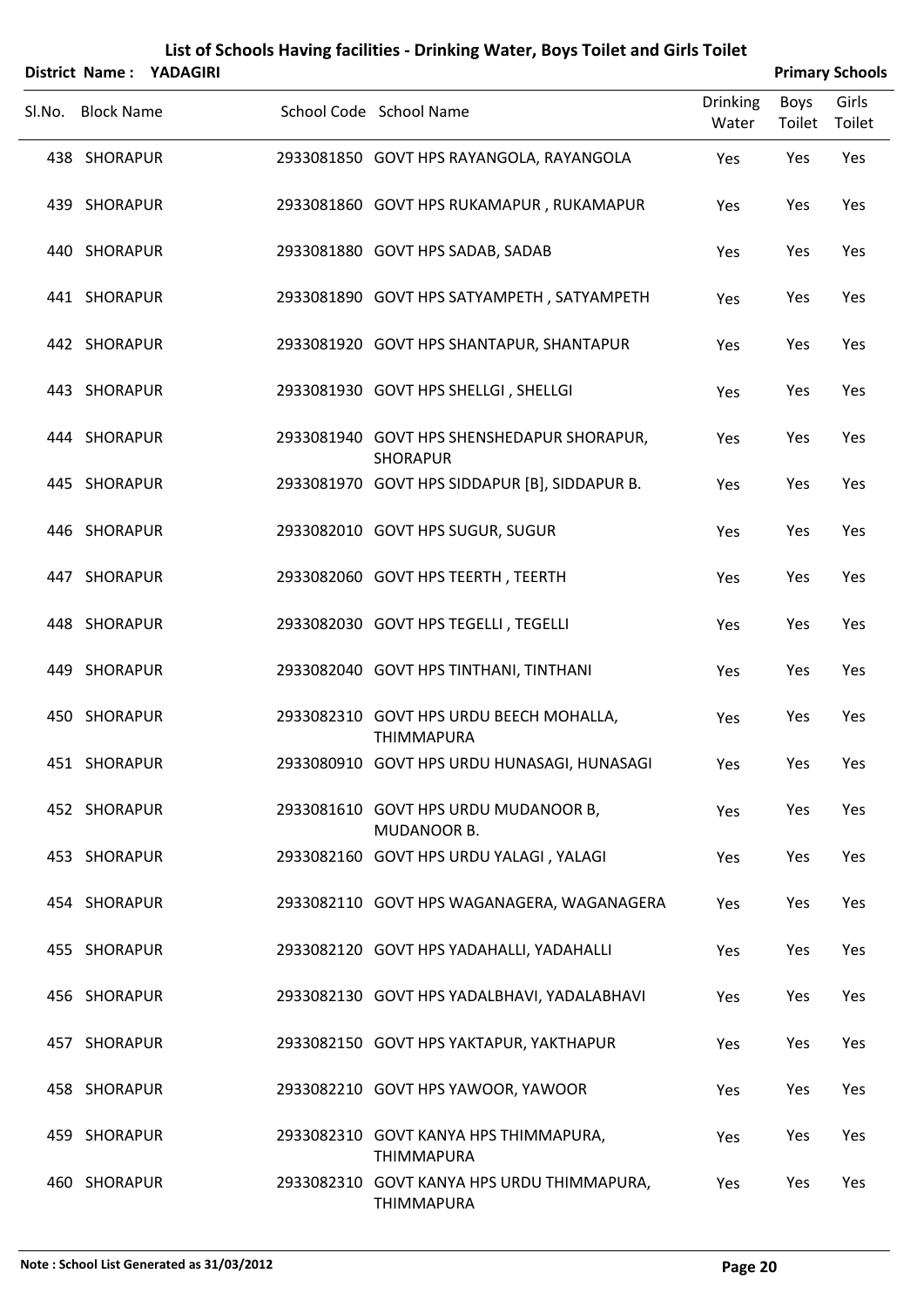|        |                   | District Name: YADAGIRI |                                                                    |                          |                | <b>Primary Schools</b> |
|--------|-------------------|-------------------------|--------------------------------------------------------------------|--------------------------|----------------|------------------------|
| Sl.No. | <b>Block Name</b> |                         | School Code School Name                                            | <b>Drinking</b><br>Water | Boys<br>Toilet | Girls<br>Toilet        |
|        | 461 SHORAPUR      |                         | 2933081620 GOVT KANYA LPS MUDANOOR K,<br>MUDANOOR K.               | Yes                      | Yes            | Yes                    |
|        | 462 SHORAPUR      |                         | 2933081942 GOVT KANYA MPS SHORAPUR, SHORAPUR                       | Yes                      | Yes            | Yes                    |
|        | 463 SHORAPUR      |                         | 2933080100 GOVT LPA ARALAHALLI , ARALAHALLI                        | Yes                      | Yes            | Yes                    |
|        | 464 SHORAPUR      |                         | 2933081650 GOVT LPS G.G.COLONY NAGANOOR,<br><b>NAGANOOR</b>        | Yes                      | Yes            | Yes                    |
|        | 465 SHORAPUR      |                         | 2933080050 GOVT LPS ADDADAGI, ADDODAGI                             | Yes                      | Yes            | Yes                    |
|        | 466 SHORAPUR      |                         | 2933080030 GOVT LPS AGATEERTH, AGATEERTH                           | Yes                      | Yes            | Yes                    |
|        | 467 SHORAPUR      |                         | 2933080080 GOVT LPS AMMAPUR S.K., AMMAPUR S.K.                     | Yes                      | Yes            | Yes                    |
|        | 468 SHORAPUR      |                         | 2933080220 GOVT LPS B.DODDI, BANDODDI                              | Yes                      | Yes            | Yes                    |
|        | 469 SHORAPUR      |                         | 2933080110 GOVT LPS B.G.TANDA, B.G.TANDA                           | Yes                      | Yes            | Yes                    |
|        | 470 SHORAPUR      |                         | 2933080210 GOVT LPS BANDOLLI, BANDOLLI                             | Yes                      | Yes            | Yes                    |
|        | 471 SHORAPUR      |                         | 2933080200 GOVT LPS BANHATTI, BANAHATTI                            | Yes                      | Yes            | Yes                    |
|        | 472 SHORAPUR      |                         | 2933080250 GOVT LPS BASARIGIDAD TANDA,<br><b>BASARIGIDAD TANDA</b> | Yes                      | Yes            | Yes                    |
|        | 473 SHORAPUR      |                         | 2933080190 GOVT LPS BASAVANAGARGEDLEMARY,<br><b>BALASHETTIHAL</b>  | Yes                      | Yes            | Yes                    |
|        | 474 SHORAPUR      |                         | 2933081210 GOVT LPS BASAWANKATTI KAMNATAG,<br>KAMANATAGI           | Yes                      | Yes            | Yes                    |
|        | 475 SHORAPUR      |                         | 2933080270 GOVT LPS BAYLPURA, BAILAPUR                             | Yes                      | Yes            | Yes                    |
|        | 476 SHORAPUR      |                         | 2933080290 GOVT LPS BENCHIGADDI, BENCHIGADDI                       | Yes                      | Yes            | Yes                    |
|        | 477 SHORAPUR      |                         | 2933080310 GOVT LPS BEVINAL (S.H), BEVINAL [S.H.]                  | Yes                      | Yes            | Yes                    |
|        | 478 SHORAPUR      |                         | 2933082290 GOVT LPS BEVINAL, BEVINAL                               | Yes                      | Yes            | Yes                    |
|        | 479 SHORAPUR      |                         | 2933080320 GOVT LPS BHAIRIMARDI, BHAIRIMARDI                       | Yes                      | Yes            | Yes                    |
|        | 480 SHORAPUR      |                         | 2933081942 GOVT LPS BHOVIGALLI, SHORAPUR                           | Yes                      | Yes            | Yes                    |
|        | 481 SHORAPUR      |                         | 2933080380 GOVT LPS BOODNOORDODDI,<br><b>BOODANURDODDI</b>         | Yes                      | Yes            | Yes                    |
|        | 482 SHORAPUR      |                         | 2933080330 GOVT LPS BUDGUMPPIDODDI,<br><b>BUDAGUMPADODDI</b>       | Yes                      | Yes            | Yes                    |
|        | 483 SHORAPUR      |                         | 2933080330 GOVT LPS CHANDERSHEKER REDDY C,<br>BUDAGUMPADODDI       | Yes                      | Yes            | Yes                    |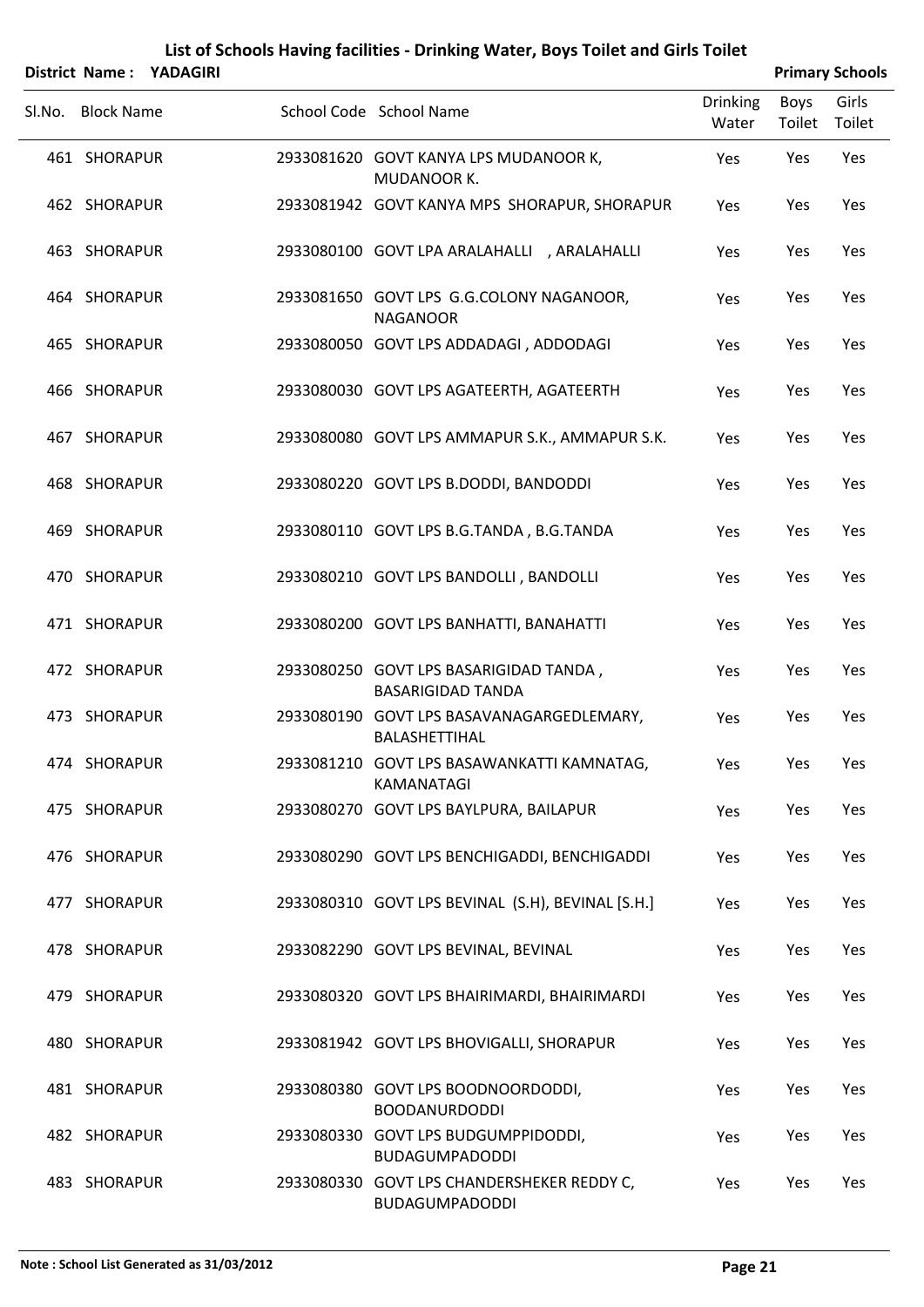|        | <b>District Name:</b> | <b>YADAGIRI</b> | List of Schools Having facilities - Drinking Water, Boys Toilet and Girls Toilet |                          |                       | <b>Primary Schools</b> |
|--------|-----------------------|-----------------|----------------------------------------------------------------------------------|--------------------------|-----------------------|------------------------|
| SI.No. | <b>Block Name</b>     |                 | School Code School Name                                                          | <b>Drinking</b><br>Water | <b>Boys</b><br>Toilet | Girls<br>Toilet        |
|        | 484 SHORAPUR          |                 | 2933080420 GOVT LPS CHANNPATTANA, CHANNAPATTAN                                   | Yes                      | Yes                   | Yes                    |
|        | 485 SHORAPUR          |                 | 2933080430 GOVT LPS CHANNUR TANDA, CHANNUR                                       | Yes                      | Yes                   | Yes                    |
|        | 486 SHORAPUR          |                 | 2933080430 GOVT LPS CHANNUR, CHANNUR                                             | Yes                      | Yes                   | Yes                    |
|        | 487 SHORAPUR          |                 | 2933080480 GOVT LPS CHAPI TANDA, CHPITANDA                                       | Yes                      | Yes                   | Yes                    |
|        | 488 SHORAPUR          |                 | 2933080470 GOVT LPS CHOWDESHWARHAL,<br>CHOWDESHWARIHAL                           | Yes                      | Yes                   | Yes                    |
|        | 489 SHORAPUR          |                 | 2933080490 GOVT LPS DADALAPUR, DADALAPUR                                         | Yes                      | Yes                   | Yes                    |
|        | 490 SHORAPUR          |                 | 2933082460 GOVT LPS DALARA DODDI, DALARA DODDI                                   | Yes                      | Yes                   | Yes                    |
|        | 491 SHORAPUR          |                 | 2933082380 GOVT LPS DASANAGOTA (T), DASANAGOTA<br>(T)                            | Yes                      | Yes                   | Yes                    |
|        | 492 SHORAPUR          |                 | 2933080520 GOVT LPS DEVAPUR (J), DEVAPUR [J]                                     | Yes                      | Yes                   | Yes                    |
|        | 493 SHORAPUR          |                 | 2933080590 GOVT LPS FATEPUR, FATEPUR                                             | Yes                      | Yes                   | Yes                    |
|        | 494 SHORAPUR          |                 | 2933080640 GOVT LPS GODIHAL(J), GOODIHAL [J]                                     | Yes                      | Yes                   | Yes                    |
|        | 495 SHORAPUR          |                 | 2933082350 GOVT LPS GODRIHAL, GODRIHAL                                           | Yes                      | Yes                   | Yes                    |
|        | 496 SHORAPUR          |                 | 2933080630 GOVT LPS GOGADIHAL, GOGADIHAL                                         | Yes                      | Yes                   | Yes                    |
|        | 497 SHORAPUR          |                 | 2933082480 GOVT LPS GOJAGARDODDI, GOJAGARDODDI                                   | Yes                      | Yes                   | Yes                    |
|        | 498 SHORAPUR          |                 | 2933080660 GOVT LPS GONAL(SD), GONAL S.D.                                        | Yes                      | Yes                   | Yes                    |
|        | 499 SHORAPUR          |                 | 2933082440 GOVT LPS GUDDAKAYAVARA DODDI,<br><b>GUDDAKAYAVARA DODDI</b>           | Yes                      | Yes                   | Yes                    |
|        | 500 SHORAPUR          |                 | 2933080680 GOVT LPS GUGALGATTI, GUGALAGATTI                                      | Yes                      | Yes                   | Yes                    |
|        | 501 SHORAPUR          |                 | 2933080730 GOVT LPS HAL AMMAPUR, HAL AMMAPUR                                     | Yes                      | Yes                   | Yes                    |
|        | 502 SHORAPUR          |                 | 2933080750 GOVT LPS HALABHAVI, HALABHAVI                                         | Yes                      | Yes                   | Yes                    |
|        | 503 SHORAPUR          |                 | 2933080740 GOVT LPS HALAGERI, HALAGERA                                           | Yes                      | Yes                   | Yes                    |
|        | 504 SHORAPUR          |                 | 2933080870 GOVT LPS HANDRAL (J), HANDRAL [J]                                     | Yes                      | Yes                   | Yes                    |
|        | 505 SHORAPUR          |                 | 2933080760 GOVT LPS HANDRAL (SD), HANDRAL                                        | Yes                      | Yes                   | Yes                    |
|        | 506 SHORAPUR          |                 | 2933080770 GOVT LPS HANUMANAL, HANUMANAL                                         | Yes                      | Yes                   | Yes                    |

#### **Note : School List Generated as 31/03/2012 Page 22**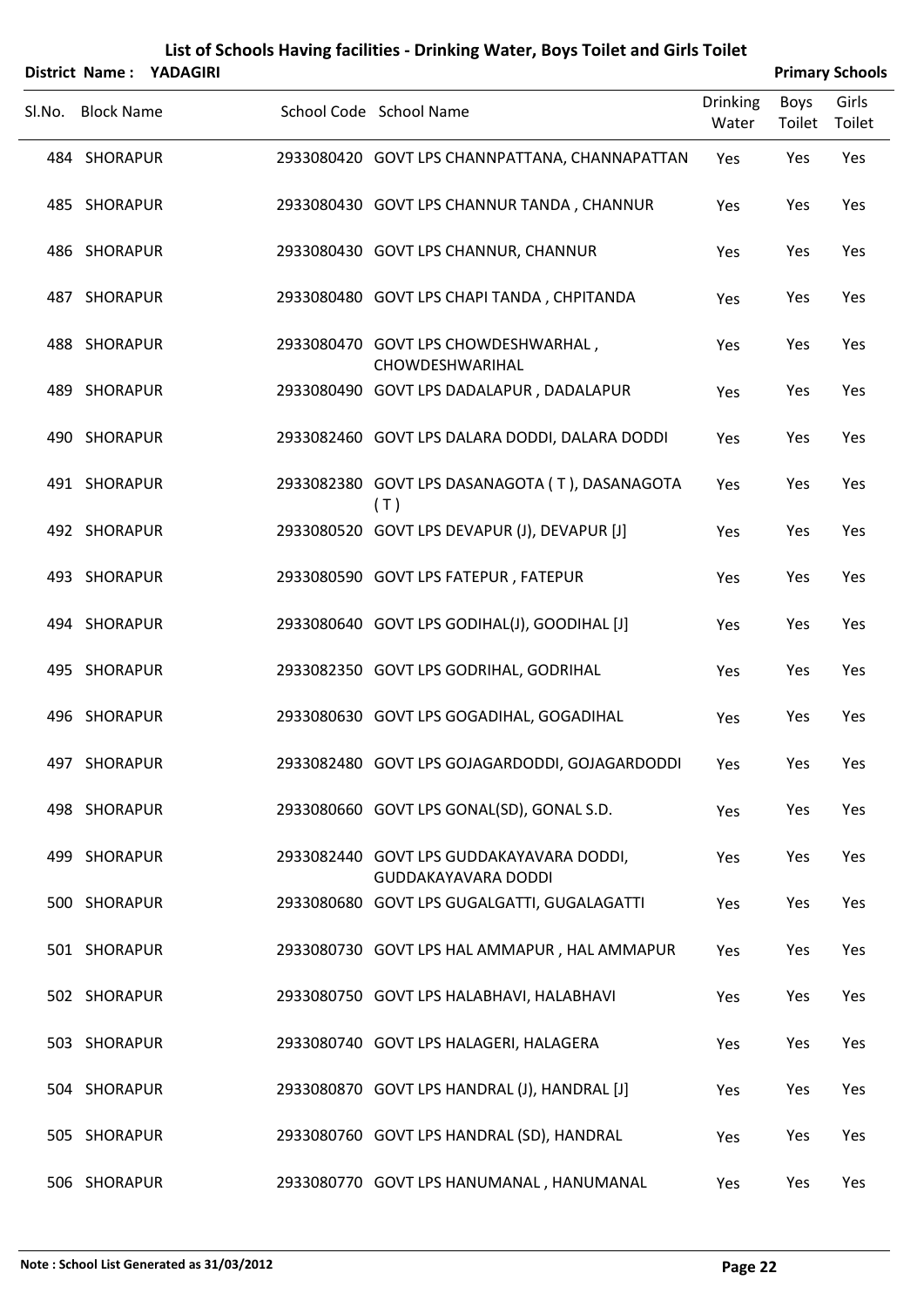|        |                   | District Name: YADAGIRI |                                                                      |                   |                | <b>Primary Schools</b> |
|--------|-------------------|-------------------------|----------------------------------------------------------------------|-------------------|----------------|------------------------|
| Sl.No. | <b>Block Name</b> |                         | School Code School Name                                              | Drinking<br>Water | Boys<br>Toilet | Girls<br>Toilet        |
|        | 507 SHORAPUR      |                         | 2933080790 GOVT LPS HASANAPUR, HASANAPUR                             | Yes               | Yes            | Yes                    |
|        | 508 SHORAPUR      |                         | 2933080800 GOVT LPS HAVINHAL, HAVINHAL                               | Yes               | Yes            | Yes                    |
|        | 509 SHORAPUR      |                         | 2933080820 GOVT LPS HEBBAL [K], HEBBAL [K]                           | Yes               | Yes            | Yes                    |
|        | 510 SHORAPUR      |                         | 2933080840 GOVT LPS HEMADAGI, HEMADAGI                               | Yes               | Yes            | Yes                    |
|        | 511 SHORAPUR      |                         | 2933080860 GOVT LPS HOMBALKAL, HOMBALKAL                             | Yes               | Yes            | Yes                    |
|        | 512 SHORAPUR      |                         | 2933080880 GOVT LPS HORATI, HORATTI                                  | Yes               | Yes            | Yes                    |
|        | 513 SHORAPUR      |                         | 2933082280 GOVT LPS HOSA SIDDAPURA, HOSA<br><b>SIDDAPURA</b>         | Yes               | Yes            | Yes                    |
|        | 514 SHORAPUR      |                         | 2933080890 GOVT LPS HOSURPAI DODDI,<br><b>HOSARPAIDODDI</b>          | Yes               | Yes            | Yes                    |
|        | 515 SHORAPUR      |                         | 2933080900 GOVT LPS HULLIKERA, HULLIKERA                             | Yes               | Yes            | Yes                    |
|        | 516 SHORAPUR      |                         | 2933080920 GOVT LPS HUNASAGI TANDA, HUNASAGI<br><b>TANDA</b>         | Yes               | Yes            | Yes                    |
|        | 517 SHORAPUR      |                         | 2933080940 GOVT LPS HUVINAHALLI, HUVINHALLI                          | Yes               | Yes            | Yes                    |
|        | 518 SHORAPUR      |                         | 2933081030 GOVT LPS JAMALAPUR S. TANDA,<br><b>JAMALAPUR S.TANDA</b>  | Yes               | Yes            | Yes                    |
|        | 519 SHORAPUR      |                         | 2933082430 GOVT LPS JAMPARADODDI, JAMPARADODDI                       | Yes               | Yes            | Yes                    |
|        | 520 SHORAPUR      |                         | 2933081610 GOVT LPS JANATHA COLONY, MUDANOOR B.                      | Yes               | Yes            | Yes                    |
|        | 521 SHORAPUR      |                         | 2933081650 GOVT LPS JANATHA COLONY, NAGANOOR                         | Yes               | Yes            | Yes                    |
|        | 522 SHORAPUR      |                         | 2933081010 GOVT LPS JUMALPUR, JAMALPUR                               | Yes               | Yes            | Yes                    |
|        | 523 SHORAPUR      |                         | 2933081100 GOVT LPS KALLDEVANHALLI J COLNY,<br><b>KALDEVAN HALLI</b> | Yes               | Yes            | Yes                    |
|        | 524 SHORAPUR      |                         | 2933082240 GOVT LPS KAMBAR TANDA, KAMBAR TANDA                       | Yes               | Yes            | Yes                    |
|        | 525 SHORAPUR      |                         | 2933081140 GOVT LPS KAREKAL, KAREKAL                                 | Yes               | Yes            | Yes                    |
|        | 526 SHORAPUR      |                         | 2933082340 GOVT LPS KIRADAHALLI TANDA,<br>KIRADAHALLI TANDA          | Yes               | Yes            | Yes                    |
|        | 527 SHORAPUR      |                         | 2933081650 GOVT LPS KIRDALLIROAD NAGANOOR,<br><b>NAGANOOR</b>        | Yes               | Yes            | Yes                    |
|        | 528 SHORAPUR      |                         | 2933081250 GOVT LPS KOLIHALL N TANDA, KILIHAL<br>N.TANDA             | Yes               | Yes            | Yes                    |
|        | 529 SHORAPUR      |                         | 2933081260 GOVT LPS KOLIHALL TANDA, KOLIHAL TANDA                    | Yes               | Yes            | Yes                    |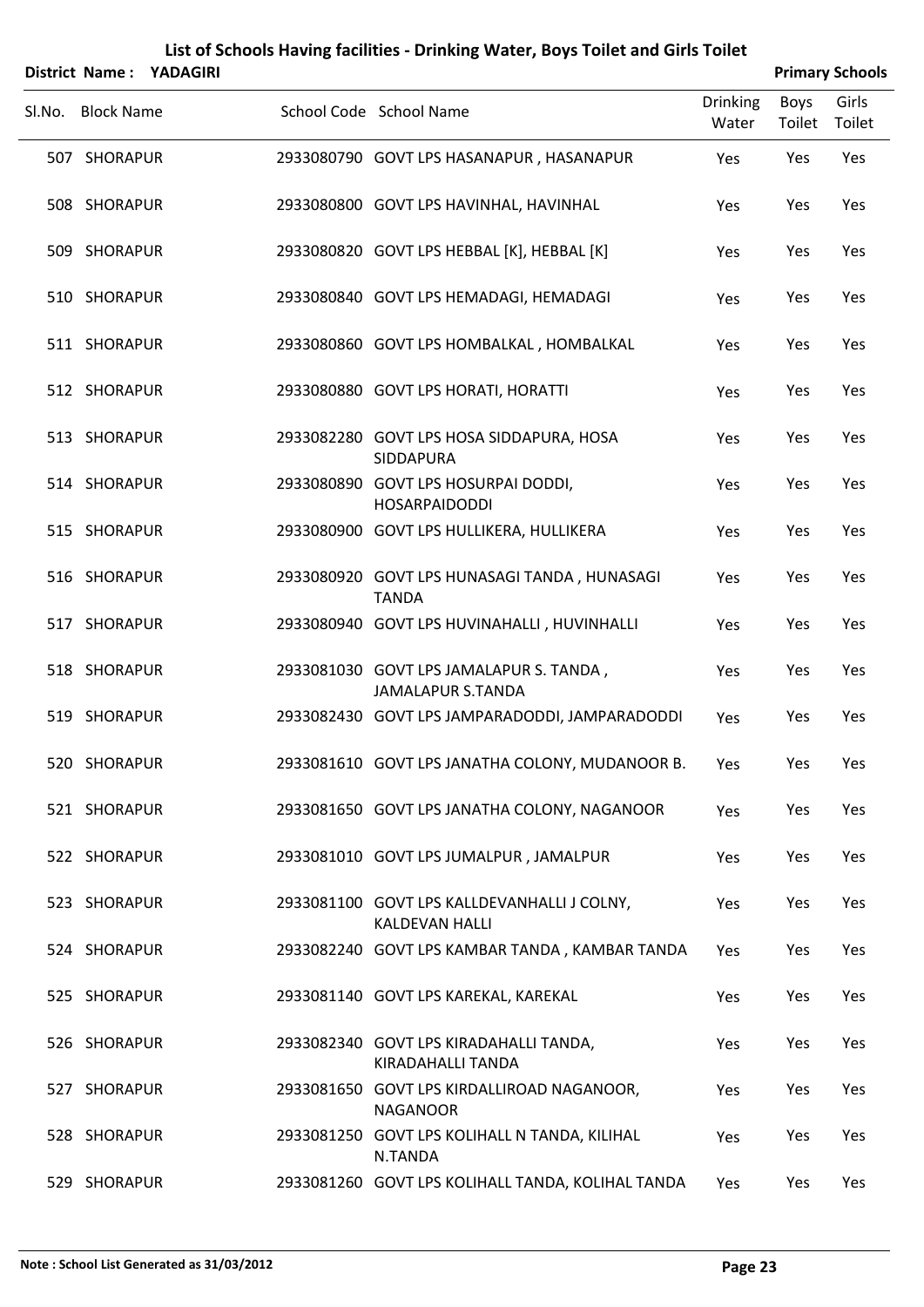|        |                   | District Name: YADAGIRI |                                                              |                          |                | <b>Primary Schools</b> |
|--------|-------------------|-------------------------|--------------------------------------------------------------|--------------------------|----------------|------------------------|
| Sl.No. | <b>Block Name</b> |                         | School Code School Name                                      | <b>Drinking</b><br>Water | Boys<br>Toilet | Girls<br>Toilet        |
|        | 530 SHORAPUR      |                         | 2933081270 GOVT LPS KOMLAPUR, KOMALAPUR                      | Yes                      | Yes            | Yes                    |
|        | 531 SHORAPUR      |                         | 2933081290 GOVT LPS KOTEGUDDA, KOTIGUDDA                     | Yes                      | Yes            | Yes                    |
|        | 532 SHORAPUR      |                         | 2933081340 GOVT LPS KUPPI TANDA, KUPPII                      | Yes                      | Yes            | Yes                    |
|        | 533 SHORAPUR      |                         | 2933081340 GOVT LPS KUPPI, KUPPII                            | Yes                      | Yes            | Yes                    |
|        | 534 SHORAPUR      |                         | 2933081940 GOVT LPS KURBURGALLI SHORAPUR,<br><b>SHORAPUR</b> | Yes                      | Yes            | Yes                    |
|        | 535 SHORAPUR      |                         | 2933081370 GOVT LPS LINGADALLI [S.H.], LINGADALLI S.H.       | Yes                      | Yes            | Yes                    |
|        | 536 SHORAPUR      |                         | 2933081410 GOVT LPS MACHIGUNDAL CAMP,<br><b>MACHIGUNDAL</b>  | Yes                      | Yes            | Yes                    |
|        | 537 SHORAPUR      |                         | 2933081420 GOVT LPS MADI TANDA, MADI TANDA                   | Yes                      | Yes            | Yes                    |
|        | 538 SHORAPUR      |                         | 2933081460 GOVT LPS MAJULAPURHALLI,<br>MAJULAPURHALLI        | Yes                      | Yes            | Yes                    |
|        | 539 SHORAPUR      |                         | 2933081490 GOVT LPS MALKARJUN DODDI,<br>MALAKARJUNDODDI      | Yes                      | Yes            | Yes                    |
|        | 540 SHORAPUR      |                         | 2933081530 GOVT LPS MALLA K, MALLA K.                        | Yes                      | Yes            | Yes                    |
|        | 541 SHORAPUR      |                         | 2933081540 GOVT LPS MALLIBHAVI, MALABHAVI                    | Yes                      | Yes            | Yes                    |
|        | 542 SHORAPUR      |                         | 2933081440 GOVT LPS MANGALORE CAMP, MANGALOR                 | Yes                      | Yes            | Yes                    |
|        | 543 SHORAPUR      |                         | 2933081580 GOVT LPS MARNAL TANDA, MARNAL TANDA               | Yes                      | Yes            | Yes                    |
|        | 544 SHORAPUR      |                         | 2933081590 GOVT LPS MAVINMATTI, MAVINAMATTI                  | Yes                      | Yes            | Yes                    |
|        | 545 SHORAPUR      |                         | 2933081600 GOVT LPS MELINAGADDI, MELINGADDI                  | Yes                      | Yes            | Yes                    |
|        | 546 SHORAPUR      |                         | 2933081083 GOVT LPS MM DODDI KAKKERA, KAKKERA                | Yes                      | Yes            | Yes                    |
|        | 547 SHORAPUR      |                         | 2933081620 GOVT LPS MUDANOOR K TANDA,<br>MUDANOOR K.         | Yes                      | Yes            | Yes                    |
|        | 548 SHORAPUR      |                         | 2933082330 GOVT LPS MURAKANAL, MURAKNAL (D)                  | Yes                      | Yes            | Yes                    |
|        | 549 SHORAPUR      |                         | 2933081860 GOVT LPS MUSTURDDODI, RUKAMAPUR                   | Yes                      | Yes            | Yes                    |
|        | 550 SHORAPUR      |                         | 2933081640 GOVT LPS NADAKOOR, NADAKOOR                       | Yes                      | Yes            | Yes                    |
|        | 551 SHORAPUR      |                         | 2933081660 GOVT LPS NAGARAL, NAGARAL                         | Yes                      | Yes            | Yes                    |
|        | 552 SHORAPUR      |                         | 2933081680 GOVT LPS NARSINGPETH, NARSINGPETH                 | Yes                      | Yes            | Yes                    |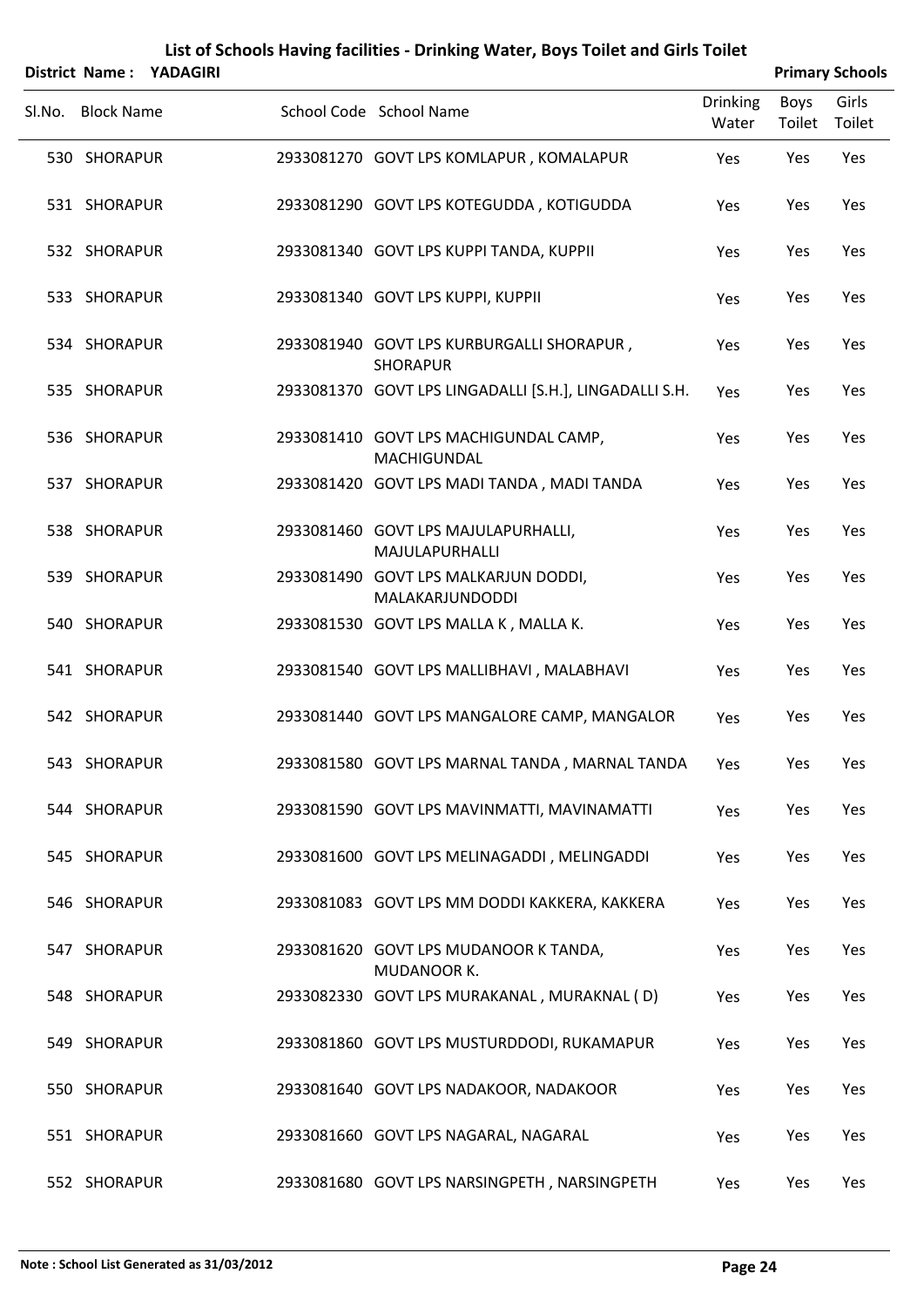|        | District Name:    | <b>YADAGIRI</b> | List of Schools Having facilities - Drinking Water, Boys Toilet and Girls Toilet |                          |                       | <b>Primary Schools</b> |
|--------|-------------------|-----------------|----------------------------------------------------------------------------------|--------------------------|-----------------------|------------------------|
| Sl.No. | <b>Block Name</b> |                 | School Code School Name                                                          | <b>Drinking</b><br>Water | <b>Boys</b><br>Toilet | Girls<br>Toilet        |
|        | 553 SHORAPUR      |                 | 2933081942 GOVT LPS PALDAKERI, SHORAPUR                                          | Yes                      | Yes                   | Yes                    |
|        | 554 SHORAPUR      |                 | 2933081940 GOVT LPS POLICE COLONY SHORAPU,<br><b>SHORAPUR</b>                    | Yes                      | Yes                   | Yes                    |
|        | 555 SHORAPUR      |                 | 2933081750 GOVT LPS R.DASARGOTA, R.DASARGOTA                                     | Yes                      | Yes                   | Yes                    |
|        | 556 SHORAPUR      |                 | 2933080240 GOVT LPS R.N NAGAR TANDA, BARADEVANAL                                 | Yes                      | Yes                   | Yes                    |
|        | 557 SHORAPUR      |                 | 2933081770 GOVT LPS RAIGERA, RAIGERA                                             | Yes                      | Yes                   | Yes                    |
|        | 558 SHORAPUR      |                 | 2933081780 GOVT LPS RAJANKOLLUR TANDA,<br>RAJANKOLLUR                            | Yes                      | Yes                   | Yes                    |
|        | 559 SHORAPUR      |                 | 2933081800 GOVT LPS RAJWAL, RAJAWAL                                              | Yes                      | Yes                   | Yes                    |
|        | 560 SHORAPUR      |                 | 2933081830 GOVT LPS RANGAMPETH, RANGAMPETH                                       | Yes                      | Yes                   | Yes                    |
|        | 561 SHORAPUR      |                 | 2933081870 GOVT LPS RAYANPAL, RAYANPAL                                           | Yes                      | Yes                   | Yes                    |
|        | 562 SHORAPUR      |                 | 2933081082 GOVT LPS SAWAKARDODDI KAKKERA,<br><b>KAKKERA</b>                      | Yes                      | Yes                   | Yes                    |
|        | 563 SHORAPUR      |                 | 2933081910 GOVT LPS SHAKAPUR [S.H.], SHAKHAPUR S.H.                              | Yes                      | Yes                   | Yes                    |
|        | 564 SHORAPUR      |                 | 2933081900 GOVT LPS SHAKAPUR T, SHAKHAPUR T.                                     | Yes                      | Yes                   | Yes                    |
|        | 565 SHORAPUR      |                 | 2933082260 GOVT LPS SIBARABANDI, VENKATAPUR                                      | Yes                      | Yes                   | Yes                    |
|        | 566 SHORAPUR      |                 | 2933081950 GOVT LPS SIDDAPURGUDI, SIDDAPUR GUDI                                  | Yes                      | Yes                   | Yes                    |
|        | 567 SHORAPUR      |                 | 2933081980 GOVT LPS SONAPUR, SONAPUR                                             | Yes                      | Yes                   | Yes                    |
|        | 568 SHORAPUR      |                 | 2933081990 GOVT LPS SRINIVASPUR TANDA,<br><b>SRINIVASPUR TANDA</b>               | Yes                      | Yes                   | Yes                    |
|        | 569 SHORAPUR      |                 | 2933082000 GOVT LPS SRINIVASPUR, SRINIVASPUR                                     | Yes                      | Yes                   | Yes                    |
|        | 570 SHORAPUR      |                 | 2933082470 GOVT LPS TALLAHALLI (K), TALLAHALLI(K)                                | Yes                      | Yes                   | Yes                    |
|        | 571 SHORAPUR      |                 | 2933082020 GOVT LPS TALWARGERA, TALWARGERA                                       | Yes                      | Yes                   | Yes                    |
|        | 572 SHORAPUR      |                 | 2933082490 GOVT LPS TANGADA BAIL, TANAGADA BAIL                                  | Yes                      | Yes                   | Yes                    |
|        | 573 SHORAPUR      |                 | 2933082050 GOVT LPS TIPNATGI, TIPANATAGI                                         | Yes                      | Yes                   | Yes                    |
|        | 574 SHORAPUR      |                 | 2933082070 GOVT LPS TOLADINNI, TOLADINNI                                         | Yes                      | Yes                   | Yes                    |
|        | 575 SHORAPUR      |                 | 2933081940 GOVT LPS UDDARONI SHORAPUR,<br><b>SHORAPUR</b>                        | Yes                      | Yes                   | Yes                    |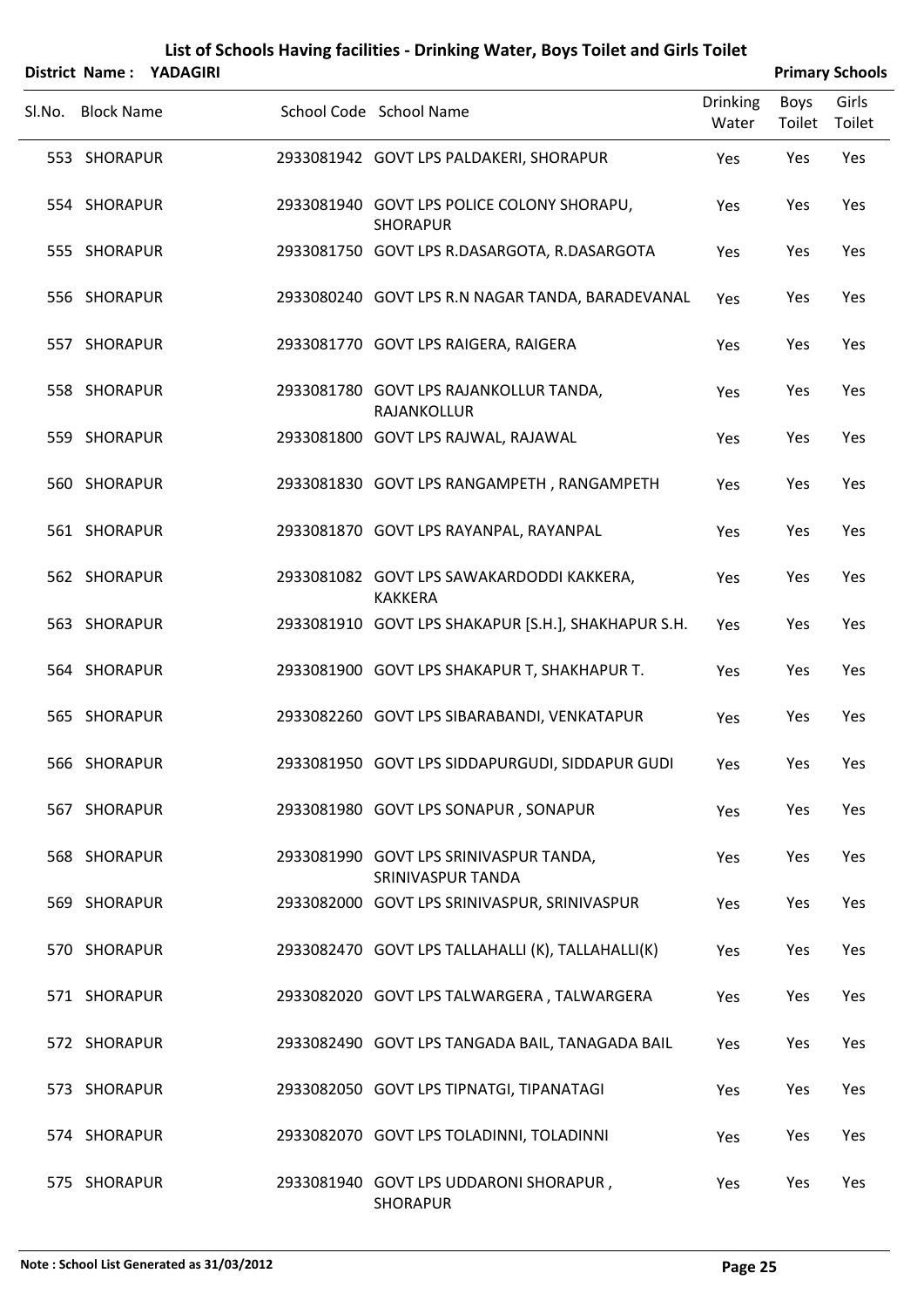|                   | District Name: YADAGIRI | List of Schools Having facilities - Drinking Water, Boys Toilet and Girls Toilet |                          |                | <b>Primary Schools</b> |
|-------------------|-------------------------|----------------------------------------------------------------------------------|--------------------------|----------------|------------------------|
| Sl.No. Block Name |                         | School Code School Name                                                          | <b>Drinking</b><br>Water | Boys<br>Toilet | Girls<br>Toilet        |
| 576 SHORAPUR      |                         | 2933082080 GOVT LPS UPPAL DINNI, UPPALADANNI                                     | Yes                      | Yes            | Yes                    |
| 577 SHORAPUR      |                         | 2933082080 GOVT LPS UPPAL DINNITANDA,<br><b>UPPALADANNI</b>                      | Yes                      | Yes            | Yes                    |
| 578 SHORAPUR      |                         | 2933080190 GOVT LPS URDU BAASHETY HAL,<br>BALASHETTIHAL                          | Yes                      | Yes            | Yes                    |
| 579 SHORAPUR      |                         | 2933081650 GOVT LPS URDU NAGANOOR, NAGANOOR                                      | Yes                      | Yes            | Yes                    |
| 580 SHORAPUR      |                         | 2933081944 GOVT LPS URDU QURESHIMOLA, SHORAPUR                                   | Yes                      | Yes            | Yes                    |
| 581 SHORAPUR      |                         | 2933081780 GOVT LPS URDU RAJANKOLUR, RAJANKOLLUR                                 | Yes                      | Yes            | Yes                    |
| 582 SHORAPUR      |                         | 2933082310 GOVT LPS VADDARA COLONY, THIMMAPURA                                   | Yes                      | Yes            | Yes                    |
| 583 SHORAPUR      |                         | 2933082260 GOVT LPS VENKATPUR, VENKATAPUR                                        | Yes                      | Yes            | Yes                    |
| 584 SHORAPUR      |                         | 2933082100 GOVT LPS WADAGANUR, WADAGANOOR                                        | Yes                      | Yes            | Yes                    |
| 585 SHORAPUR      |                         | 2933082190 GOVT LPS YARKIHAL, YARKIHAL                                           | Yes                      | Yes            | Yes                    |
| 586 SHORAPUR      |                         | 2933082200 GOVT LPS YAWOOR D TANDA, YAWOOR<br><b>D.TANDA</b>                     | Yes                      | Yes            | Yes                    |
| 587 SHORAPUR      |                         | 2933082220 GOVT LPS YAWOOR S TANDA, YAWOOR<br>S.TANDA                            | Yes                      | Yes            | Yes                    |
| 588 SHORAPUR      |                         | 2933081940 GOVT LPS ZADAKERA SHORAPUR, SHORAPUR                                  | Yes                      | Yes            | Yes                    |
| 589 SHORAPUR      |                         | 2933080910 GOVT MPS HUNASAGI UKP, HUNASAGI                                       | Yes                      | Yes            | Yes                    |
| 590 SHORAPUR      |                         | 2933080910 GOVT MPS HUNASAGI, HUNASAGI                                           | Yes                      | Yes            | Yes                    |
| 591 SHORAPUR      |                         | 2933082310 GOVT MPS THIMMAPURA, THIMMAPURA                                       | Yes                      | Yes            | Yes                    |
| 592 SHORAPUR      |                         | 2933082090 GOVT MPS VAJJAL, VAJJAL                                               | Yes                      | Yes            | Yes                    |
| 593 SHORAPUR      |                         | 2933082160 GOVT MPS YALAGI, YALAGI                                               | Yes                      | Yes            | Yes                    |
| 594 SHORAPUR      |                         | 2933081941 GOVT URDU HPS KABADAGERA SHORA,<br><b>SHORAPUR</b>                    | Yes                      | Yes            | Yes                    |
| 595 SHORAPUR      |                         | 2933081941 GOVT URDU HPS SHORAPUR, SHORAPUR                                      | Yes                      | Yes            | Yes                    |
| 596 SHORAPUR      |                         | 2933081090 GOVT. HPS KAKKERA TANDA, KAKKERA<br><b>TANDA</b>                      | Yes                      | Yes            | Yes                    |
| 597 SHORAPUR      |                         | 2933082140 H PS YADIYAPUR, YADIYALAPUR                                           | Yes                      | Yes            | Yes                    |
| 598 SHORAPUR      |                         | 2933080060 HPS ALHAL, ALAHAL                                                     | Yes                      | Yes            | Yes                    |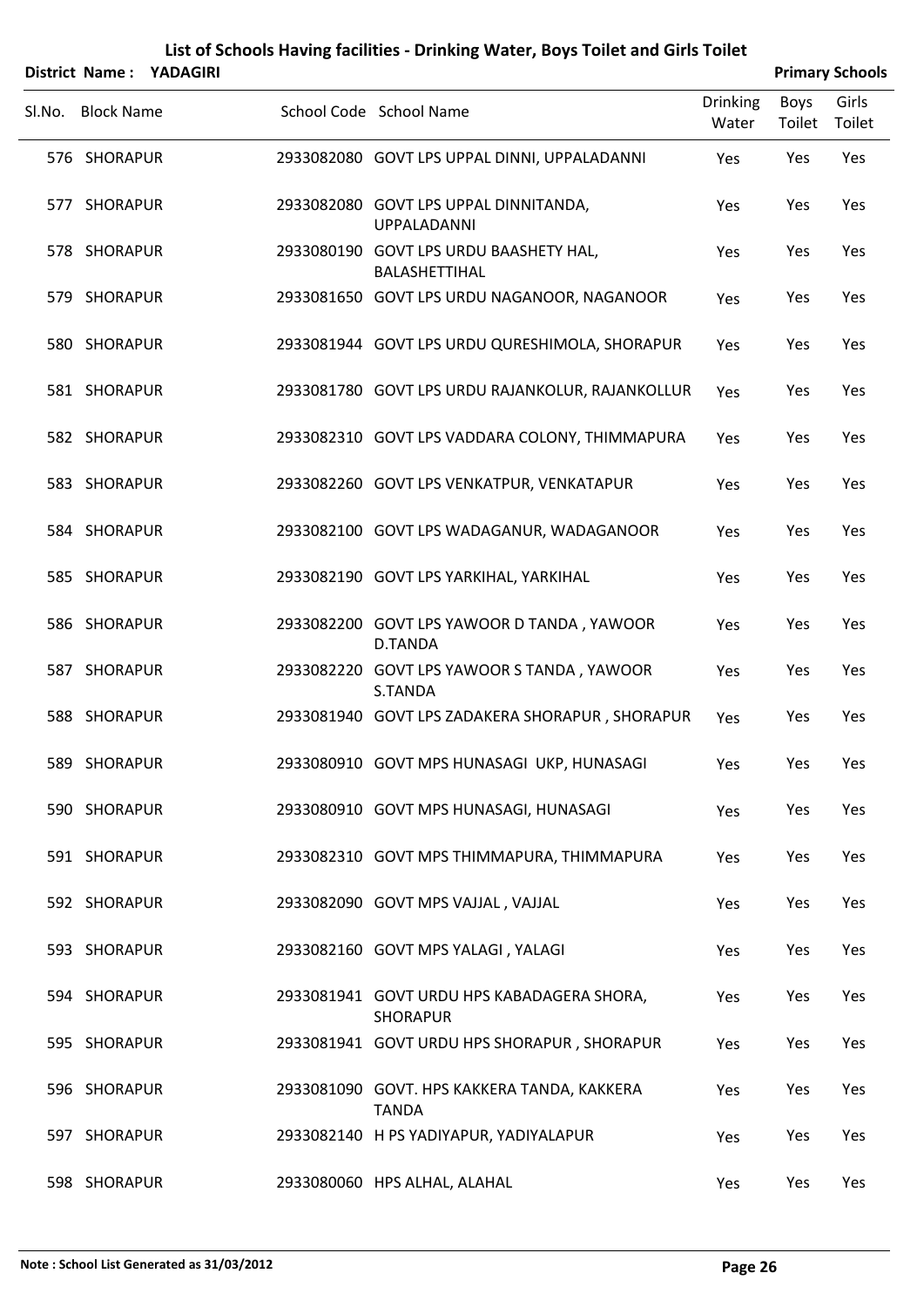| District Name: YADAGIRI |  | List of Schools Having facilities - Drinking Water, Boys Toilet and Girls Toilet |                          |                       | <b>Primary Schools</b> |
|-------------------------|--|----------------------------------------------------------------------------------|--------------------------|-----------------------|------------------------|
| Sl.No. Block Name       |  | School Code School Name                                                          | <b>Drinking</b><br>Water | <b>Boys</b><br>Toilet | Girls<br>Toilet        |
| 599 SHORAPUR            |  | 2933080460 HPS CHINCHOLI, CHINCHOLI                                              | Yes                      | Yes                   | Yes                    |
| 600 SHORAPUR            |  | 2933081170 HPS GIRLS KEMBHAVI, KEMBHAVI                                          | Yes                      | Yes                   | Yes                    |
| 601 SHORAPUR            |  | 2933081480 HPS MALHALLI, MALAHALLI                                               | Yes                      | Yes                   | Yes                    |
| 602 SHORAPUR            |  | 2933081170 HPS SANJEEV NAGAR KEMBHAVI, KEMBHAVI                                  | Yes                      | Yes                   | Yes                    |
| 603 SHORAPUR            |  | 2933080020 HPS URDU AGNI, AGANI                                                  | Yes                      | Yes                   | Yes                    |
| 604 SHORAPUR            |  | 2933081170 HPS URDU KEMBHAVI, KEMBHAVI                                           | Yes                      | Yes                   | Yes                    |
| 605 SHORAPUR            |  | 2933081170 HTC KEMBHAVI, KEMBHAVI                                                | Yes                      | Yes                   | Yes                    |
| 606 SHORAPUR            |  | 2933081944 KGBV SHORAPUR, SHORAPUR                                               | Yes                      | Yes                   | Yes                    |
| 607 SHORAPUR            |  | 2933080040 LPS AINAPUR, ANAPUR                                                   | Yes                      | Yes                   | Yes                    |
| 608 SHORAPUR            |  | 2933081470 LPS ANJANEYA CAMP, MALAGATTI                                          | Yes                      | Yes                   | Yes                    |
| 609 SHORAPUR            |  | 2933080100 LPS ARALLALLI CROSS, ARALAHALLI                                       | Yes                      | Yes                   | Yes                    |
| 610 SHORAPUR            |  | 2933081082 LPS ARYA SHANKAR DODDI KAKKERA,<br><b>KAKKERA</b>                     | Yes                      | Yes                   | Yes                    |
| 611 SHORAPUR            |  | 2933080530 LPS BAILMADDI CAMP, DEVATKAL                                          | Yes                      | Yes                   | Yes                    |
| 612 SHORAPUR            |  | 2933081740 LPS BASAVA CAMP, PETH AMMAPUR                                         | Yes                      | Yes                   | Yes                    |
| 613 SHORAPUR            |  | 2933082360 LPS BASSAPUR, BASSAPUR                                                | Yes                      | Yes                   | Yes                    |
| 614 SHORAPUR            |  | 2933081082 LPS BENAKANAHALLI CAMP, KAKKERA                                       | Yes                      | Yes                   | Yes                    |
| 615 SHORAPUR            |  | 2933080580 LPS DORANHALLI, DORANAHALLI                                           | Yes                      | Yes                   | Yes                    |
| 616 SHORAPUR            |  | 2933080530 LPS ESHWAR CAMP DEVATKAL, DEVATKAL                                    | Yes                      | Yes                   | Yes                    |
| 617 SHORAPUR            |  | 2933080510 LPS HARIJANWAD DEVAPUR, DEVAPUR                                       | Yes                      | Yes                   | Yes                    |
| 618 SHORAPUR            |  | 2933080810 LPS HEBBAL (B) CAMP, HEBBAL [B]                                       | Yes                      | Yes                   | Yes                    |
| 619 SHORAPUR            |  | 2933081171 LPS JANATA COLONY KEMBHAVI, KEMBHAVI                                  | Yes                      | Yes                   | Yes                    |
| 620 SHORAPUR            |  | 2933081060 LPS KACHAPUR, KACHAPUR                                                | Yes                      | Yes                   | Yes                    |
| 621 SHORAPUR            |  | 2933082090 LPS KANAKA NAGAR, CHANNAPATANA),<br>VAJJAL                            | Yes                      | Yes                   | Yes                    |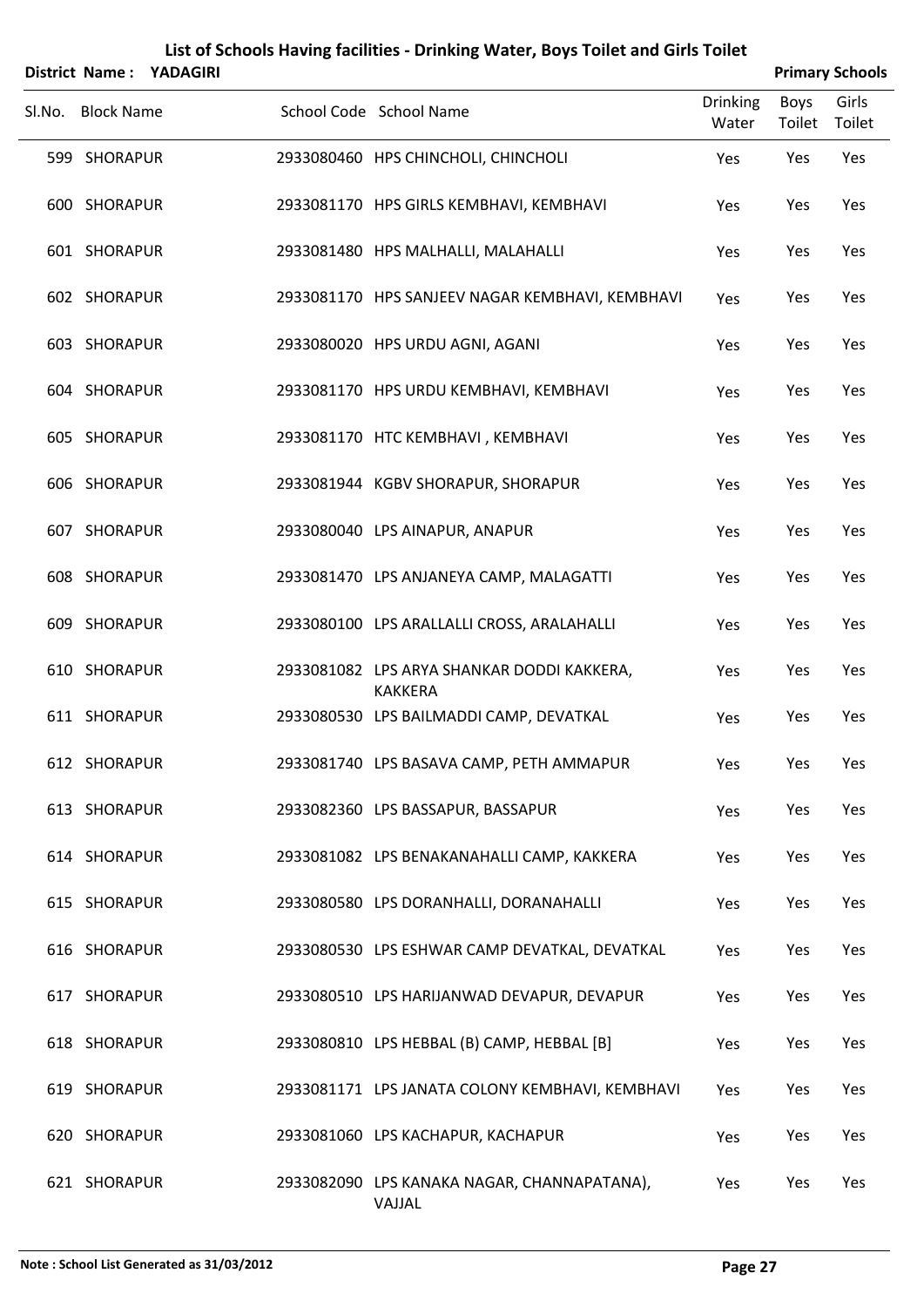|                   | District Name: YADAGIRI |                                                                |                   |                | <b>Primary Schools</b> |
|-------------------|-------------------------|----------------------------------------------------------------|-------------------|----------------|------------------------|
| Sl.No. Block Name |                         | School Code School Name                                        | Drinking<br>Water | Boys<br>Toilet | Girls<br>Toilet        |
| 622 SHORAPUR      |                         | 2933081110 LPS KANNELLI GUDISALU, KANAHALLI                    | Yes               | Yes            | Yes                    |
| 623 SHORAPUR      |                         | 2933081082 LPS KARIMANIYA DODDI, KAKKERA                       | Yes               | Yes            | Yes                    |
| 624 SHORAPUR      |                         | 2933080600 LPS KUMBARBENCHI, GEDDALMARI                        | Yes               | Yes            | Yes                    |
| 625 SHORAPUR      |                         | 2933081410 LPS MACHGUNDAL DODDI, MACHIGUNDAL                   | Yes               | Yes            | Yes                    |
| 626 SHORAPUR      |                         | 2933081500 LPS MALKAPUR, MALAKAPUR                             | Yes               | Yes            | Yes                    |
| 627 SHORAPUR      |                         | 2933081082 LPS NILKANTARAYAN GADDI, KAKKERA                    | Yes               | Yes            | Yes                    |
| 628 SHORAPUR      |                         | 2933082110 LPS PADAKOTI, WAGANAGERA                            | Yes               | Yes            | Yes                    |
| 629 SHORAPUR      |                         | 2933081230 LPS PARUTANAYAK TANDA, KODEKAL                      | Yes               | Yes            | Yes                    |
| 630 SHORAPUR      |                         | 2933081082 LPS PHULBHAVI DODDI KAKKERA, KAKKERA                | Yes               | Yes            | Yes                    |
| 631 SHORAPUR      |                         | 2933081700 LPS RAMALINGAYYANAKOLLA, PARSANHALLI                | Yes               | Yes            | Yes                    |
| 632 SHORAPUR      |                         | 2933081080 LPS SOMANATH GUDI KAKKERA, KAKKERA                  | Yes               | Yes            | Yes                    |
| 633 SHORAPUR      |                         | 2933081171 LPS TALAGERI KEMBHAVI, KEMBHAVI                     | Yes               | Yes            | Yes                    |
| 634 SHORAPUR      |                         | 2933080510 LPS URDU DEVAPUR, DEVAPUR                           | Yes               | Yes            | Yes                    |
| 635 SHORAPUR      |                         | 2933080560 LPS URDU DYAMANAL, DEYAMANAL                        | Yes               | Yes            | Yes                    |
| 636 SHORAPUR      |                         | 2933081970 LPS VALMIKI NAGAR SIDDAPUR(B) TQ SH,<br>SIDDAPUR B. | Yes               | Yes            | Yes                    |
| 637 SHORAPUR      |                         | 2933081170 MPS KEMBHAVI, KEMBHAVI                              | Yes               | Yes            | Yes                    |
| 638 SHORAPUR      |                         | 2933081090 PVT KAKKERA, KAKKERA TANDA                          | Yes               | Yes            | Yes                    |
| 639 SHORAPUR      |                         | 2933080990 URDU JAIBENCHI, JALIBENCH                           | Yes               | Yes            | Yes                    |
| 640 YADGIR        |                         | 2933101428 AADARSH VIDYALA (RMSA) YADGIR, YADGIR               | Yes               | Yes            | Yes                    |
| 641 YADGIR        |                         | 2933100400 GHPS GOUDGERA, GOUDGERA                             | Yes               | Yes            | Yes                    |
| 642 YADGIR        |                         | 2933101150 GHPS SAVUR, SAVUR                                   | Yes               | Yes            | Yes                    |
| 643 YADGIR        |                         | 2933101280 GHPS URDU TURUKANDODDI,<br><b>TURUKANADODDI</b>     | Yes               | Yes            | Yes                    |
| 644 YADGIR        |                         | 2933100020 GLPS ALLIPUR SANNA TANDA, ALLIPUR                   | Yes               | Yes            | Yes                    |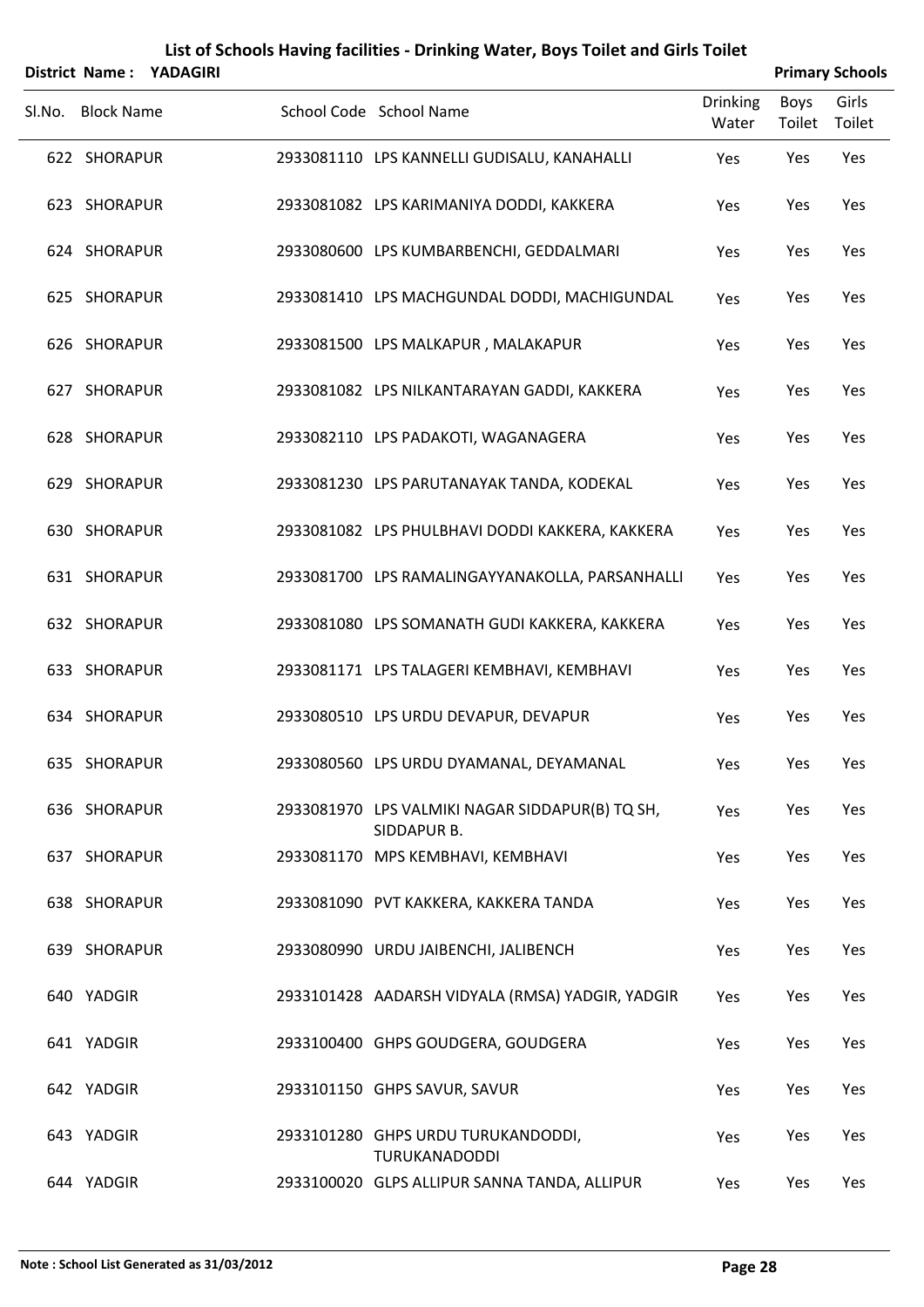|                   | District Name: YADAGIRI |                                                                 |                          |                | <b>Primary Schools</b> |
|-------------------|-------------------------|-----------------------------------------------------------------|--------------------------|----------------|------------------------|
| Sl.No. Block Name |                         | School Code School Name                                         | <b>Drinking</b><br>Water | Boys<br>Toilet | Girls<br>Toilet        |
| 645 YADGIR        |                         | 2933100100 GLPS BACHAVAR HALE TANDA, BACHAWAR                   | Yes                      | Yes            | Yes                    |
| 646 YADGIR        |                         | 2933101290 GLPS GEMU NAYAK THANDA, WODNAHALLI                   | Yes                      | Yes            | Yes                    |
| 647 YADGIR        |                         | 2933100400 GLPS GOUDGERA TANDA, GOUDGERA                        | Yes                      | Yes            | Yes                    |
| 648 YADGIR        |                         | 2933100020 GLPS GULGUNDI TANDA, ALLIPUR                         | Yes                      | Yes            | Yes                    |
| 649 YADGIR        |                         | 2933101560 GLPS INDIRA NAGAR, GURAMITKAL                        | Yes                      | Yes            | Yes                    |
| 650 YADGIR        |                         | 2933100020 GLPS JAKANAL TANDA, ALLIPUR                          | Yes                      | Yes            | Yes                    |
| 651 YADGIR        |                         | 2933101320 GLPS KANKAR MACHIN, WORKANAHALLI                     | Yes                      | Yes            | Yes                    |
| 652 YADGIR        |                         | 2933100630 GLPS KESHWAR TANDA, KESHAWAR                         | Yes                      | Yes            | Yes                    |
| 653 YADGIR        |                         | 2933100800 GLPS MALHAR TANDA, MALHAR                            | Yes                      | Yes            | Yes                    |
| 654 YADGIR        |                         | 2933101020 GLPS PASPOOL TANDA, PASPOOL                          | Yes                      | Yes            | Yes                    |
| 655 YADGIR        |                         | 2933100080 GLPS SAKRYA NAYAK TANDA, ASHINAL                     | Yes                      | Yes            | Yes                    |
| 656 YADGIR        |                         | 2933101120 GLPS SAMANAPUR GRAMA, SAMANAPUR                      | Yes                      | Yes            | Yes                    |
| 657 YADGIR        |                         | 2933101260 GLPS TOTLOOR TANDA, TOTLUR                           | Yes                      | Yes            | Yes                    |
| 658 YADGIR        |                         | 2933100270 GLPS URDU CHANDARKI, CHANDARKI                       | Yes                      | Yes            | Yes                    |
| 659 YADGIR        |                         | 2933100660 GLPS URDU KILLANKERA, KILLANKERA                     | Yes                      | Yes            | Yes                    |
| 660 YADGIR        |                         | 2933101290 GLPS WADNAHALLI TANDA, WODNAHALLI                    | Yes                      | Yes            | Yes                    |
| 661 YADGIR        |                         | 2933101320 GLPS WORKNALLI URDU, WORKANAHALLI                    | Yes                      | Yes            | Yes                    |
| 662 YADGIR        |                         | 2933100260 GOVT HPS CHAMANALLI, CHAMANALLI                      | Yes                      | Yes            | Yes                    |
| 663 YADGIR        |                         | 2933101560 GOVT BCM HPS(U.H.T) GURUMITKAL,<br><b>GURAMITKAL</b> | Yes                      | Yes            | Yes                    |
| 664 YADGIR        |                         | 2933101411 GOVT CPS GURUMITKAL, GURUMUTKAL                      | Yes                      | Yes            | Yes                    |
| 665 YADGIR        |                         | 2933101510 GOVT HPS CHINTKUNTA, CHINTKUNTA                      | Yes                      | Yes            | Yes                    |
| 666 YADGIR        |                         | 2933100760 GOVT HPS LINGERE, LINGERA                            | Yes                      | Yes            | Yes                    |
| 667 YADGIR        |                         | 2933100010 GOVT HPS ACHOLA, ACHOLA                              | Yes                      | Yes            | Yes                    |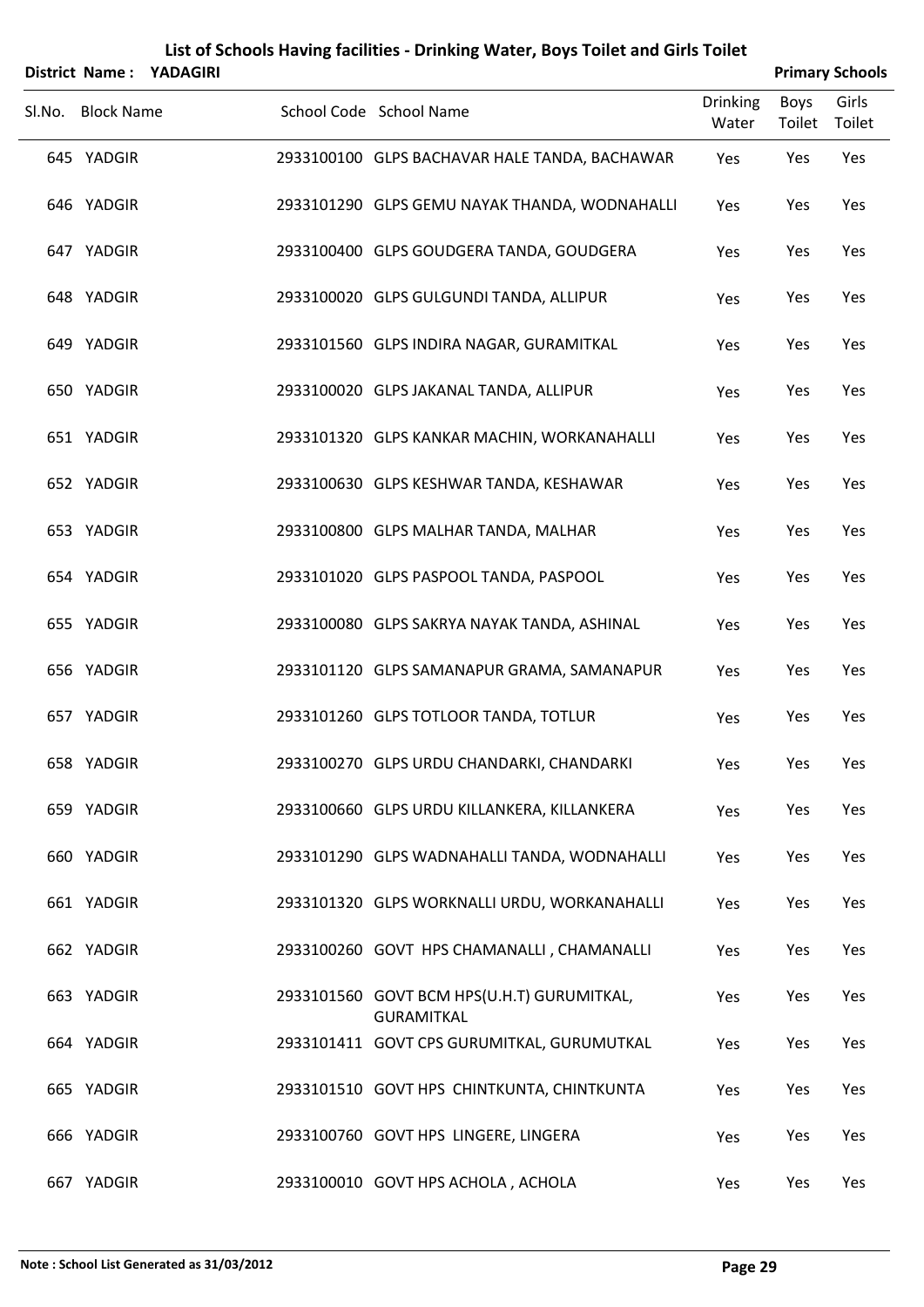|                   | District Name: YADAGIRI |                                                   |                          |                       | <b>Primary Schools</b> |
|-------------------|-------------------------|---------------------------------------------------|--------------------------|-----------------------|------------------------|
| Sl.No. Block Name |                         | School Code School Name                           | <b>Drinking</b><br>Water | <b>Boys</b><br>Toilet | Girls<br>Toilet        |
| 668 YADGIR        |                         | 2933102640 GOVT HPS AJEJIA COLONY URDU, WARD NO 5 | Yes                      | Yes                   | Yes                    |
| 669 YADGIR        |                         | 2933100020 GOVT HPS ALLIPUR, ALLIPUR              | Yes                      | Yes                   | Yes                    |
| 670 YADGIR        |                         | 2933101440 GOVT HPS AMMAPALLI, AMMAPALLI          | Yes                      | Yes                   | Yes                    |
| 671 YADGIR        |                         | 2933100030 GOVT HPS ANAPUR, ANAPUR                | Yes                      | Yes                   | Yes                    |
| 672 YADGIR        |                         | 2933100050 GOVT HPS ANUR (K), ANUR [K]            | Yes                      | Yes                   | Yes                    |
| 673 YADGIR        |                         | 2933100060 GOVT HPS ARAKERA (B), ARAKERA [B]      | Yes                      | Yes                   | Yes                    |
| 674 YADGIR        |                         | 2933100070 GOVT HPS ARAKERA -K., ARAKERA [K]      | Yes                      | Yes                   | Yes                    |
| 675 YADGIR        |                         | 2933101360 GOVT HPS ASHAPUR TANDA, YELAHAR        | Yes                      | Yes                   | Yes                    |
| 676 YADGIR        |                         | 2933100080 GOVT HPS ASHINAL, ASHINAL              | Yes                      | Yes                   | Yes                    |
| 677 YADGIR        |                         | 2933100090 GOVT HPS AZALAPUR, AZALAPUR            | Yes                      | Yes                   | Yes                    |
| 678 YADGIR        |                         | 2933101450 GOVT HPS B.M.HALLI, B.M.HALLI          | Yes                      | Yes                   | Yes                    |
| 679 YADGIR        |                         | 2933100100 GOVT HPS BACHAWAR, BACHAWAR            | Yes                      | Yes                   | Yes                    |
| 680 YADGIR        |                         | 2933100110 GOVT HPS BADDEPALLI, BADDEPALLI        | Yes                      | Yes                   | Yes                    |
| 681 YADGIR        |                         | 2933100110 GOVT HPS BADDEPALLI TANDA, BADDEPALLI  | Yes                      | Yes                   | Yes                    |
| 682 YADGIR        |                         | 2933100120 GOVT HPS BADIYAL, BADIYAL              | Yes                      | Yes                   | Yes                    |
| 683 YADGIR        |                         | 2933100140 GOVT HPS BALCHED, BALCHED              | Yes                      | Yes                   | Yes                    |
| 684 YADGIR        |                         | 2933100150 GOVT HPS BALICHAKRA TANDA, BALICHAKAR  | Yes                      | Yes                   | Yes                    |
| 685 YADGIR        |                         | 2933100150 GOVT HPS BALICHAKRA, BALICHAKAR        | Yes                      | Yes                   | Yes                    |
| 686 YADGIR        |                         | 2933100160 GOVT HPS BANDHALLI, BANDHALLI          | Yes                      | Yes                   | Yes                    |
| 687 YADGIR        |                         | 2933100170 GOVT HPS BASWANTHPUR, BASWANTHPUR      | Yes                      | Yes                   | Yes                    |
| 688 YADGIR        |                         | 2933100190 GOVT HPS BELAGUNDI, BELAGUNDA          | Yes                      | Yes                   | Yes                    |
| 689 YADGIR        |                         | 2933100180 GOVT HPS BELGER, BELAGERA              | Yes                      | Yes                   | Yes                    |
| 690 YADGIR        |                         | 2933102610 GOVT HPS BOIWADA YADGIR, WARD NO 2     | Yes                      | Yes                   | Yes                    |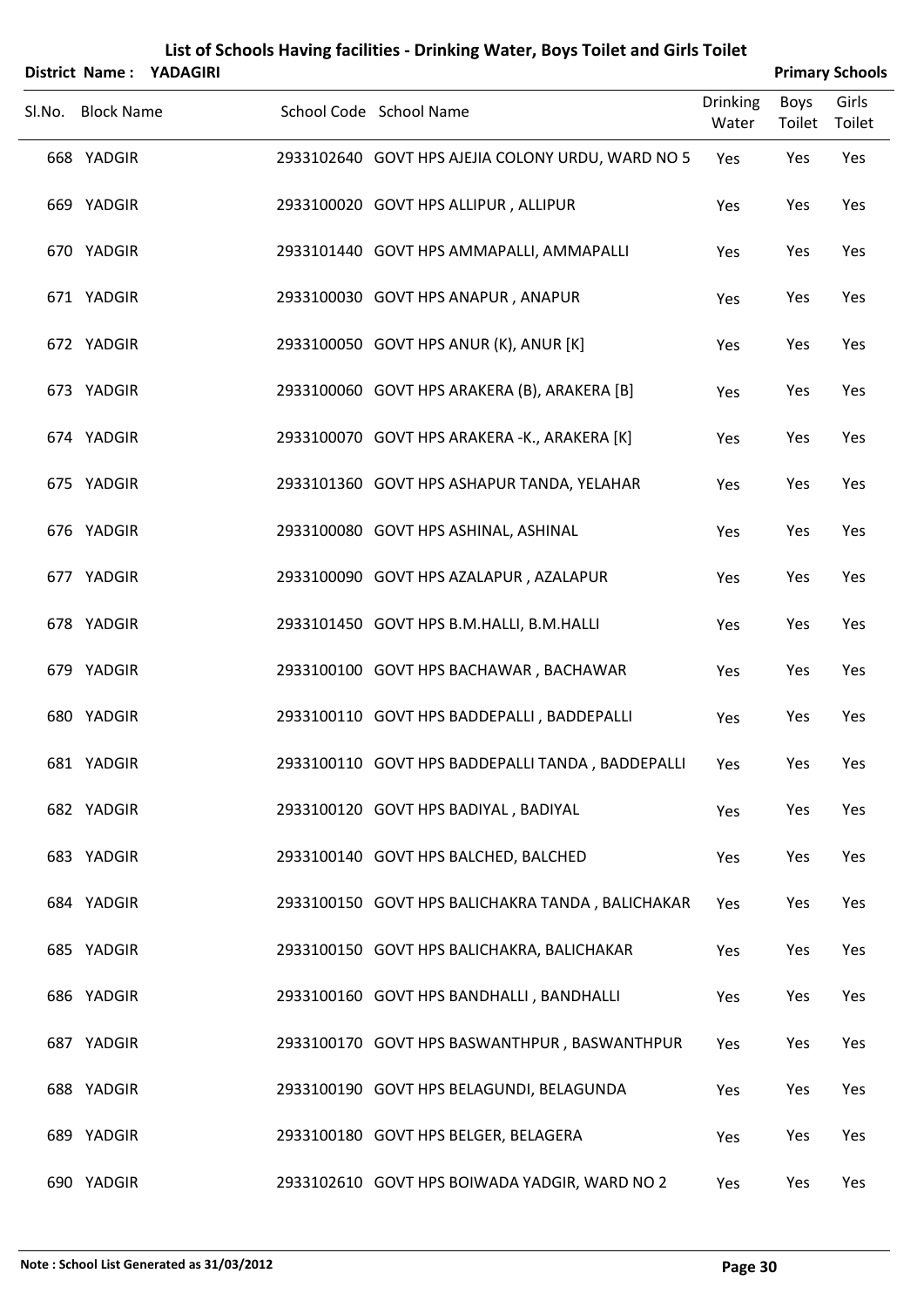|                   | District Name: YADAGIRI |                                                                  |                          |                | <b>Primary Schools</b> |
|-------------------|-------------------------|------------------------------------------------------------------|--------------------------|----------------|------------------------|
| Sl.No. Block Name |                         | School Code School Name                                          | <b>Drinking</b><br>Water | Boys<br>Toilet | Girls<br>Toilet        |
| 691 YADGIR        |                         | 2933100220 GOVT HPS BOMASHETTAHALLI,<br><b>BAMASHETTIHAL</b>     | Yes                      | Yes            | Yes                    |
| 692 YADGIR        |                         | 2933100240 GOVT HPS BUDHUR, BUDUR                                | Yes                      | Yes            | Yes                    |
| 693 YADGIR        |                         | 2933100280 GOVT HPS CHEPATLA, CHAPETLA                           | Yes                      | Yes            | Yes                    |
| 694 YADGIR        |                         | 2933100290 GOVT HPS CHINNAKAR, CHINNAKAR                         | Yes                      | Yes            | Yes                    |
| 695 YADGIR        |                         | 2933100290 GOVT HPS CHINNAKAR URDU, CHINNAKAR                    | Yes                      | Yes            | Yes                    |
| 696 YADGIR        |                         | 2933100300 GOVT HPS CHINTANAHALLI, CHINTANAHALLI                 | Yes                      | Yes            | Yes                    |
| 697 YADGIR        |                         | 2933101540 GOVT HPS D.G. TANDA, D.G.TANDA                        | Yes                      | Yes            | Yes                    |
| 698 YADGIR        |                         | 2933101590 GOVT HPS DANTAPUR, DANTAPUR                           | Yes                      | Yes            | Yes                    |
| 699 YADGIR        |                         | 2933101530 GOVT HPS DEVARHALLI, DEVARHALLI                       | Yes                      | Yes            | Yes                    |
| 700 YADGIR        |                         | 2933101430 GOVT HPS DHARAMAPUR, DHARAMAPUR                       | Yes                      | Yes            | Yes                    |
| 701 YADGIR        |                         | 2933100340 GOVT HPS DUPPALLI, DUPPALLI                           | Yes                      | Yes            | Yes                    |
| 702 YADGIR        |                         | 2933100350 GOVT HPS EDLUR, EDLUR                                 | Yes                      | Yes            | Yes                    |
| 703 YADGIR        |                         | 2933100370 GOVT HPS GHANAPUR, GHANAPUR                           | Yes                      | Yes            | Yes                    |
| 704 YADGIR        |                         | 2933101560 GOVT HPS GIRLS GURUMITKAL, GURAMITKAL                 | Yes                      | Yes            | Yes                    |
| 705 YADGIR        |                         | 2933100380 GOVT HPS GONDADGI, GONDADGI                           | Yes                      | Yes            | Yes                    |
| 706 YADGIR        |                         | 2933100390 GOVT HPS GOPALPUR, GOPALPUR                           | Yes                      | Yes            | Yes                    |
| 707 YADGIR        |                         | 2933100440 GOVT HPS GORNUR, GORNUR                               | Yes                      | Yes            | Yes                    |
| 708 YADGIR        |                         | 2933100420 GOVT HPS GUDOOR, GUDUR                                | Yes                      | Yes            | Yes                    |
| 709 YADGIR        |                         | 2933100430 GOVT HPS GUNJUNUR, GUNJUNUR                           | Yes                      | Yes            | Yes                    |
| 710 YADGIR        |                         | 2933100450 GOVT HPS HALLIGERA, HALAGERA                          | Yes                      | Yes            | Yes                    |
| 711 YADGIR        |                         | 2933101411 GOVT HPS HARIJANAWAD, GURUMUTKAL                      | Yes                      | Yes            | Yes                    |
| 712 YADGIR        |                         | 2933102630 GOVT HPS HARIZANWADA YADGIRI, WARD<br>NO <sub>4</sub> | Yes                      | Yes            | Yes                    |
| 713 YADGIR        |                         | 2933100460 GOVT HPS HATTIKUNI, HATTIKUNI                         | Yes                      | Yes            | Yes                    |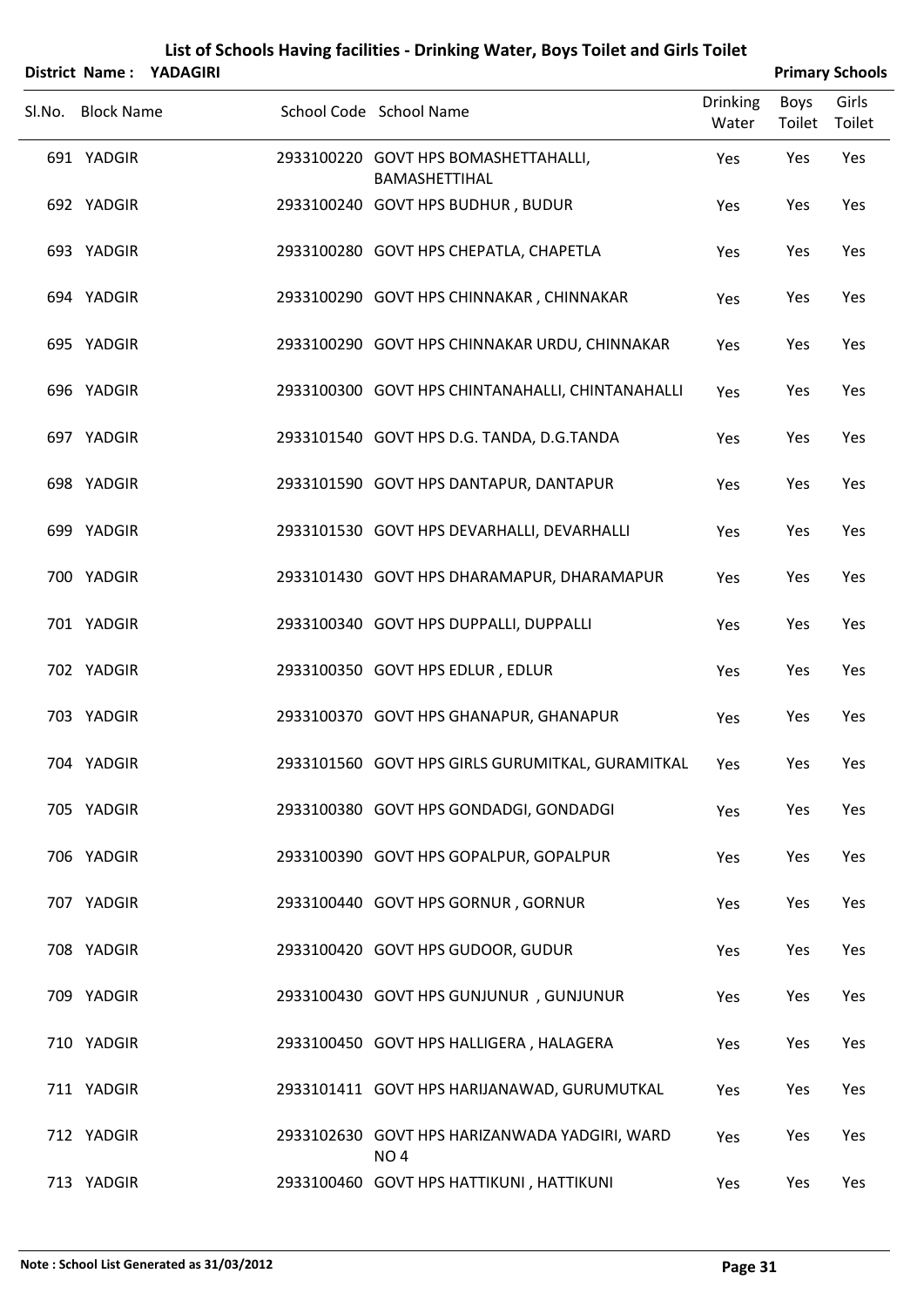|                   | District Name: YADAGIRI |                                                               |                          |                       | <b>Primary Schools</b> |
|-------------------|-------------------------|---------------------------------------------------------------|--------------------------|-----------------------|------------------------|
| Sl.No. Block Name |                         | School Code School Name                                       | <b>Drinking</b><br>Water | <b>Boys</b><br>Toilet | Girls<br>Toilet        |
| 714 YADGIR        |                         | 2933100470 GOVT HPS HEDGIMADRA, HEDGIMADRA                    | Yes                      | Yes                   | Yes                    |
| 715 YADGIR        |                         | 2933102600 GOVT HPS HENDGARAAGASI YADGIR, WARD<br><b>NO1</b>  | Yes                      | Yes                   | Yes                    |
| 716 YADGIR        |                         | 2933100490 GOVT HPS HIMALPUR, HIMALPUR                        | Yes                      | Yes                   | Yes                    |
| 717 YADGIR        |                         | 2933100510 GOVT HPS HONAGERA, HONAGERA                        | Yes                      | Yes                   | Yes                    |
| 718 YADGIR        |                         | 2933100520 GOVT HPS HORUNCHA TANDA, HORUNCHA                  | Yes                      | Yes                   | Yes                    |
| 719 YADGIR        |                         | 2933100520 GOVT HPS HORUNCHA, HORUNCHA                        | Yes                      | Yes                   | Yes                    |
| 720 YADGIR        |                         | 2933100530 GOVT HPS JAIGRAM, JAIGRAM                          | Yes                      | Yes                   | Yes                    |
| 721 YADGIR        |                         | 2933101640 GOVT HPS JINAKERA, JINAKERA                        | Yes                      | Yes                   | Yes                    |
| 722 YADGIR        |                         | 2933101500 GOVT HPS K. HOSAHALLI, K. HOSAHALLI                | Yes                      | Yes                   | Yes                    |
| 723 YADGIR        |                         | 2933100550 GOVT HPS KAKALWAR, KAKALWAR                        | Yes                      | Yes                   | Yes                    |
| 724 YADGIR        |                         | 2933101410 GOVT HPS KAKALWARBASE, GURUMUTKAL                  | Yes                      | Yes                   | Yes                    |
| 725 YADGIR        |                         | 2933100560 GOVT HPS KALEBELAGUNDA,<br>LALEBALAGUNDA           | Yes                      | Yes                   | Yes                    |
| 726 YADGIR        |                         | 2933100570 GOVT HPS KANCHAGARHALLI,<br>KANCHAGARHALLI         | Yes                      | Yes                   | Yes                    |
| 727 YADGIR        |                         | 2933100590 GOVT HPS KANEKAL, KANEKAL                          | Yes                      | Yes                   | Yes                    |
| 728 YADGIR        |                         | 2933102620 GOVT HPS KANYA YADGIR, WARD NO 3                   | Yes                      | Yes                   | Yes                    |
| 729 YADGIR        |                         | 2933100620 GOVT HPS KATAGI SHAHAPUR,<br><b>KATAGISHAHAPUR</b> | Yes                      | Yes                   | Yes                    |
| 730 YADGIR        |                         | 2933101410 GOVT HPS KATALGERA, GURUMUTKAL                     | Yes                      | Yes                   | Yes                    |
| 731 YADGIR        |                         | 2933101630 GOVT HPS KAVALOOR, KAVALOOR                        | Yes                      | Yes                   | Yes                    |
| 732 YADGIR        |                         | 2933100630 GOVT HPS KESHWAR, KESHAWAR                         | Yes                      | Yes                   | Yes                    |
| 733 YADGIR        |                         | 2933100660 GOVT HPS KILLANKERA, KILLANKERA                    | Yes                      | Yes                   | Yes                    |
| 734 YADGIR        |                         | 2933100670 GOVT HPS KOILUR, KOILUR                            | Yes                      | Yes                   | Yes                    |
| 735 YADGIR        |                         | 2933102610 GOVT HPS KOTAGARA WADI, WARD NO 2                  | Yes                      | Yes                   | Yes                    |
| 736 YADGIR        |                         | 2933100700 GOVT HPS KOTGER, KOTAGERA                          | Yes                      | Yes                   | Yes                    |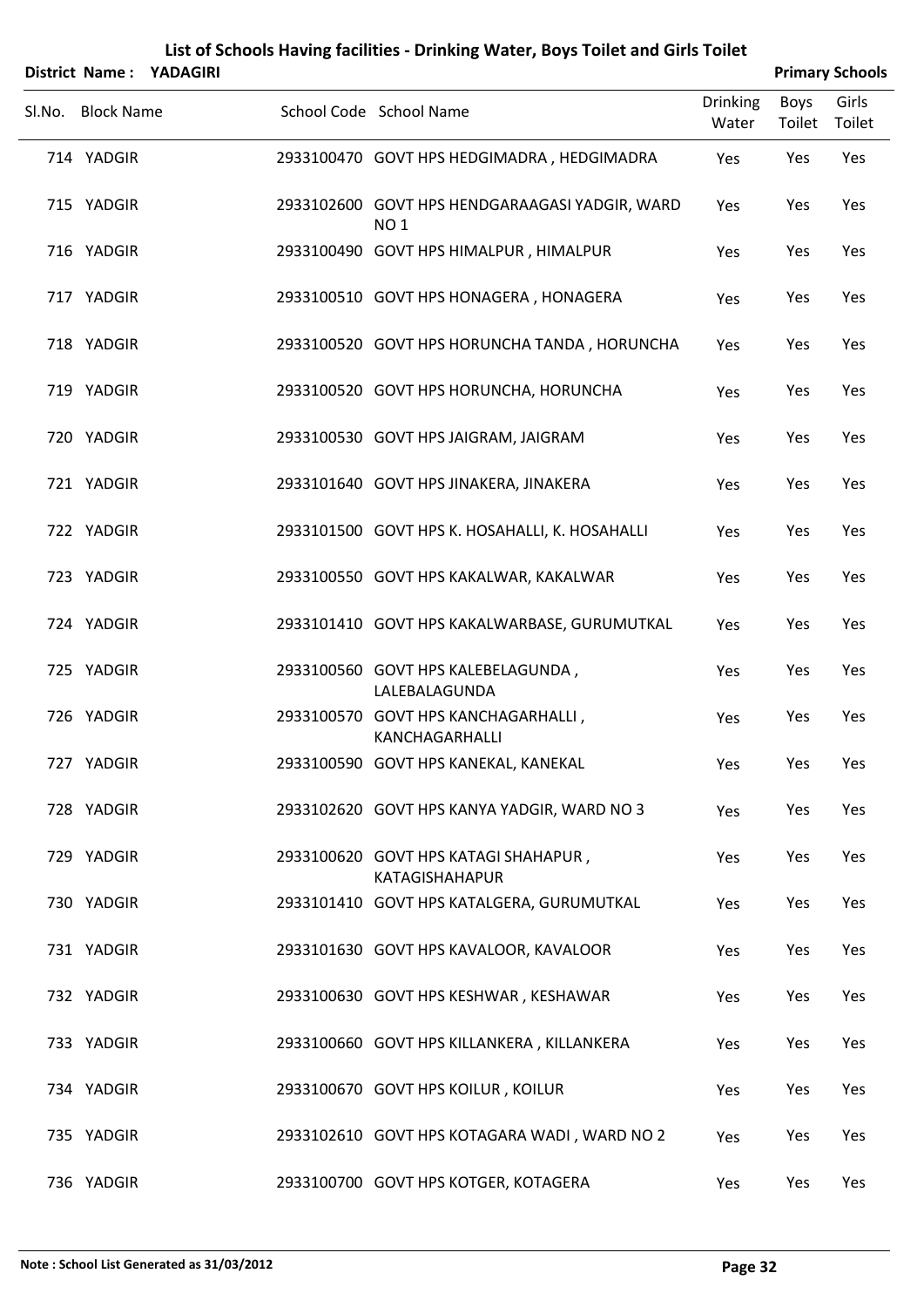|                   | District Name: YADAGIRI |                                                                |                          |                | <b>Primary Schools</b> |
|-------------------|-------------------------|----------------------------------------------------------------|--------------------------|----------------|------------------------|
| Sl.No. Block Name |                         | School Code School Name                                        | <b>Drinking</b><br>Water | Boys<br>Toilet | Girls<br>Toilet        |
| 737 YADGIR        |                         | 2933100720 GOVT HPS KUDLUR, KUDLUR0                            | Yes                      | Yes            | Yes                    |
| 738 YADGIR        |                         | 2933100610 GOVT HPS KYASAPPANHALLI,<br>KYASAPANHALLI           | Yes                      | Yes            | Yes                    |
| 739 YADGIR        |                         | 2933100750 GOVT HPS KYATNAL, KYATNAL                           | Yes                      | Yes            | Yes                    |
| 740 YADGIR        |                         | 2933100760 GOVT HPS LINGERA STATION, LINGERA                   | Yes                      | Yes            | Yes                    |
| 741 YADGIR        |                         | 2933100770 GOVT HPS MADAWAR, MADHWAR                           | Yes                      | Yes            | Yes                    |
| 742 YADGIR        |                         | 2933101580 GOVT HPS MADEPALLI, MADEPALLI                       | Yes                      | Yes            | Yes                    |
| 743 YADGIR        |                         | 2933100780 GOVT HPS MAGADAMPUR, MAGADAMPUR                     | Yes                      | Yes            | Yes                    |
| 744 YADGIR        |                         | 2933100790 GOVT HPS MAILAPUR, MAILAPUR                         | Yes                      | Yes            | Yes                    |
| 745 YADGIR        |                         | 2933100800 GOVT HPS MALHAR, MALHAR                             | Yes                      | Yes            | Yes                    |
| 746 YADGIR        |                         | 2933101730 GOVT HPS MALKAPNALLI, MALKAPNALLI                   | Yes                      | Yes            | Yes                    |
| 747 YADGIR        |                         | 2933101410 GOVT HPS MALLAYANKATTA, GURUMUTKAL                  | Yes                      | Yes            | Yes                    |
| 748 YADGIR        |                         | 2933101600 GOVT HPS MALLPUR TANDA, MALLAPUR<br><b>TANDA</b>    | Yes                      | Yes            | Yes                    |
| 749 YADGIR        |                         | 2933100820 GOVT HPS MASKANHALLI, MASAKANALLI                   | Yes                      | Yes            | Yes                    |
| 750 YADGIR        |                         | 2933100850 GOVT HPS MINASPUR, MINASPUR                         | Yes                      | Yes            | Yes                    |
| 751 YADGIR        |                         | 2933100860 GOVT HPS MITTATIPADAMPALLI,<br>MITTATIPADAMPALLI    | Yes                      | Yes            | Yes                    |
| 752 YADGIR        |                         | 2933100870 GOVT HPS MOTANHALLI, MOTANHALLI                     | Yes                      | Yes            | Yes                    |
| 753 YADGIR        |                         | 2933100890 GOVT HPS MUDANAL DODDA TANDA,<br><b>MUDNAL</b>      | Yes                      | Yes            | Yes                    |
| 754 YADGIR        |                         | 2933100890 GOVT HPS MUDNAL, MUDNAL                             | Yes                      | Yes            | Yes                    |
| 755 YADGIR        |                         | 2933100910 GOVT HPS MUNAGAL, MUNAGAL                           | Yes                      | Yes            | Yes                    |
| 756 YADGIR        |                         | 2933100900 GOVT HPS MUNDARGA, MUNDRGA                          | Yes                      | Yes            | Yes                    |
| 757 YADGIR        |                         | 2933102600 GOVT HPS MUSLIMPURA YADGIR, WARD<br>NO <sub>1</sub> | Yes                      | Yes            | Yes                    |
| 758 YADGIR        |                         | 2933100920 GOVT HPS MUSTOR, MUSTUR                             | Yes                      | Yes            | Yes                    |
| 759 YADGIR        |                         | 2933100950 GOVT HPS NANDEPALLI, NANDEPALLI                     | Yes                      | Yes            | Yes                    |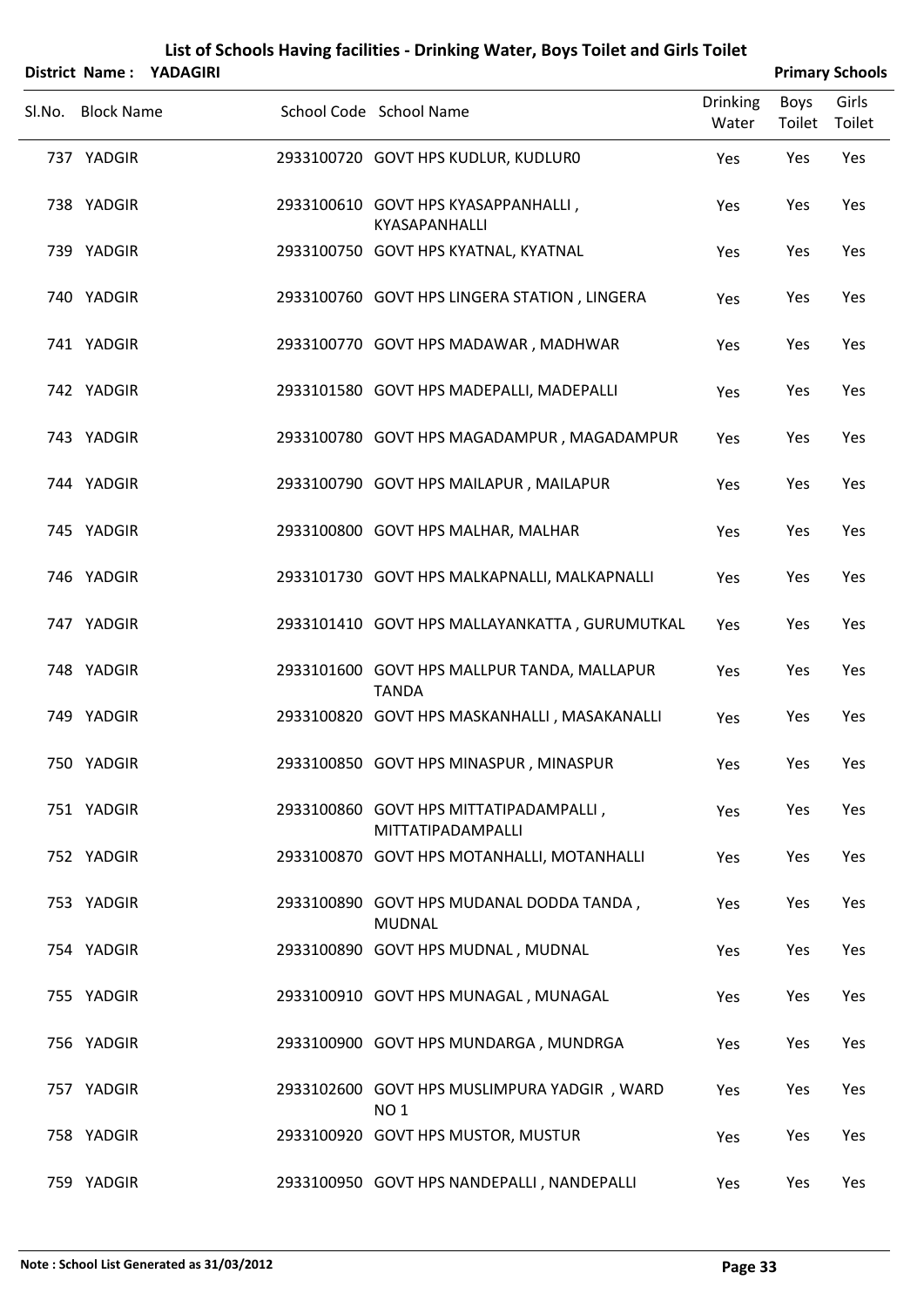|        |                   | District Name: YADAGIRI |                                                         |                          |                | <b>Primary Schools</b> |
|--------|-------------------|-------------------------|---------------------------------------------------------|--------------------------|----------------|------------------------|
| Sl.No. | <b>Block Name</b> |                         | School Code School Name                                 | <b>Drinking</b><br>Water | Boys<br>Toilet | Girls<br>Toilet        |
|        | 760 YADGIR        |                         | 2933100980 GOVT HPS NASALWAI, NASALWAI                  | Yes                      | Yes            | Yes                    |
|        | 761 YADGIR        |                         | 2933101000 GOVT HPS NAZARAPUR, NAZARAPUR                | Yes                      | Yes            | Yes                    |
|        | 762 YADGIR        |                         | 2933101010 GOVT HPS NILAHALLI, NILAHALLI                | Yes                      | Yes            | Yes                    |
|        | 763 YADGIR        |                         | 2933101040 GOVT HPS PAGALAPUR, PAGALAPUR                | Yes                      | Yes            | Yes                    |
|        | 764 YADGIR        |                         | 2933101020 GOVT HPS PASPOOL, PASPOOL                    | Yes                      | Yes            | Yes                    |
|        | 765 YADGIR        |                         | 2933101050 GOVT HPS PUTAPAK, PUTAPAK                    | Yes                      | Yes            | Yes                    |
|        | 766 YADGIR        |                         | 2933101050 GOVT HPS PUTAPAK TANDA, PUTAPAK              | Yes                      | Yes            | Yes                    |
|        | 767 YADGIR        |                         | 2933101690 GOVT HPS R.HOSAHALLI, R HOSAHALLI            | Yes                      | Yes            | Yes                    |
|        | 768 YADGIR        |                         | 2933101090 GOVT HPS RAMAPUR (G), RAMPUR                 | Yes                      | Yes            | Yes                    |
|        | 769 YADGIR        |                         | 2933101080 GOVT HPS RAMASAMUDR, RAMASAMUDRA             | Yes                      | Yes            | Yes                    |
|        | 770 YADGIR        |                         | 2933101100 GOVT HPS SAIDAPUR HALLI, SAIDAPUR            | Yes                      | Yes            | Yes                    |
|        | 771 YADGIR        |                         | 2933101120 GOVT HPS SAMANAPUR TANDA,<br>SAMANAPUR       | Yes                      | Yes            | Yes                    |
|        | 772 YADGIR        |                         | 2933101110 GOVT HPS SAMBAR, SAMBAR                      | Yes                      | Yes            | Yes                    |
|        | 773 YADGIR        |                         | 2933101140 GOVT HPS SANKLAPUR, SANKLAPUR                | Yes                      | Yes            | Yes                    |
|        | 774 YADGIR        |                         | 2933102620 GOVT HPS SHAPURPET YADGIR, WARD NO 3         | Yes                      | Yes            | Yes                    |
|        | 775 YADGIR        |                         | 2933101650 GOVT HPS SHETTIGERA, SHETTIGERA              | Yes                      | Yes            | Yes                    |
|        | 776 YADGIR        |                         | 2933101520 GOVT HPS SHIVPUR, SHIVPUR                    | Yes                      | Yes            | Yes                    |
|        | 777 YADGIR        |                         | 2933101780 GOVT HPS SOUDAGAR DAM TANDA,<br>SOUDAGAR DAM | Yes                      | Yes            | Yes                    |
|        | 778 YADGIR        |                         | 2933101190 GOVT HPS SOURASTRAHALLI,<br>SOURASTRAHALLI   | Yes                      | Yes            | Yes                    |
|        | 779 YADGIR        |                         | 2933101210 GOVT HPS SUTAR HOSAHALLI,<br>SUTARHOSALLI    | Yes                      | Yes            | Yes                    |
|        | 780 YADGIR        |                         | 2933101230 GOVT HPS TATALAGERA, TATELGERA               | Yes                      | Yes            | Yes                    |
|        | 781 YADGIR        |                         | 2933101240 GOVT HPS THANAGUNDI, TANAGUNDI               | Yes                      | Yes            | Yes                    |
|        | 782 YADGIR        |                         | 2933101250 GOVT HPS TORANATIPPA, TORANTIPPA             | Yes                      | Yes            | Yes                    |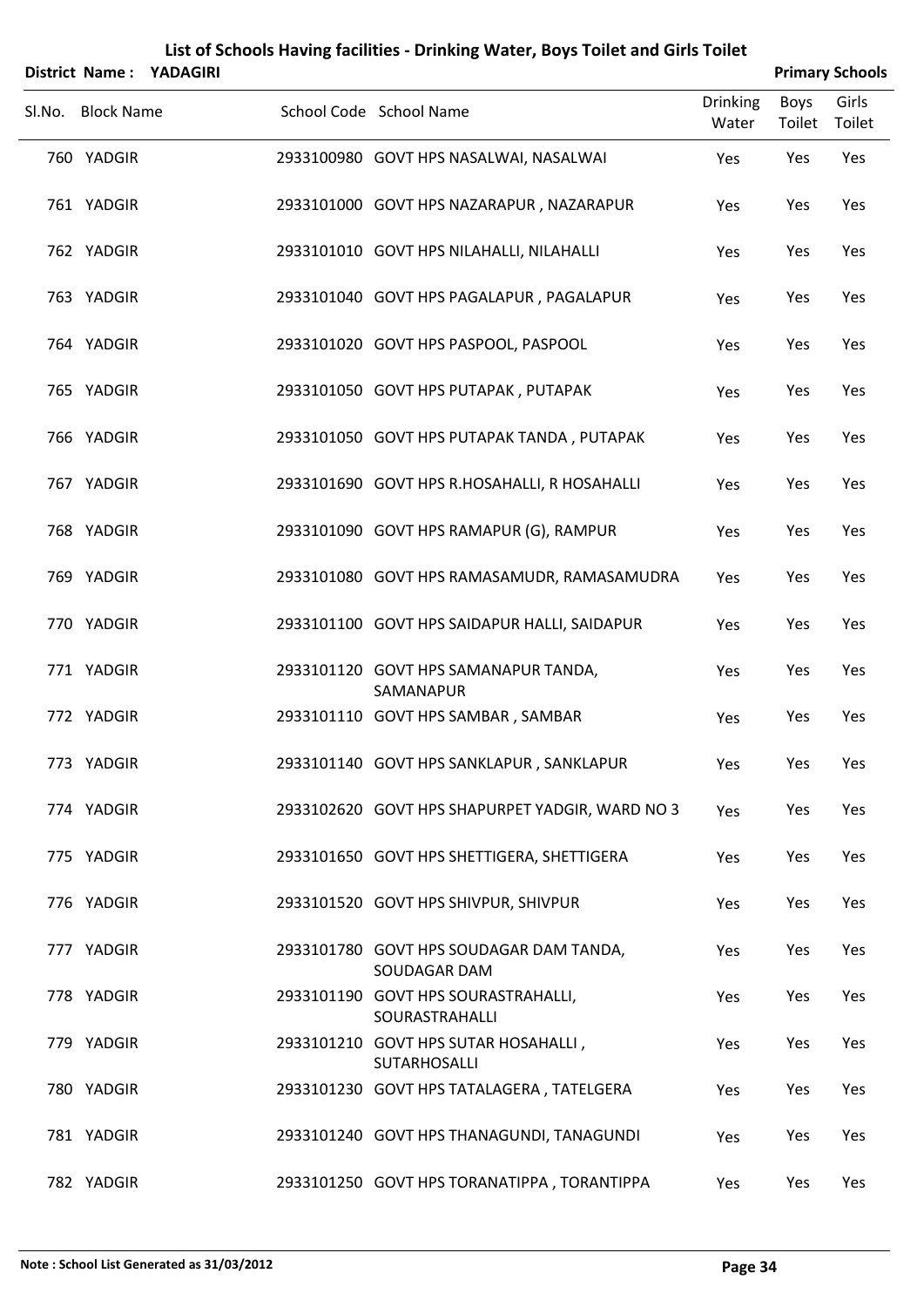|        |                   | District Name: YADAGIRI |                                                                    |                          |                | <b>Primary Schools</b> |
|--------|-------------------|-------------------------|--------------------------------------------------------------------|--------------------------|----------------|------------------------|
| SI.No. | <b>Block Name</b> |                         | School Code School Name                                            | <b>Drinking</b><br>Water | Boys<br>Toilet | Girls<br>Toilet        |
|        | 783 YADGIR        |                         | 2933101260 GOVT HPS TOTLOOR, TOTLUR                                | Yes                      | Yes            | Yes                    |
|        | 784 YADGIR        |                         | 2933101270 GOVT HPS TUMAKUR, TUMKUR                                | Yes                      | Yes            | Yes                    |
|        | 785 YADGIR        |                         | 2933101280 GOVT HPS TURUKADODDI, TURUKANADODDI                     | Yes                      | Yes            | Yes                    |
|        | 786 YADGIR        |                         | 2933101560 GOVT HPS URDU (G) GURUMITKAL,<br><b>GURAMITKAL</b>      | Yes                      | Yes            | Yes                    |
|        | 787 YADGIR        |                         | 2933100090 GOVT HPS URDU AZALAPUR, AZALAPUR                        | Yes                      | Yes            | Yes                    |
|        | 788 YADGIR        |                         | 2933100140 GOVT HPS URDU BALCHED, BALCHED                          | Yes                      | Yes            | Yes                    |
|        | 789 YADGIR        |                         | 2933100150 GOVT HPS URDU BALICHAKRA, BALICHAKAR                    | Yes                      | Yes            | Yes                    |
|        | 790 YADGIR        |                         | 2933100540 GOVT HPS URDU KADECHUR, KADECHUR                        | Yes                      | Yes            | Yes                    |
|        | 791 YADGIR        |                         | 2933100580 GOVT HPS URDU KANDAKUR, KANDAKUR                        | Yes                      | Yes            | Yes                    |
|        | 792 YADGIR        |                         | 2933100900 GOVT HPS URDU MUNDARGI, MUNDRGA                         | Yes                      | Yes            | Yes                    |
|        | 793 YADGIR        |                         | 2933101050 GOVT HPS URDU PUTPAK, PUTAPAK                           | Yes                      | Yes            | Yes                    |
|        | 794 YADGIR        |                         | 2933101100 GOVT HPS URDU STATION SAIDAPUR,<br>SAIDAPUR             | Yes                      | Yes            | Yes                    |
|        | 795 YADGIR        |                         | 2933102640 GOVT HPS URDU STN. BAZAR YADGI, WARD<br>NO <sub>5</sub> | Yes                      | Yes            | Yes                    |
|        | 796 YADGIR        |                         | 2933101360 GOVT HPS URDU YELHERI, YELAHAR                          | Yes                      | Yes            | Yes                    |
|        | 797 YADGIR        |                         | 2933101390 GOVT HPS URDU YERGOL, YERGOLE                           | Yes                      | Yes            | Yes                    |
|        | 798 YADGIR        |                         | 2933101390 GOVT HPS VENKATESH NAGAR, YERGOLE                       | Yes                      | Yes            | Yes                    |
|        | 799 YADGIR        |                         | 2933101620 GOVT HPS VERAKANHALLI, VARKANAHALLI                     | Yes                      | Yes            | Yes                    |
|        | 800 YADGIR        |                         | 2933101290 GOVT HPS WADNAHALLI, WODNAHALLI                         | Yes                      | Yes            | Yes                    |
|        | 801 YADGIR        |                         | 2933101300 GOVT HPS WADWAT, WADWAT                                 | Yes                      | Yes            | Yes                    |
|        | 802 YADGIR        |                         | 2933101310 GOVT HPS WANKASAMBAR, WANKSAMBAR                        | Yes                      | Yes            | Yes                    |
|        | 803 YADGIR        |                         | 2933101340 GOVT HPS YADALPUR, YEDLAPUR                             | Yes                      | Yes            | Yes                    |
|        | 804 YADGIR        |                         | 2933101490 GOVT HPS YADEPALLI, YADEPALLI                           | Yes                      | Yes            | Yes                    |
|        | 805 YADGIR        |                         | 2933101330 GOVT HPS YADHALLI, YEDHALLI                             | Yes                      | Yes            | Yes                    |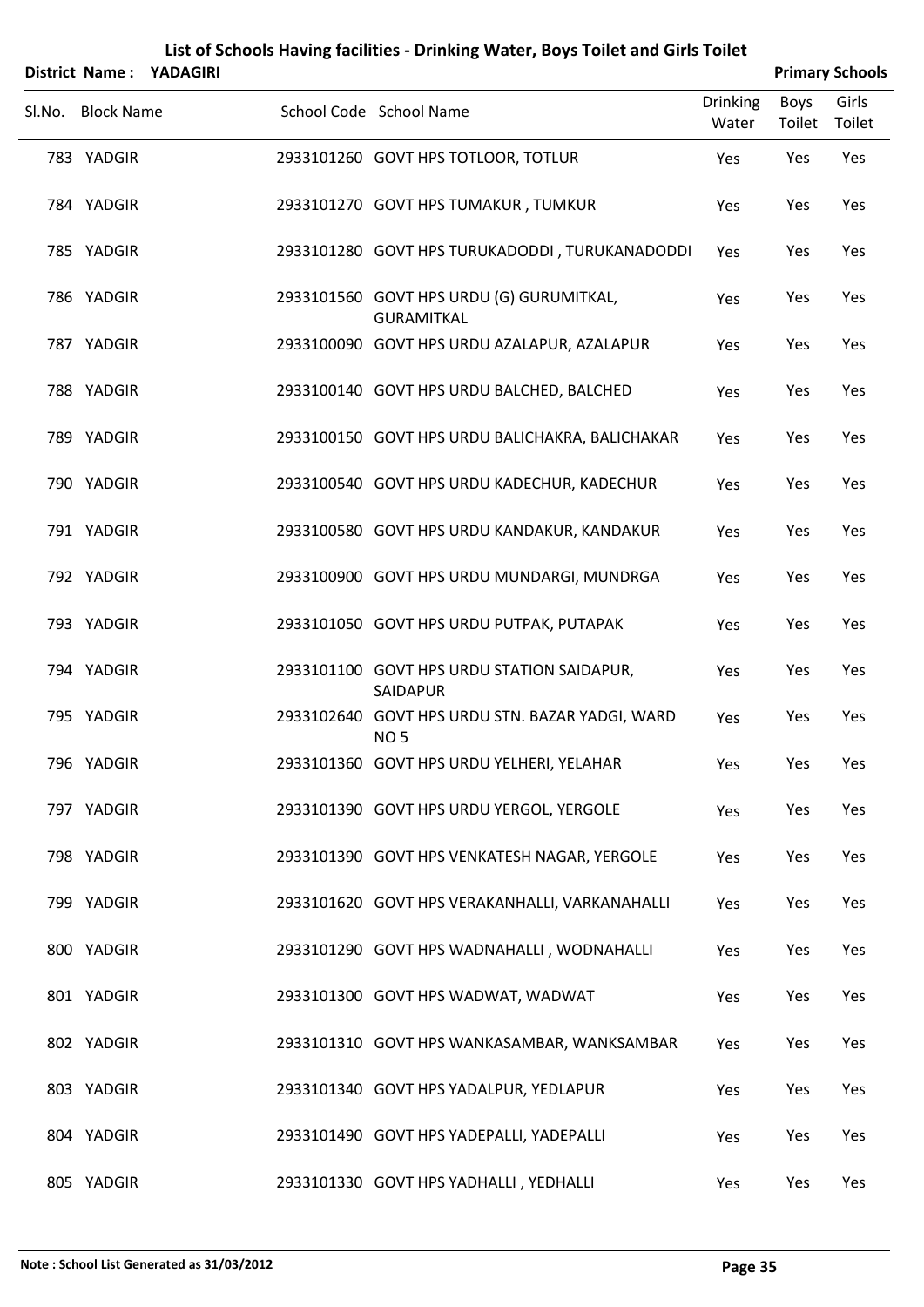|        |                   | District Name: YADAGIRI |                                                                  |                          |                       | <b>Primary Schools</b> |
|--------|-------------------|-------------------------|------------------------------------------------------------------|--------------------------|-----------------------|------------------------|
| SI.No. | <b>Block Name</b> |                         | School Code School Name                                          | <b>Drinking</b><br>Water | <b>Boys</b><br>Toilet | Girls<br>Toilet        |
|        | 806 YADGIR        |                         | 2933101360 GOVT HPS YELAHAR, YELAHAR                             | Yes                      | Yes                   | Yes                    |
|        | 807 YADGIR        |                         | 2933101370 GOVT HPS YELSATHI1, YELSATHI                          | Yes                      | Yes                   | Yes                    |
|        | 808 YADGIR        |                         | 2933101380 GOVT HPS YEMPAD, YEMPAD                               | Yes                      | Yes                   | Yes                    |
|        | 809 YADGIR        |                         | 2933101390 GOVT HPS YERGOLE, YERGOLE                             | Yes                      | Yes                   | Yes                    |
|        | 810 YADGIR        |                         | 2933102600 GOVT LPS HUSENI ALAM URDU YA, WARD<br>NO <sub>1</sub> | Yes                      | Yes                   | Yes                    |
|        | 811 YADGIR        |                         | 2933101690 GOVT LPS TANDA R. HOSAHALLI, R<br><b>HOSAHALLI</b>    | Yes                      | Yes                   | Yes                    |
|        | 812 YADGIR        |                         | 2933100980 GOVT LPS URDU NASLVAL TQ YADGIR,<br><b>NASALWAI</b>   | Yes                      | Yes                   | Yes                    |
|        | 813 YADGIR        |                         | 2933101080 GOVT LPS (B.GUDI) RAMASAMUDRA,<br>RAMASAMUDRA         | Yes                      | Yes                   | Yes                    |
|        | 814 YADGIR        |                         | 2933100010 GOVT LPS ACHOLA SANNA TANDA, ACHOLA                   | Yes                      | Yes                   | Yes                    |
|        | 815 YADGIR        |                         | 2933100010 GOVT LPS ACHOLA TANDA, ACHOLA                         | Yes                      | Yes                   | Yes                    |
|        | 816 YADGIR        |                         | 2933100040 GOVT LPS ANUR (B), ANUR [B]                           | Yes                      | Yes                   | Yes                    |
|        | 817 YADGIR        |                         | 2933100060 GOVT LPS ARAKERA (B) TANDA, ARAKERA [B]               | Yes                      | Yes                   | Yes                    |
|        | 818 YADGIR        |                         | 2933100070 GOVT LPS ARAKERA (K) TANDA, ARAKERA [K]               | Yes                      | Yes                   | Yes                    |
|        | 819 YADGIR        |                         | 2933100080 GOVT LPS ASHINAL TANDA, ASHINAL                       | Yes                      | Yes                   | Yes                    |
|        | 820 YADGIR        |                         | 2933101550 GOVT LPS B.N.TANDA, B.N. TANDA                        | Yes                      | Yes                   | Yes                    |
|        | 821 YADGIR        |                         | 2933100100 GOVT LPS BACHAWAR HOSA TANDA,<br><b>BACHAWAR</b>      | Yes                      | Yes                   | Yes                    |
|        | 822 YADGIR        |                         | 2933100150 GOVT LPS BALICHAKRA GATE, BALICHAKAR                  | Yes                      | Yes                   | Yes                    |
|        | 823 YADGIR        |                         | 2933100210 GOVT LPS BAMMARAL DODDI,<br>BAMARALDODDI              | Yes                      | Yes                   | Yes                    |
|        | 824 YADGIR        |                         | 2933100150 GOVT LPS BASALINGAPPA GUDI, BALICHAKAR                | Yes                      | Yes                   | Yes                    |
|        | 825 YADGIR        |                         | 2933101760 GOVT LPS BASSAPURA, BASSAPURA                         | Yes                      | Yes                   | Yes                    |
|        | 826 YADGIR        |                         | 2933100200 GOVT LPS BHEEMANAHALLI, BAMANAHALLI                   | Yes                      | Yes                   | Yes                    |
|        | 827 YADGIR        |                         | 2933100260 GOVT LPS CHAMANALLI TANDA,<br>CHAMANALLI              | Yes                      | Yes                   | Yes                    |
|        | 828 YADGIR        |                         | 2933100270 GOVT LPS CHANDRAKI, CHANDARKI                         | Yes                      | Yes                   | Yes                    |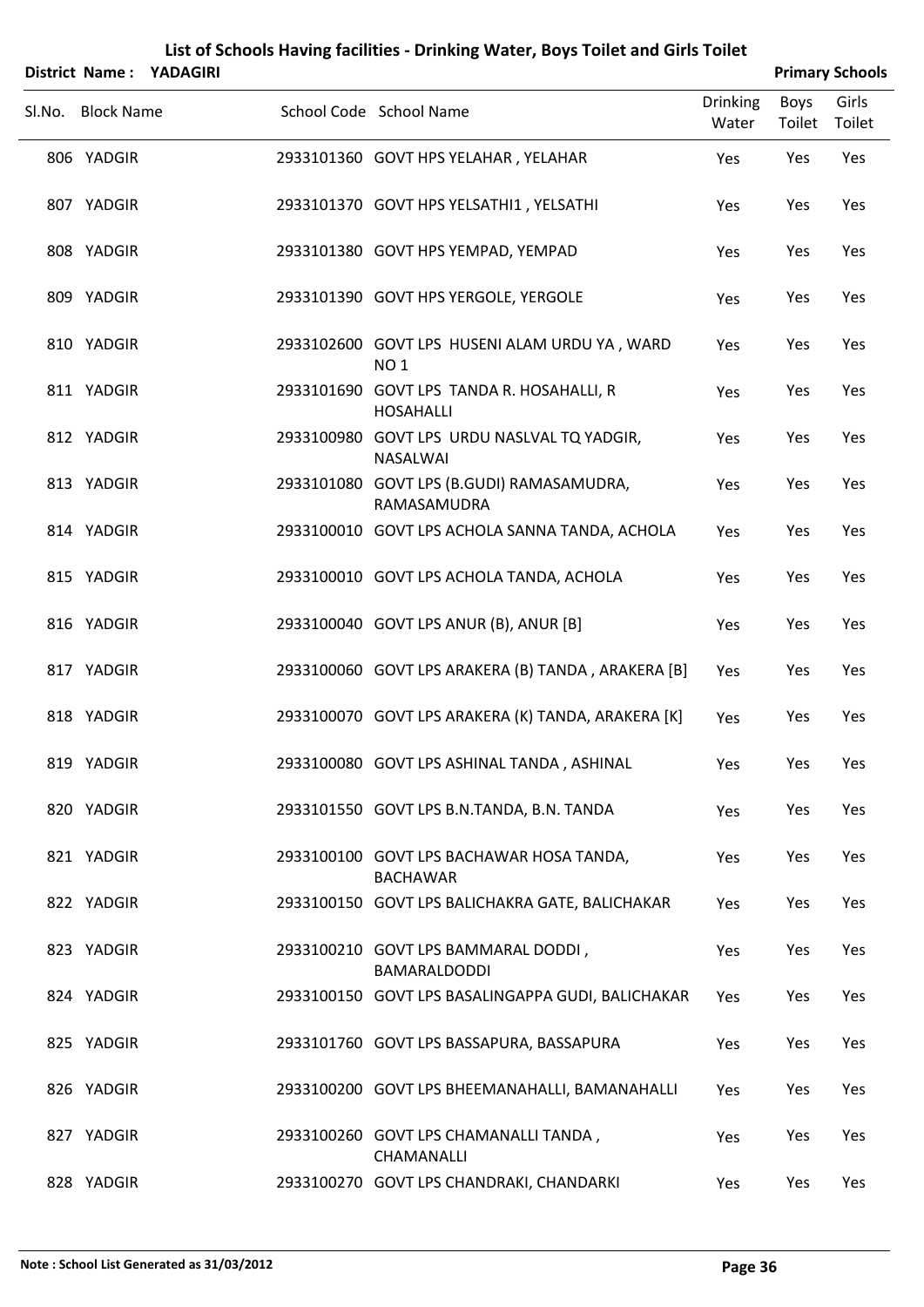|        |                   | List of Schools Having facilities - Drinking Water, Boys Toilet and Girls Toilet<br>District Name: YADAGIRI | <b>Primary Schools</b>                                          |                 |        |        |
|--------|-------------------|-------------------------------------------------------------------------------------------------------------|-----------------------------------------------------------------|-----------------|--------|--------|
|        |                   |                                                                                                             |                                                                 | <b>Drinking</b> | Boys   | Girls  |
| Sl.No. | <b>Block Name</b> |                                                                                                             | School Code School Name                                         | Water           | Toilet | Toilet |
|        | 829 YADGIR        |                                                                                                             | 2933100250 GOVT LPS CHELER, CHALER                              | Yes             | Yes    | Yes    |
|        | 830 YADGIR        |                                                                                                             | 2933100300 GOVT LPS CHINTANHALLI TANDA,<br><b>CHINTANAHALLI</b> | Yes             | Yes    | Yes    |
|        | 831 YADGIR        |                                                                                                             | 2933101480 GOVT LPS D.B.TANDA, T.B.TANDA                        | Yes             | Yes    | Yes    |
|        | 832 YADGIR        |                                                                                                             | 2933100320 GOVT LPS DADDAL, DADDAL                              | Yes             | Yes    | Yes    |
|        | 833 YADGIR        |                                                                                                             | 2933100461 GOVT LPS DEVANDODDI HATTIKUNI,<br><b>HATTIKUNI</b>   | Yes             | Yes    | Yes    |
|        | 834 YADGIR        |                                                                                                             | 2933102600 GOVT LPS DURGANAGAR GUNJ YADGI,<br>WARD NO 1         | Yes             | Yes    | Yes    |
|        | 835 YADGIR        |                                                                                                             | 2933102600 GOVT LPS GANGANAGAR YADGIR, WARD NO<br>1             | Yes             | Yes    | Yes    |
|        | 836 YADGIR        |                                                                                                             | 2933101360 GOVT LPS GIDABANDA TANDA, YELAHAR                    | Yes             | Yes    | Yes    |
|        | 837 YADGIR        |                                                                                                             | 2933102610 GOVT LPS GOGI MOHALLA URDU, WARD NO<br>2             | Yes             | Yes    | Yes    |
|        | 838 YADGIR        |                                                                                                             | 2933101770 GOVT LPS GOPU NAIK TANDA, GOPUNAIK<br><b>TANDA</b>   | Yes             | Yes    | Yes    |
|        | 839 YADGIR        |                                                                                                             | 2933101680 GOVT LPS GOTAGI TANDA, GOTAGI TANDA                  | Yes             | Yes    | Yes    |
|        | 840 YADGIR        |                                                                                                             | 2933100410 GOVT LPS GUDALGUNTA, GUDALGUNTA                      | Yes             | Yes    | Yes    |
|        | 841 YADGIR        |                                                                                                             | 2933101391 GOVT LPS GUDEKATTI YERGOL, YERGOLE                   | Yes             | Yes    | Yes    |
|        | 842 YADGIR        |                                                                                                             | 2933101360 GOVT LPS HALLI TANDA, YELAHAR                        | Yes             | Yes    | Yes    |
|        | 843 YADGIR        |                                                                                                             | 2933100480 GOVT LPS HEGGANAGERA, HEGGANGERA                     | Yes             | Yes    | Yes    |
|        | 844 YADGIR        |                                                                                                             | 2933100490 GOVT LPS HIMALAPUR TANDA, HIMALPUR                   | Yes             | Yes    | Yes    |
|        | 845 YADGIR        |                                                                                                             | 2933100750 GOVT LPS INDIRA NAGAR (KYATNAL),<br>KYATNAL          | Yes             | Yes    | Yes    |
|        | 846 YADGIR        |                                                                                                             | 2933100150 GOVT LPS JALALPUR, BALICHAKAR                        | Yes             | Yes    | Yes    |
|        | 847 YADGIR        |                                                                                                             | 2933101640 GOVT LPS JINAKERA TANDA, JINAKERA                    | Yes             | Yes    | Yes    |
|        | 848 YADGIR        |                                                                                                             | 2933100560 GOVT LPS KALBELGUNDA TANDA,<br>LALEBALAGUNDA         | Yes             | Yes    | Yes    |
|        | 849 YADGIR        |                                                                                                             | 2933100570 GOVT LPS KANCHAGARHALLI TANDA,<br>KANCHAGARHALLI     | Yes             | Yes    | Yes    |
|        | 850 YADGIR        |                                                                                                             | 2933100650 GOVT LPS KHANALLI, KHANALLI                          | Yes             | Yes    | Yes    |
|        | 851 YADGIR        |                                                                                                             | 2933100650 GOVT LPS KHANHALLI TANDA, KHANALLI                   | Yes             | Yes    | Yes    |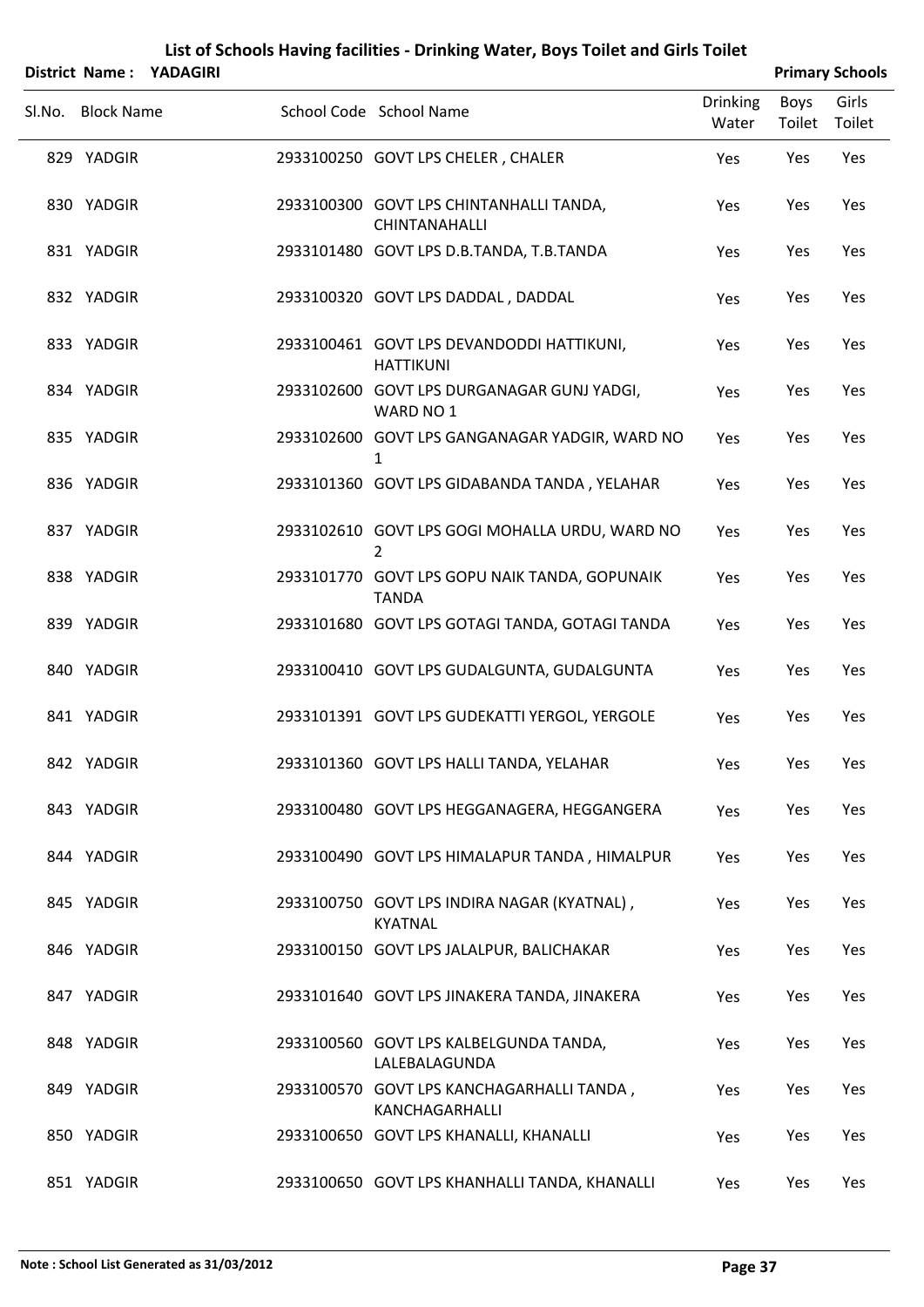|                   | District Name: YADAGIRI |                                                                      |                          |                | <b>Primary Schools</b> |
|-------------------|-------------------------|----------------------------------------------------------------------|--------------------------|----------------|------------------------|
| Sl.No. Block Name |                         | School Code School Name                                              | <b>Drinking</b><br>Water | Boys<br>Toilet | Girls<br>Toilet        |
| 852 YADGIR        |                         | 2933101710 GOVT LPS KHEMU NAIK TANDA, KHEMU<br><b>NAIK TANDA</b>     | Yes                      | Yes            | Yes                    |
| 853 YADGIR        |                         | 2933102610 GOVT LPS KOLIWADA URDU YADGIR, WARD<br><b>NO2</b>         | Yes                      | Yes            | Yes                    |
| 854 YADGIR        |                         | 2933100680 GOVT LPS KONDAPUR, KONDAPUR                               | Yes                      | Yes            | Yes                    |
| 855 YADGIR        |                         | 2933100730 GOVT LPS KUNTI MARI, KUNTIMARI                            | Yes                      | Yes            | Yes                    |
| 856 YADGIR        |                         | 2933101610 GOVT LPS KURUKUMBALA TANDA,<br>KURUKUMBALA TANDA          | Yes                      | Yes            | Yes                    |
| 857 YADGIR        |                         | 2933100610 GOVT LPS KYASAPPANHALLI TANDA,<br>KYASAPANHALLI           | Yes                      | Yes            | Yes                    |
| 858 YADGIR        |                         | 2933101426 GOVT LPS LADISGALLI YADGIR, YADGIR                        | Yes                      | Yes            | Yes                    |
| 859 YADGIR        |                         | 2933102610 GOVT LPS LAXMINAGAR YADGIR, WARD NO 2                     | Yes                      | Yes            | Yes                    |
| 860 YADGIR        |                         | 2933101810 GOVT LPS LINGERA TANDA, LINGERA TANDA                     | Yes                      | Yes            | Yes                    |
| 861 YADGIR        |                         | 2933101427 GOVT LPS MARUTHI NAGAR YADGIR, YADGIR                     | Yes                      | Yes            | Yes                    |
| 862 YADGIR        |                         | 2933101426 GOVT LPS MASHAMMA TEMPLE YADGIR,<br>YADGIR                | Yes                      | Yes            | Yes                    |
| 863 YADGIR        |                         | 2933100830 GOVT LPS MAVINAHALLI, MAVINHALLI                          | Yes                      | Yes            | Yes                    |
| 864 YADGIR        |                         | 2933100840 GOVT LPS MAZARA HOSALLI TANDA,<br><b>MAZARA HOSAHALLI</b> | Yes                      | Yes            | Yes                    |
| 865 YADGIR        |                         | 2933100840 GOVT LPS MAZARA HOSALLI, MAZARA<br><b>HOSAHALLI</b>       | Yes                      | Yes            | Yes                    |
| 866 YADGIR        |                         | 2933100870 GOVT LPS MOTANHALLI TANDA,<br><b>MOTANHALLI</b>           | Yes                      | Yes            | Yes                    |
| 867 YADGIR        |                         | 2933100870 GOVT LPS MOTANHALLI URDU, MOTANHALLI                      | Yes                      | Yes            | Yes                    |
| 868 YADGIR        |                         | 2933101426 GOVT LPS MOUNESHWAR TEMPLE YADGIR,<br>YADGIR              | Yes                      | Yes            | Yes                    |
| 869 YADGIR        |                         | 2933100890 GOVT LPS MUDNAL SANNA TANDA, MUDNAL                       | Yes                      | Yes            | Yes                    |
| 870 YADGIR        |                         | 2933100780 GOVT LPS MUGADAMPUR TANDA,<br>MAGADAMPUR                  | Yes                      | Yes            | Yes                    |
| 871 YADGIR        |                         | 2933100900 GOVT LPS MUNDARGA TANDA, MUNDRGA                          | Yes                      | Yes            | Yes                    |
| 872 YADGIR        |                         | 2933100880 GOVT LPS MUSLEPALLI, MUSLEPALLI                           | Yes                      | Yes            | Yes                    |
| 873 YADGIR        |                         | 2933100930 GOVT LPS NAGALAPUR, NAGALAPUR                             | Yes                      | Yes            | Yes                    |
| 874 YADGIR        |                         | 2933101700 GOVT LPS NAGARBANDA, NAGARBANDA                           | Yes                      | Yes            | Yes                    |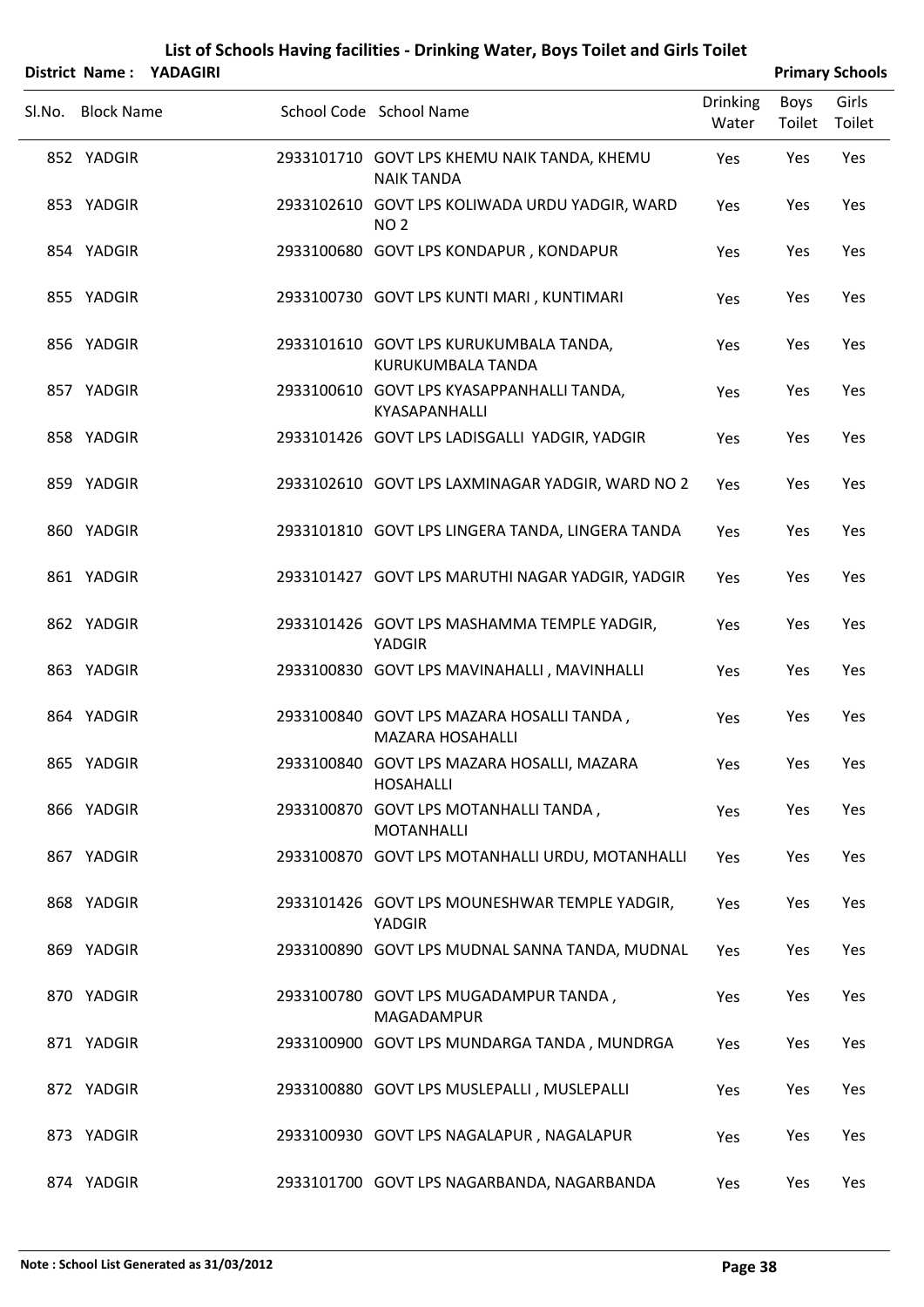|                   | District Name: YADAGIRI |                                                                      |                          |                | <b>Primary Schools</b> |
|-------------------|-------------------------|----------------------------------------------------------------------|--------------------------|----------------|------------------------|
| Sl.No. Block Name |                         | School Code School Name                                              | <b>Drinking</b><br>Water | Boys<br>Toilet | Girls<br>Toilet        |
| 875 YADGIR        |                         | 2933101700 GOVT LPS NALLA BANDA TANDA,<br>NAGARBANDA                 | Yes                      | Yes            | Yes                    |
| 876 YADGIR        |                         | 2933100890 GOVT LPS NARASINGHTANDA, MUDNAL                           | Yes                      | Yes            | Yes                    |
| 877 YADGIR        |                         | 2933101410 GOVT LPS NARAYANPURBASA GURUMI,<br><b>GURUMUTKAL</b>      | Yes                      | Yes            | Yes                    |
| 878 YADGIR        |                         | 2933100370 GOVT LPS NAVBURZ, GHANAPUR                                | Yes                      | Yes            | Yes                    |
| 879 YADGIR        |                         | 2933101460 GOVT LPS PADAPALLI, PADAPALLI                             | Yes                      | Yes            | Yes                    |
| 880 YADGIR        |                         | 2933101470 GOVT LPS PARMESHPALLI, PARMESHPALLI                       | Yes                      | Yes            | Yes                    |
| 881 YADGIR        |                         | 2933101060 GOVT LPS RACHANALLI, RACHANHALLI                          | Yes                      | Yes            | Yes                    |
| 882 YADGIR        |                         | 2933101426 GOVT LPS RAJIV GANDHI NAGAR YADGIR,<br><b>YADGIR</b>      | Yes                      | Yes            | Yes                    |
| 883 YADGIR        |                         | 2933101090 GOVT LPS RAMAPUR (K), RAMPUR                              | Yes                      | Yes            | Yes                    |
| 884 YADGIR        |                         | 2933101080 GOVT LPS RAMASAMUDRA TANDA,<br>RAMASAMUDRA                | Yes                      | Yes            | Yes                    |
| 885 YADGIR        |                         | 2933101080 GOVT LPS RAMSAMUDRA URDU,<br>RAMASAMUDRA                  | Yes                      | Yes            | Yes                    |
| 886 YADGIR        |                         | 2933101130 GOVT LPS SANGAWAR, SANGWAR                                | Yes                      | Yes            | Yes                    |
| 887 YADGIR        |                         | 2933101160 GOVT LPS SHETTIHALLI, SHETTIHALLI                         | Yes                      | Yes            | Yes                    |
| 888 YADGIR        |                         | 2933101427 GOVT LPS SHIV NAGAR YADGIR, YADGIR                        | Yes                      | Yes            | Yes                    |
| 889 YADGIR        |                         | 2933101570 GOVT LPS SIDDAPUR, SIDDAYAPUR                             | Yes                      | Yes            | Yes                    |
| 890 YADGIR        |                         | 2933101210 GOVT LPS SUTAR HOSAHALLI TANDA,<br>SUTARHOSALLI           | Yes                      | Yes            | Yes                    |
| 891 YADGIR        |                         | 2933101220 GOVT LPS TALAK, TALAK                                     | Yes                      | Yes            | Yes                    |
| 892 YADGIR        |                         | 2933101240 GOVT LPS THANAGUNDI TANDA,<br><b>TANAGUNDI</b>            | Yes                      | Yes            | Yes                    |
| 893 YADGIR        |                         | 2933101240 GOVT LPS THANAGUNDI URDU, TANAGUNDI                       | Yes                      | Yes            | Yes                    |
| 894 YADGIR        |                         | 2933101740 GOVT LPS THAVARU NAIK TANDA, THAVARU<br><b>NAIK TANDA</b> | Yes                      | Yes            | Yes                    |
| 895 YADGIR        |                         | 2933100890 GOVT LPS UMALA NAIK TANDA, MUDNAL                         | Yes                      | Yes            | Yes                    |
| 896 YADGIR        |                         | 2933101750 GOVT LPS URDU CHANDAPUR, CHANDAPUR                        | Yes                      | Yes            | Yes                    |
| 897 YADGIR        |                         | 2933100650 GOVT LPS URDU KHANHALLI, KHANALLI                         | Yes                      | Yes            | Yes                    |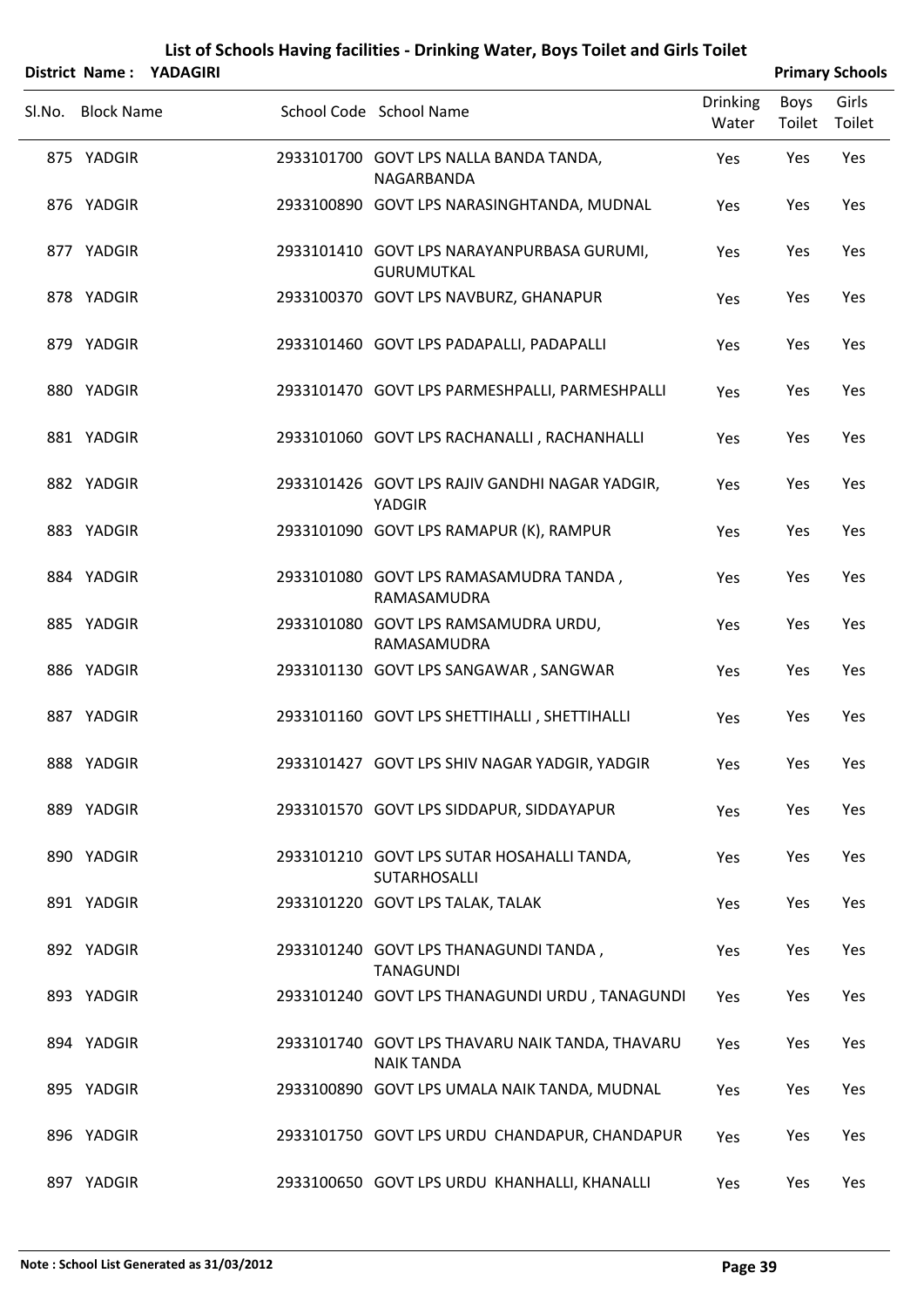|                   | District Name: YADAGIRI |                                                              |                          |                | <b>Primary Schools</b> |
|-------------------|-------------------------|--------------------------------------------------------------|--------------------------|----------------|------------------------|
| Sl.No. Block Name |                         | School Code School Name                                      | <b>Drinking</b><br>Water | Boys<br>Toilet | Girls<br>Toilet        |
| 898 YADGIR        |                         | 2933100030 GOVT LPS URDU ANAPUR, ANAPUR                      | Yes                      | Yes            | Yes                    |
| 899 YADGIR        |                         | 2933100340 GOVT LPS URDU DUPPALLI, DUPPALLI                  | Yes                      | Yes            | Yes                    |
| 900 YADGIR        |                         | 2933100450 GOVT LPS URDU HALIGERA, HALAGERA                  | Yes                      | Yes            | Yes                    |
| 901 YADGIR        |                         | 2933100460 GOVT LPS URDU HATTIKUNI, HATTIKUNI                | Yes                      | Yes            | Yes                    |
| 902 YADGIR        |                         | 2933100510 GOVT LPS URDU HONNIGERA, HONAGERA                 | Yes                      | Yes            | Yes                    |
| 903 YADGIR        |                         | 2933100550 GOVT LPS URDU KAKALAWAR, KAKALWAR                 | Yes                      | Yes            | Yes                    |
| 904 YADGIR        |                         | 2933100690 GOVT LPS URDU KONKAL, KONKAL                      | Yes                      | Yes            | Yes                    |
| 905 YADGIR        |                         | 2933100770 GOVT LPS URDU MADAWAR, MADHWAR                    | Yes                      | Yes            | Yes                    |
| 906 YADGIR        |                         | 2933101410 GOVT LPS URDU MUMINPURA GUM,<br><b>GURUMUTKAL</b> | Yes                      | Yes            | Yes                    |
| 907 YADGIR        |                         | 2933100020 GOVT LPS VARI TANDA ALLIPUR, ALLIPUR              | Yes                      | Yes            | Yes                    |
| 908 YADGIR        |                         | 2933101620 GOVT LPS WORKNALLI TANDA,<br>VARKANAHALLI         | Yes                      | Yes            | Yes                    |
| 909 YADGIR        |                         | 2933101370 GOVT LPS YALSATTI TANDA, YELSATHI                 | Yes                      | Yes            | Yes                    |
| 910 YADGIR        |                         | 2933101380 GOVT LPS YEMPAD TANDA, YEMPAD                     | Yes                      | Yes            | Yes                    |
| 911 YADGIR        |                         | 2933102620 GOVT MKPS YADGIR, WARD NO 3                       | Yes                      | Yes            | Yes                    |
| 912 YADGIR        |                         | 2933101100 GOVT MPS STATION SAIDAPUR, SAIDAPUR               | Yes                      | Yes            | Yes                    |
| 913 YADGIR        |                         | 2933100270 GOVT MPS CHANDARKI, CHANDARKI                     | Yes                      | Yes            | Yes                    |
| 914 YADGIR        |                         | 2933100360 GOVT MPS GAJARKOT, GAJARKOT                       | Yes                      | Yes            | Yes                    |
| 915 YADGIR        |                         | 2933100540 GOVT MPS KADECHUR, KADECHUR                       | Yes                      | Yes            | Yes                    |
| 916 YADGIR        |                         | 2933100580 GOVT MPS KANDAKUR, KANDAKUR                       | Yes                      | Yes            | Yes                    |
| 917 YADGIR        |                         | 2933102610 GOVT MPS KOLIWAD YADGIR, WARD NO 2                | Yes                      | Yes            | Yes                    |
| 918 YADGIR        |                         | 2933100690 GOVT MPS KONKAL, KONKAL                           | Yes                      | Yes            | Yes                    |
| 919 YADGIR        |                         | 2933102640 GOVT MPS STN.BZR YADGIR, WARD NO 5                | Yes                      | Yes            | Yes                    |
| 920 YADGIR        |                         | 2933102640 GOVT MPS URDU GIRLS YADGIR, WARD NO 5             | Yes                      | Yes            | Yes                    |